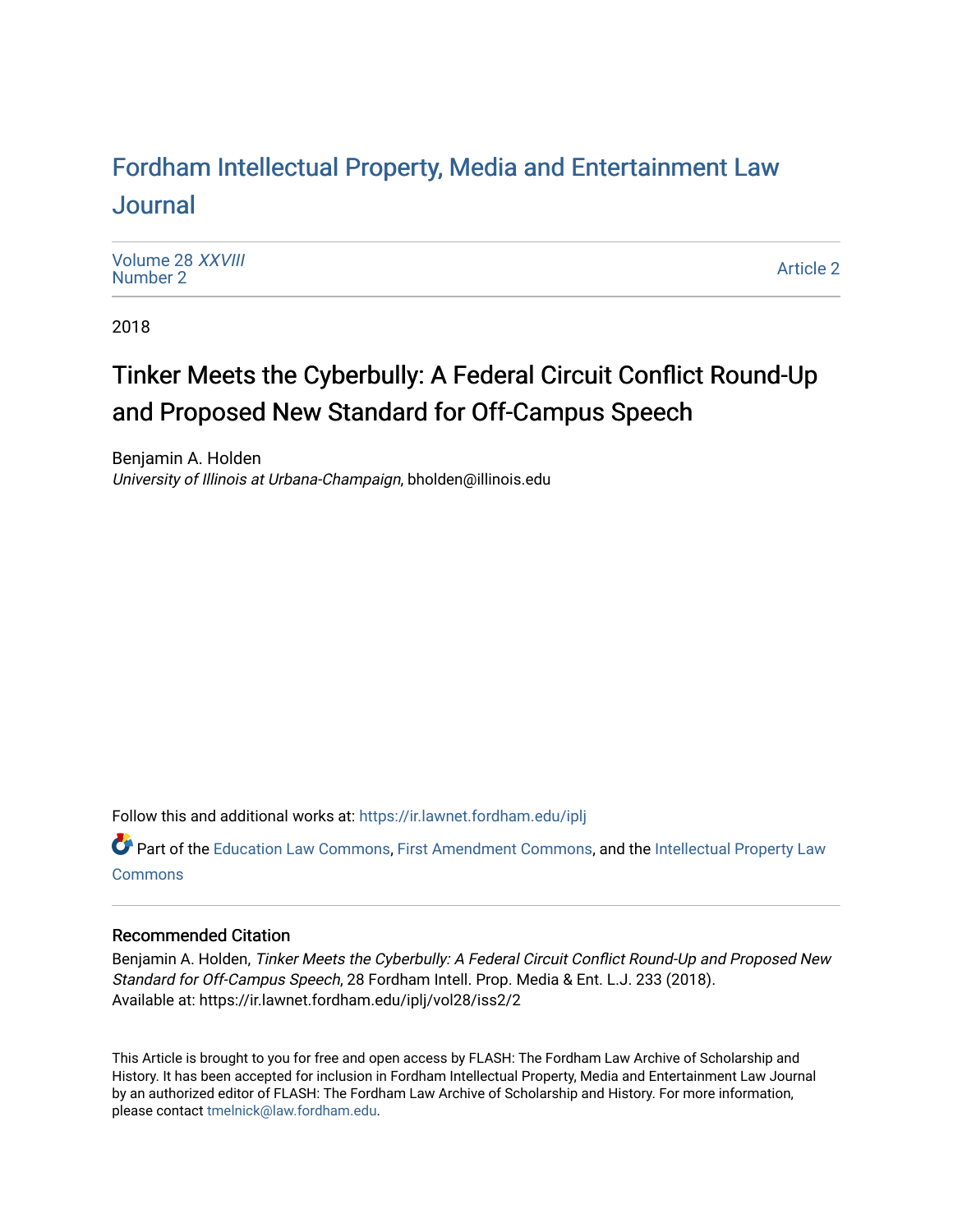# Tinker Meets the Cyberbully: A Federal Circuit Conflict Round-Up and Proposed New Standard for Off-Campus Speech

## Cover Page Footnote

Teaching Assistant Professor specializing in media law at the College of Media, University of Illinois at Urbana-Champaign. He was previously director of the Donald W. Reynolds National Center for Courts & Media at the National Judicial College in Reno, Nevada. He practiced at the San Francisco media law firm Cooper, White & Cooper and is a former newspaper reporter for the Wall Street Journal.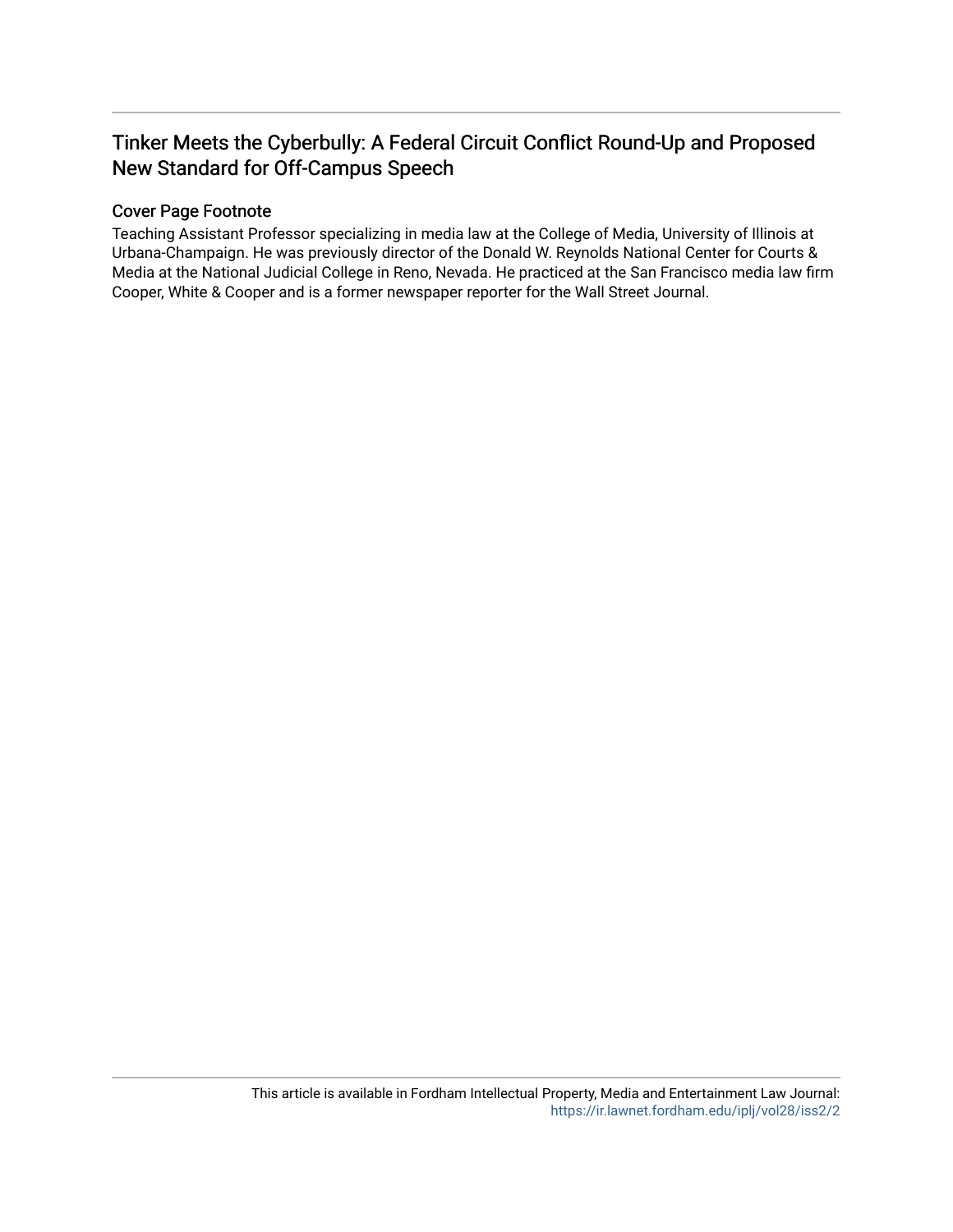# *Tinker* Meets the Cyberbully: A Federal Circuit Conflict Round-Up and Proposed New Standard for Off-Campus Speech

#### Benjamin A. Holden\*

Tinker v. Des Moines Independent Community School District*, the seminal school speech case interpreting the First Amendment to the U.S. Constitution, was decided by the U.S. Supreme Court*  long before mobile devices and social media upended accepted *norms governing how students behave at school. The new reality has brought with it new line-drawing challenges for public schools faced with the warring requirements of school discipline on the one hand, and the First Amendment on the other. The threshold unanswered question this Article presents is whether* Tinker *should give jurisdiction to public schools over student speech which originates off campus. But the more difficult task is this: Assuming*  Tinker *does apply to off-campus speech, what legal test ought to govern, in light of the patchwork of inconsistent rules the federal courts employ. Building toward a novel theory to answer this question, this Article first summarizes the precedents delineating speech rights of students at public schools; then outlines the federal circuit conflict arising out of the off-campus student speech cases in the absence of Supreme Court guidance; and finally, proposes a new rule for when and how* Tinker *should be extended to off-campus speech, including cyberbullying.*

<sup>\*</sup> Teaching Assistant Professor specializing in media law at the College of Media, University of Illinois at Urbana-Champaign. He was previously director of the Donald W. Reynolds National Center for Courts & Media at the National Judicial College in Reno, Nevada. He practiced at the San Francisco media law firm Cooper, White & Cooper and is a former newspaper reporter for the Wall Street Journal.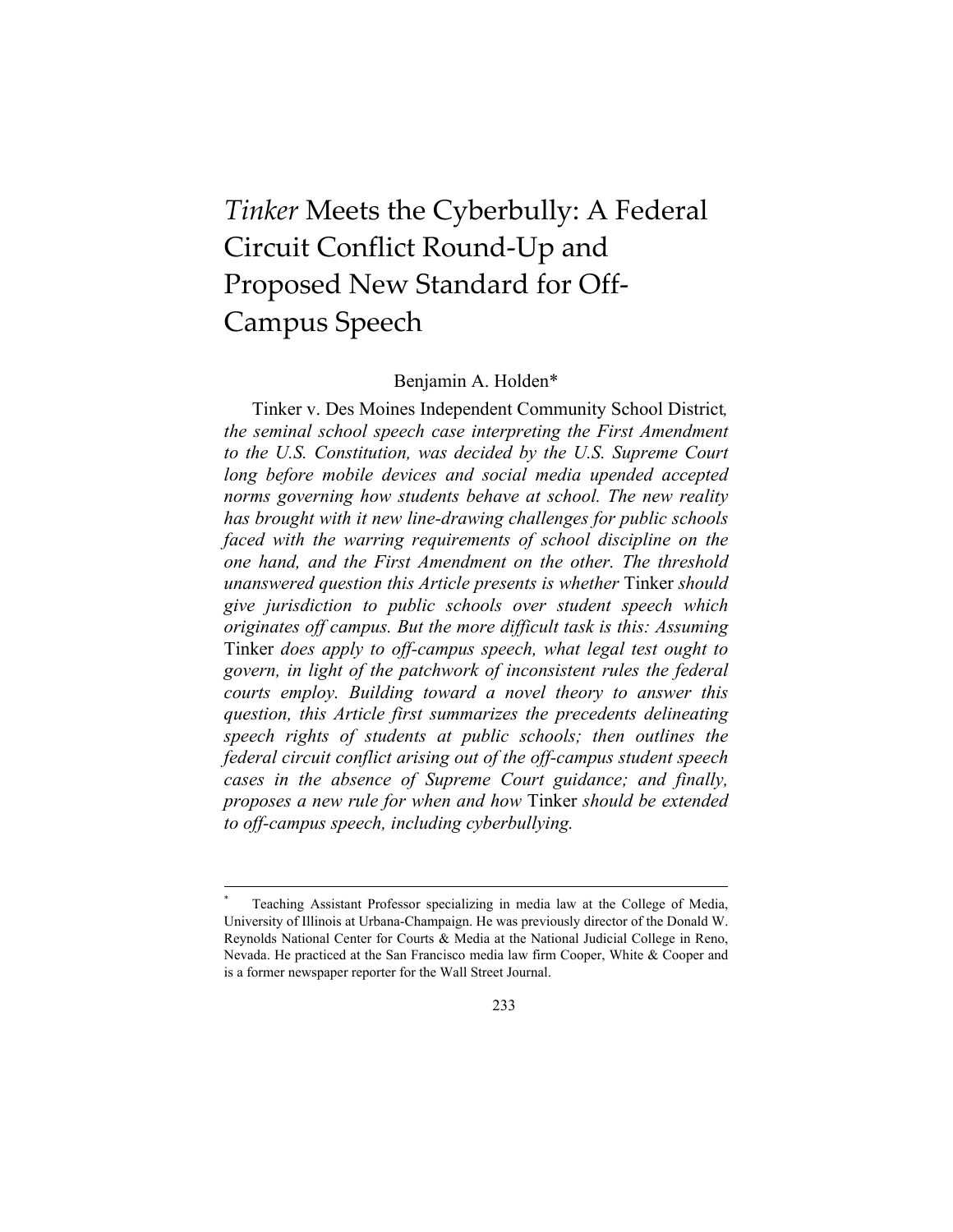| L     | CONTEXT: CYBERSPEECH AND OFF-CAMPUS SPEECH241                |       |
|-------|--------------------------------------------------------------|-------|
| $\Pi$ |                                                              |       |
|       |                                                              |       |
|       |                                                              |       |
|       | B. The First Amendment and Minors Generally 243              |       |
|       | C. The First Amendment and the Child Protection              |       |
|       |                                                              |       |
|       |                                                              |       |
|       |                                                              |       |
|       | 3. Erznoznik v. City of Jacksonville248                      |       |
|       | $\overline{4}$<br>v. Entertainment Merchants<br><i>Brown</i> | 248   |
|       | D. The First Amendment and the Student Speech                |       |
|       |                                                              | . 249 |
|       | 1. West Virginia v. Barnette: No Forced                      |       |
|       |                                                              |       |
|       | Tinker's 'Disruption' Standard Governs<br>2.                 |       |
|       | Student Speech 'in class or out of it'250                    |       |
|       | Bethel School District v. Fraser: School<br>3.               |       |
|       | "Within Its Permissible Authority" When                      |       |
|       |                                                              |       |
|       | 4. Hazelwood's 'Tolerate' Versus 'Promote'                   |       |
|       |                                                              |       |
|       | Morse v. Frederick: Opening the Door to<br>5 <sub>1</sub>    |       |
|       | Regulation of Off-Campus Speech255                           |       |
|       |                                                              |       |
|       | IV. FEDERAL CIRCUIT ANALYSIS: THE CONSTITUTIONAL             |       |
|       | LIMITATIONS ON PUBLIC SCHOOLS' ABILITY TO                    |       |
|       | REGULATE OFF-CAMPUS CYBERSPEECH257                           |       |
|       | A. First Circuit: No Controlling Appellate                   |       |
|       |                                                              |       |
|       | B. Second Circuit: 'Reasonably Foreseeable Risk'             |       |
|       |                                                              |       |
|       | C. Third Circuit: Tinker Reaches Off-Campus                  |       |
|       | D. Fourth Circuit: The Kowalski Test: 'Nexus' to             | 263   |
|       |                                                              |       |
|       | 'School's Pedagogical Interests'267                          |       |

234 *FORDHAM INTELL. PROP. MEDIA & ENT. L.J.* [Vol. XXVIII:233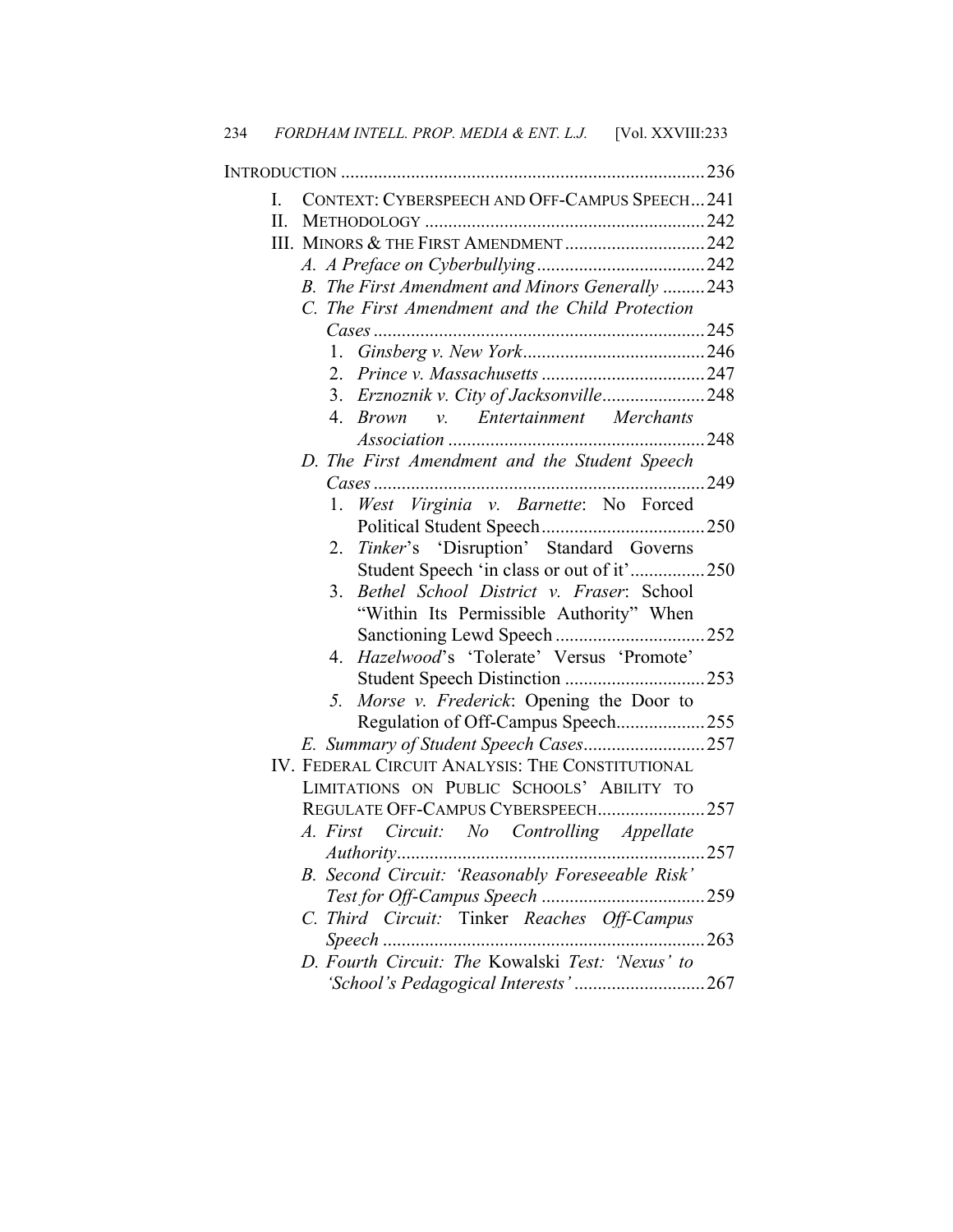## 2018] TINKER *MEETS THE CYBERBULLY* 235

|    | E. Fifth Circuit: Tinker Reaches Off-Campus         |             |
|----|-----------------------------------------------------|-------------|
|    | F. Sixth Circuit: Lowery Rule Leaves Anti-Coach     |             |
|    |                                                     |             |
|    | G. Seventh Circuit: District Court Presumes         |             |
|    | Tinker's Reach in Teen Sexual Photos Posting        |             |
|    |                                                     |             |
|    | H. Eighth Circuit: Clear Support for School         |             |
|    | Discipline of Off-Campus Speech 273                 |             |
|    | Ninth Circuit: The Wynar Rule: Off-Campus<br>I.     |             |
|    |                                                     |             |
|    | J. Tenth Circuit: No Controlling Case Authority 276 |             |
|    | K. Eleventh Circuit: District Court Protects        |             |
|    |                                                     |             |
|    | L. D.C. Circuit: No Controlling Appellate           |             |
|    |                                                     |             |
|    | M. Summary of Federal Off-Campus Speech Cases  278  |             |
| V. | BEST-PRACTICE LEGAL CONCEPTS EMERGING FROM          |             |
|    |                                                     |             |
|    | VI. TOWARD A NATIONAL STANDARD FOR OFF-CAMPUS       |             |
|    |                                                     |             |
|    | A. The Need for a Constitutionally Valid Off-       |             |
|    |                                                     |             |
|    |                                                     |             |
|    | VII. APPLYING THE TINKER-CYBERBULLY TEST TO SIX     |             |
|    |                                                     |             |
|    | A. Case 1: Doninger v. Niehoff: Insulting Critique  |             |
|    |                                                     |             |
|    | B. Case 2: Snyder v. Blue Mountain: Cruel Parody    |             |
|    |                                                     |             |
|    | C. Case 3: Kowalski v. Berkeley County Schools:     |             |
|    | Gratuitous Student Cyberbullying                    | 294         |
|    | D. Case 4: Lowery v. Euverard: Written Anti-        |             |
|    | Coach Mutiny by Players Is Unprotected295           |             |
|    | E. Case 5: D.M./Wynar: Two Cases of Violent         |             |
|    |                                                     | $\dots 296$ |
|    | F. Case 6: The Wisniewski Problem: Comic-           |             |
|    |                                                     |             |

*G. Test Would Change One of Six Results, But*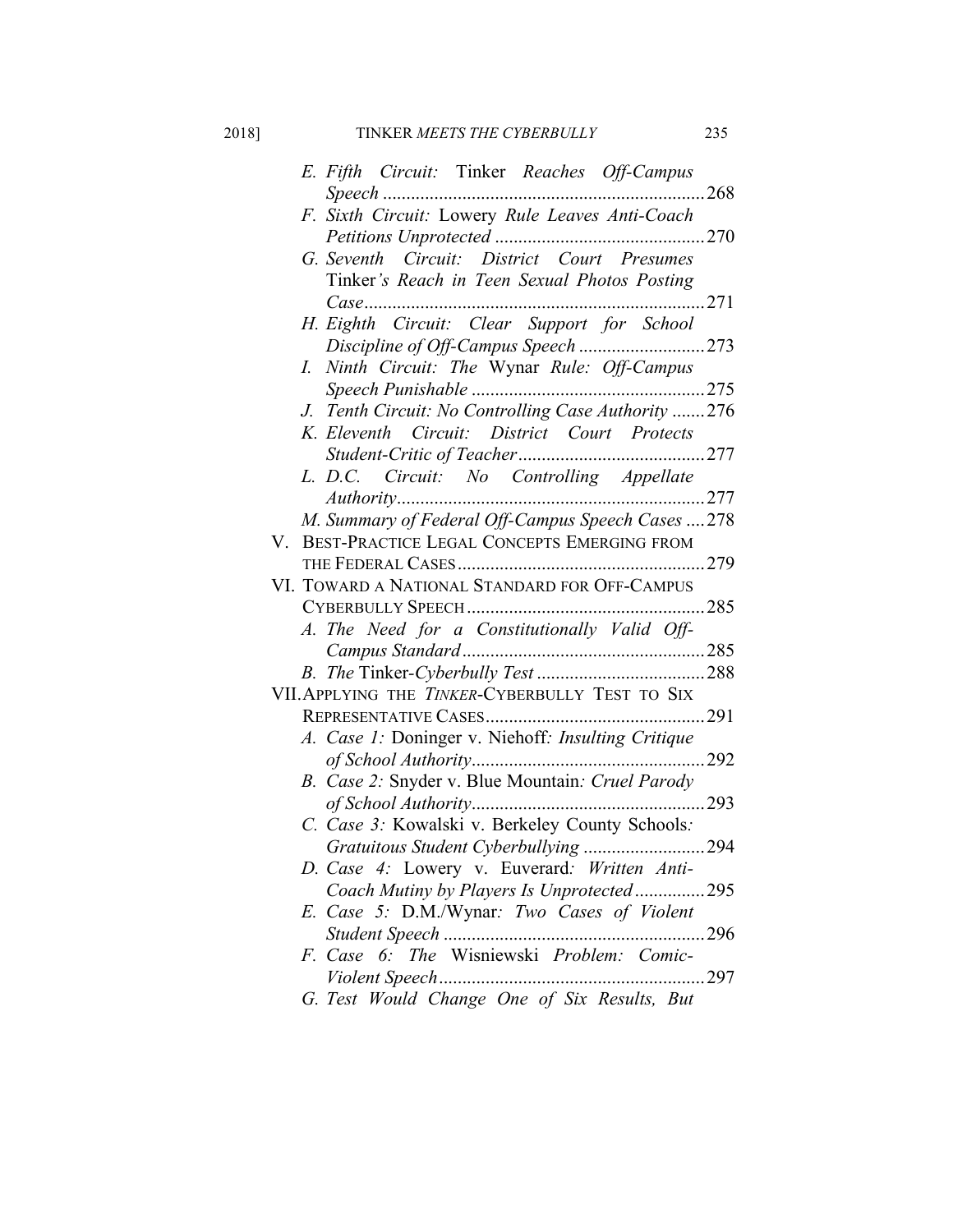#### **INTRODUCTION**

The U.S. Supreme Court since October 2011 has at least four times denied certiorari in cases implicating the question: Can public primary and secondary schools<sup>1</sup> exert disciplinary authority

<sup>1</sup> This Article does not address the applicability of the student speech/First Amendment Supreme Court cases discussed below to college students, a question the Supreme Court expressly left unanswered in *Hazelwood School District v. Kuhlmeier*. 484 U.S. 260, 273 n.7 (1988) ("We need not now decide whether the same degree of deference is appropriate with respect to school-sponsored expressive activities at the college and university level."). Therefore, the student speech precedents this Article discusses are presumed applicable only to primary and secondary schools. Note, however, that great conflict exists among the federal circuit courts, as well as among state courts, on whether *Hazelwood* is applicable in a college setting. *See* Keefe v. Adams, 840 F.3d 523, 531 (8th Cir. 2016) (denying First Amendment protection to a nursing student, and upholding administrators' decision to require that students comply with professional fitness standards on or off campus); O'Brien v. Welty, 818 F.3d 920, 932–33 (9th Cir. 2016) (finding a colorable First Amendment claim brought by a university studentplaintiff, while expressly noting that the U.S. Court of Appeals for the Ninth Circuit distinguished *Hazelwood* in *Oyama v. University of Hawaii*, 813 F.3d 850 (9th Cir. 2015), and has declined to extend the pedagogical concerns analysis to university setting); *Oyama*, 813 F.3d at 856, 862, 868–74 (involving hybrid student-employee, wherein the U.S. Court of Appeals for the Ninth Circuit focused on the *Hazelwood*  "imprimatur" of the school factor, discussed below, to find the student seeking professional certification failed to qualify for First Amendment protection where student's stated views rendered him unfit to receive such certification on professional grounds); Ward v. Polite, 667 F.3d 727, 733–34 (6th Cir. 2012) ("Nothing in *Hazelwood* suggests a stop-go distinction between student speech at the high school and university levels, and we decline to create one."); Keeton v. Anderson-Wiley, 664 F.3d 865, 875–76 (11th Cir. 2011) (applying *Hazelwood* in a university setting); Axson-Flynn v. Johnson, 356 F.3d 1277, 1285, 1289–93 (10th Cir. 2004) (rejecting a student's First Amendment claim based on compelled use of expletives in acting class and holding that such speech "constitutes 'school-sponsored speech' and is thus governed by *Hazelwood*"); Student Gov't Ass'n v. Bd. of Trs., 868 F.2d 473, 480 n.6 (1st Cir. 1989) ("*Hazelwood* . . . is not applicable to college newspapers."); *see also* Watts v. Fla. Int'l Univ., 495 F.3d 1289, 1294 (11th Cir. 2007) (analyzing the First Amendment claims of a public college student who was also an employee of that college and noting: "The fact that the state could have attempted to assert its authority over Watts as a student, subject to the *Tinker* restrictions, does not prevent [the state] from asserting authority over him as an employee  $\dots$ "); Brown v. Li, 308 F.3d 939, 943, 952 (9th Cir. 2002) (ruling that a graduate student who included foul, offensive language aimed at faculty in his thesis paper was not protected by the First Amendment); Yeasin v. Univ. of Kan., 360 P.3d 423, 424 (Kan. Ct. App. 2015) (ruling that the University of Kansas had no authority to expel a student who made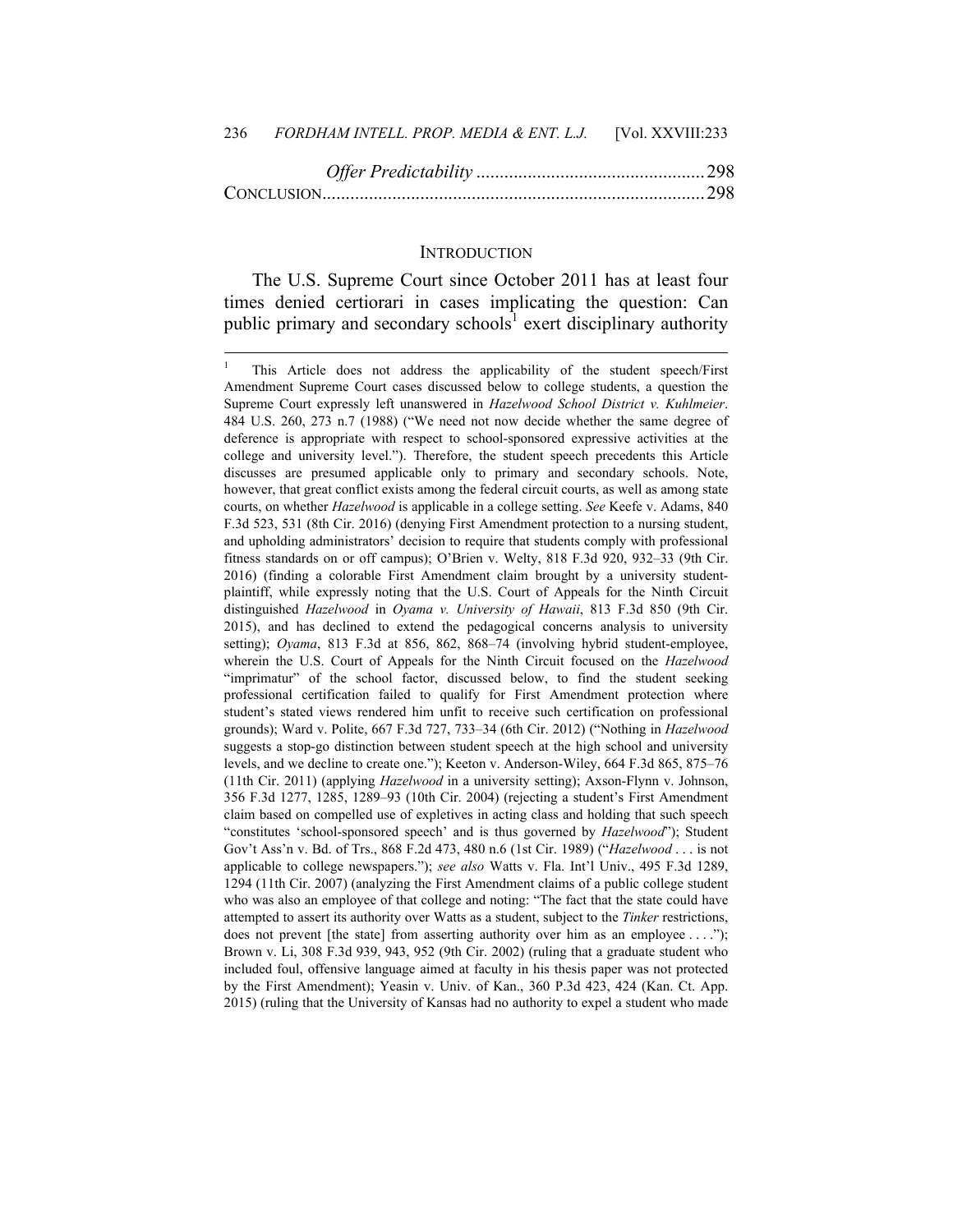consistent with the First Amendment over student cyberspeech<sup>2</sup> that: (1) originated off-campus, (2) made its way onto campus, and (3) at the time it was communicated, raised a reasonably foreseeable risk of material school disruption or interference with the learning of other students?<sup>3</sup> This Article suggests an answer to

2  *See* U.S. CONST. amend. I ("Congress shall make no law respecting an establishment of religion, or prohibiting the free exercise thereof; or abridging the freedom of speech, or of the press; of the right of the people peaceably to assemble, and to petition the Government for a redress of grievances."). Cyberspeech for purposes of this Article is speech emailed, texted, posted, tweeted, or otherwise communicated to a social media website such as Facebook, to a hosted or unhosted "chat room," to the comment section of a news or information website, or directly to third parties via computer, cellular phone, iPad, game console, or other electronic communication device. This Article has constructed a composite definition of cyberspeech based on the many varying definitions and related cyberbullying concepts reviewed. The definition adopted here relies, in part, upon CORINNE DAVID-FERDON & MARCI FELDMAN HERTZ, U.S. DEP'T OF HEALTH & HUMAN SERVS., ELECTRONIC MEDIA AND YOUTH VIOLENCE: A CDC ISSUE BRIEF FOR RESEARCHERS 3 (2009), http://www.cdc.gov/violenceprevention/pdf/electronic\_ aggression researcher brief-a.pdf [https://perma.cc/GGX6-UMLM] (employing the term "electronic aggression" rather than cyberbullying or cyberspeech); see also *For Teens & Tweens: Cyberbullying*, MONT. DEP'T OF JUSTICE, https://dojmt.gov/safeinyourspace/forteens-tweens-cyberbullying/ [https://perma.cc/A8ZE-J3XV] (last visited Jan. 10, 2018).

3  *See* Petition for a Writ of Certiorari, Bell v. Itawamba Cty. Sch. Bd., 136 S. Ct. 1166 (2016) (No. 15-666), 2015 WL 7299351, at \*i; Petition for a Writ of Certiorari, Kowalski v. Berkeley Cty. Schs., 565 U.S. 1173 (2012) (No. 11-461), 2011 WL 4874091, at \*i; Petition for a Writ of Certiorari, Blue Mountain Sch. Dist. v. Snyder, 565 U.S. 1156 (2012) (No. 11-502), 2011 WL 5014761, at \*i; Petition for a Writ of Certiorari, Doninger v. Niehoff, 565 U.S. 976 (2011) (No. 11-113), 2011 WL 3151990, at \*i; *see also* Bell v. Itawamba Cty. Sch. Bd., 799 F.3d 379 (5th Cir. 2015) (en banc), *cert. denied*, 136 S. Ct. 1166 (2016); Kowalski v. Berkeley Cty. Schs., 652 F.3d 565 (4th Cir. 2011), *cert. denied*, 565 U.S. 1173 (2012); J.S. *ex rel.* Snyder v. Blue Mountain Sch. Dist*.*, 650 F.3d 915 (3d Cir. 2011) (noting that the Supreme Court has not clearly opined on the authority of schools to regulate student off-campus speech), *cert. denied*, 565 U.S. 1156 (2012) (consolidating *Snyder* with *Layshock ex rel. Layshock v. Hermitage School District*, 650 F.3d 205 (3d Cir. 2011), whereby the *Snyder-Layshock* single denial of certiorari might technically be considered denial on two cases, bringing total certiorari denials on

threatening remarks on Twitter); Tatro v. Univ. of Minn., 816 N.W.2d 509, 518 (Minn. 2012) (ruling that a mortuary science student who posted offensive material on Facebook was protected by the First Amendment, because considering Facebook posts to be of legitimate pedagogical concern would give Universities "wide-ranging authority to constrain offensive or controversial Internet activity"). *But see* Frank D. LoMonte, *"The Key Word Is Student":* Hazelwood *Censorship Crashes the Ivy-Covered Gates*, 11 FIRST AMEND. L. REV. 305, 341 (2013); Marcus Hauer, Note, *The Constitutionality of Public University Bans of Student-Athlete Speech Through Social Media*, 37 VT. L. REV. 413, 423 (2012) ("[O]n a sliding scale, the speech restrictions allowed by universities fall somewhere between the stricter restrictions allowed by high schools and the significantly lighter restrictions allowed on the community at large.").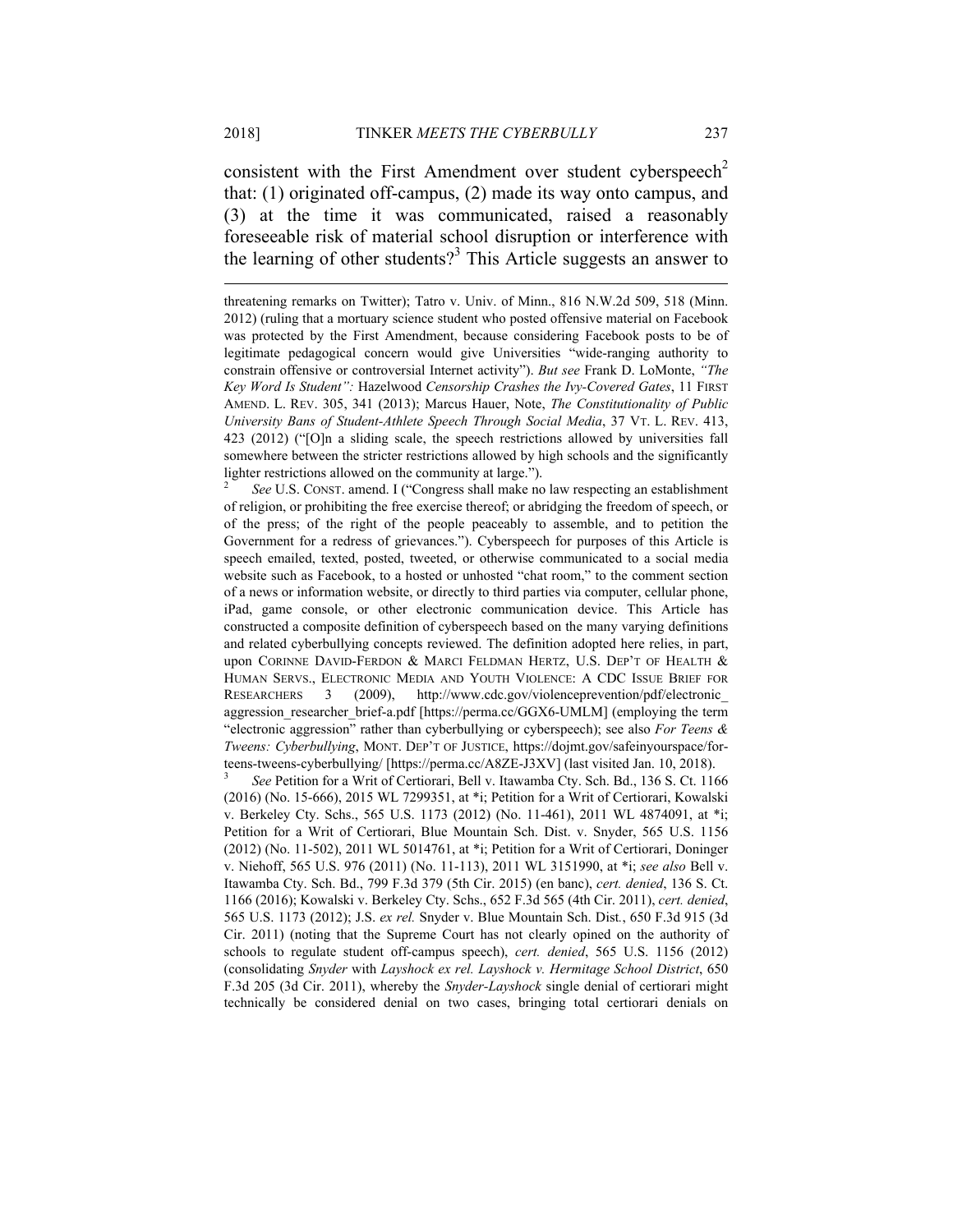this pressing question, based on an analysis of the leading federal cases involving off-campus speech impacting the school environment, which increasingly involve cyberbullying. Scholars and public policy experts have posited various definitions of cyberbullying. Like traditional bullying, cyberbullying has been described as "intentional aggressive behavior . . . repeatedly [directed at] the same target."<sup>4</sup> The Center for Disease Control and Prevention further characterized this form of "electronic aggression" as an "emerging public health problem."<sup>5</sup> This Article adopts the plain-language definition scholars Sameer Hinduja and Justin W. Patchin use: cyberbullying is "willful and repeated harm inflicted through the use of computers, cell phones, or other electronic devices."6

The issue was so new and unsettled that as of mid-July 2011, the federal circuit level courts had decided only four cases on the matter,<sup>7</sup> followed quickly by another in late July<sup>8</sup> and one on August 1st $9$  of that year. Since then, just three additional federal appeals court decisions have addressed this issue.<sup>10</sup> The circuit

1

cyberbullying since October 2011 to five); Doninger v. Niehoff, 642 F.3d 334 (2d Cir. 2011), *cert*. *denied*, 565 U.S. 976 (2011); ARTHUR S. HAYES, MASS MEDIA LAW: THE PRINTING PRESS TO THE INTERNET 49 (2013) (noting the U.S. Supreme Court's repeated declining of certiorari on this issue, "leaving school administrations to look to their state or federal district or appeals courts for guidance").

<sup>4</sup> Raúl Navarro et al., *The Impact of Cyberbullying and Social Bullying on Optimism, Global and School-Related Happiness and Life Satisfaction Among [Ten to Twelve]- Year-Old Schoolchildren*, 10 APPLIED RES. QUALITY LIFE 15, 16 (2015).

DAVID-FERDON & HERTZ, *supra* note 2, at 4 (asserting that, in short, this is "probably" an emerging problem, but that this question cannot be answered definitively and warrants further research).

<sup>6</sup> Sameer Hinduja & Justin W. Patchin, *Social Influences on Cyberbullying Behaviors Among Middle and High School Students*, 42 J. YOUTH ADOLESCENCE 711, 711 (2013). 7

*See* Samuel Butler, IV, *The Summer of Clarity: What the Summer of 2011 Says About Student Speech Rights*, 22 KAN. J.L. & PUB. POL'Y 83, 84 (2012); Emily Gold Waldman, *Badmouthing Authority: Hostile Speech About School Officials and the Limits of School Restrictions*, 19 WM. & MARY BILL RTS. J. 591, 592 n.3 (2011) (listing *Snyder*, *Layshock*, *Doninger*, and *Wisniewski v. Board of Education*, 494 F.3d 34 (2d Cir. 2007), which are all discussed later in this Article). Waldman is cited in the leading off-campus speech case, *Snyde*r, 650 F.3d at 942, 947. 8

*See Kowalski*, 652 F.3d at 565–67. This case is discussed further in Section IV.D.

*See* D.J.M. *ex rel.* D.M. v. Hannibal Pub. Sch. Dist. # 60, 647 F.3d 754, 754, 756–57 (8th Cir. 2011). This case is discussed further in Section IV.H. 10 *See* Wynar v. Douglas Cty. Sch. Dist., 728 F.3d 1062, 1064–65 (9th Cir. 2013);

S.J.W. *ex rel.* Wilson v. Lee's Summit R-7 Sch. Dist., 696 F.3d 771, 773–74 (8th Cir.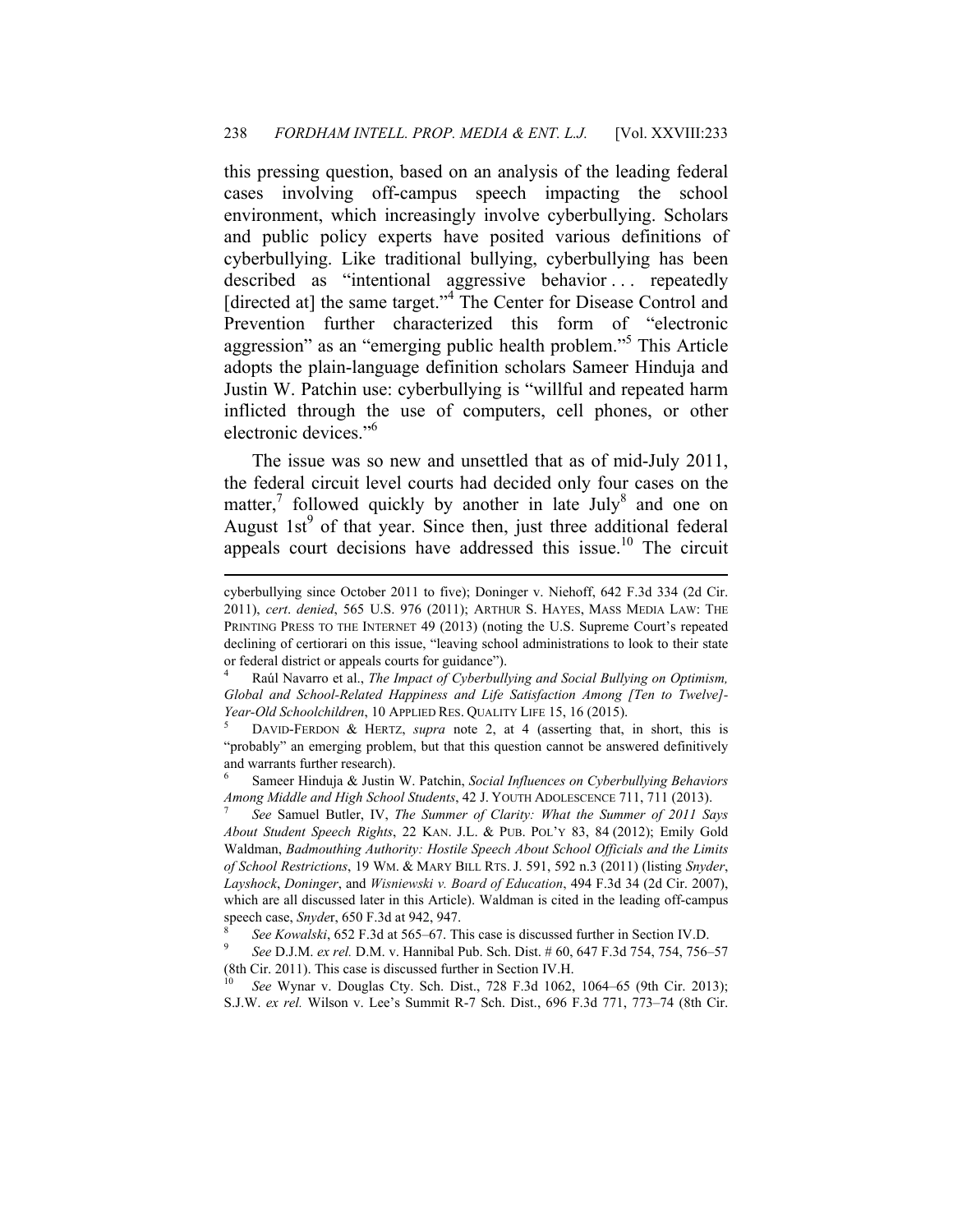courts are greatly conflicted in their treatment of student speakers, and the federal courts' application of the First Amendment to legally indistinguishable fact patterns often seems arbitrary. The U.S. Court of Appeals for the Third Circuit protects an eighth grader's right to craft a fake MySpace page to tell dozens of her classmates that her married principal is a bisexual sex addict with a small penis, whose child looks like a gorilla, and whose wife looks like a man.<sup>11</sup> But in the U.S. Court of Appeals for the Second Circuit, the First Amendment provides no relief for a high school senior class secretary candidate whose online blog refers to school administrators as "douchebags" for cancelling a school concert she helped plan.<sup>12</sup> Both decisions, and others discussed below, purport to apply *Tinker v. Des Moines Independent Community School District*'s "material disruption" test<sup>13</sup> to off-campus student speech, but the approaches and results vary widely.<sup>14</sup> Reconciling these, and similar decisions, is impossible without a single, modern test that the courts can easily understand and apply.

This Article's purpose is to construct and apply such a test, which would be applicable only to disruptive off-campus speech *targeting students*. 15 The Supreme Court has been willing to restrict otherwise protected speech and expression to protect minors where such restrictions would clearly violate the First Amendment if those restrictions were aimed at the protection of adults.<sup>16</sup> The federal cases examining off-campus speech, while inconsistent in their reasoning, generally evince a greater willingness to relax First Amendment protections where the victim

<sup>2012).</sup> Both these cases are discussed later in the Article; *see also* Bell v. Itawamba Cty. Sch. Bd., 799 F.3d 379, 391, 393 (5th Cir. 2015) (en banc), *cert. denied*, 136 S. Ct. 1166 (2016).

<sup>11</sup> *See Snyder*, 650 F.3d at 920–21. 12 *See* Doninger v. Niehoff, 642 F.3d 334, 339–40, 350–51 (2d Cir. 2011), *cert. denied*, 565 U.S. 976 (2011).

<sup>13</sup> *See* Tinker v. Des Moines Indep. Cmty. Sch. Dist., 393 U.S. 503, 509 (1969). 14 *See infra* Part IV. 15 *Cf*. Ginsberg v. New York, 390 U.S. 629, 636–39 (1968) (upholding a law that

punishes adults for selling "girlie" magazines to minors, despite the challenge that such non-obscene materials enjoy First Amendment protection if sold to adults); Prince v. Massachusetts, 321 U.S. 158, 162–64, 170 (1944) (holding a child labor law banning street sales of religious publications by minor children did not violate the First Amendment).

<sup>16</sup> *See Ginsberg*, 390 U.S. at 636, 638; *Prince*, 321 U.S. at 166.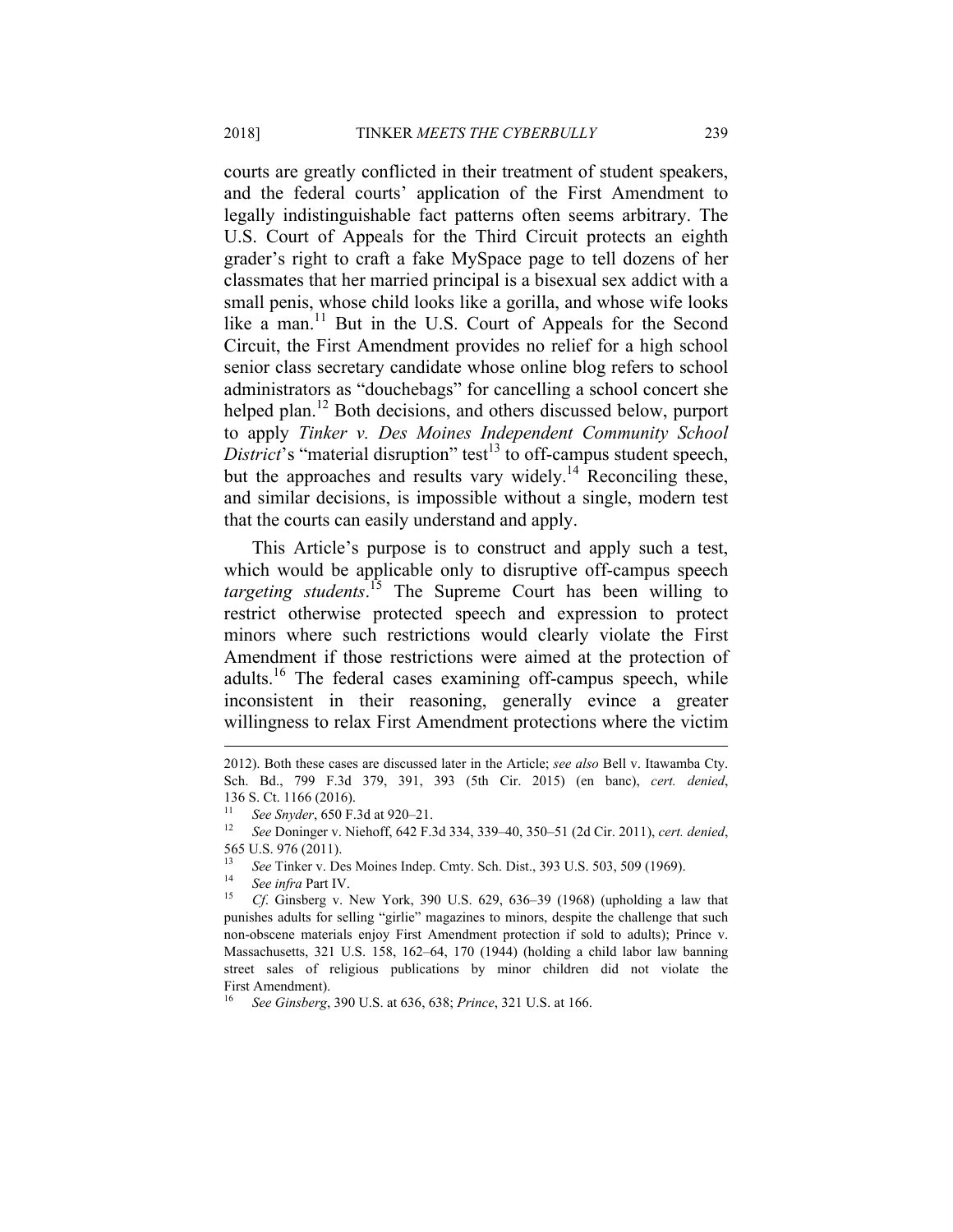of the off-campus speech is a minor student.<sup>17</sup> This legal issue is particularly timely because of the explosion in the use of electronic communication devices and social media networks—and the attendant increase in cyberbullying—by students. These devices and networks do not respect or even acknowledge traditional physical schoolhouse boundaries, leaving government-run schools to apply rules of campus speech which never contemplated the new cyberspace reality.

The proposed new standard is a modern refinement of the seminal *Tinker* test, but with greater clarity in the age of the Internet. It should improve notice and predictability for students, teachers, parents, principals, and administrators as to what kinds of internet-based communications they can validly target and punish.

This Article is organized as follows: it first examines the foundational framework of Supreme Court cases where the student is speaking or expressing herself in school—the student speech cases.18 Second, it reviews and summarizes each federal circuit's leading cases on off-campus speech, $19$  emphasizing the cyberbully cases. Third, this Article introduces and makes the argument for a uniform national standard, borrowing from the leading federal circuit opinions that offer guidance toward an emerging bestpractice judicial trend. This trend is captured in the "*Tinker*-Cyberbully Test," a proposed multi-part legal standard for courts to apply when reviewing public school discipline decisions against First Amendment scrutiny. Prior to this Article's conclusion, the

1

<sup>17</sup> *Compare, e.g.*, Kowalski v. Berkeley Cty. Schs., 652 F.3d 565, 567 (4th Cir. 2011) (upholding the discipline of a high school senior who created a cruel website aimed at a fellow student against a First Amendment challenge), *cert. denied*, 565 U.S. 1173 (2012), *with* J.S. *ex rel.* Snyder v. Blue Mountain Sch. Dist., 650 F.3d 915, 920 (3d Cir. 2011) (finding that the discipline of a middle schooler who created a cruel website aimed at the school's principal violated the First Amendment), *cert. denied*, 565 U.S. 1156 (2012).<br><sup>18</sup> This Article does not address speech by minors that lacks any arguable connection

to the school environment.

Several state courts have also wrestled with the problem of off-campus speech and/or cyberbully speech. *See, e.g.*, People v. Marquan M., 19 N.E.3d 480, 485 (N.Y. 2014) ("Cyberbullying is not conceptually immune from government regulation, so we may assume . . . that the First Amendment permits the prohibition of cyberbullying directed at children, depending on how that activity is defined."). Except where specifically noted for a narrow purpose, state court cases are not included in this discussion.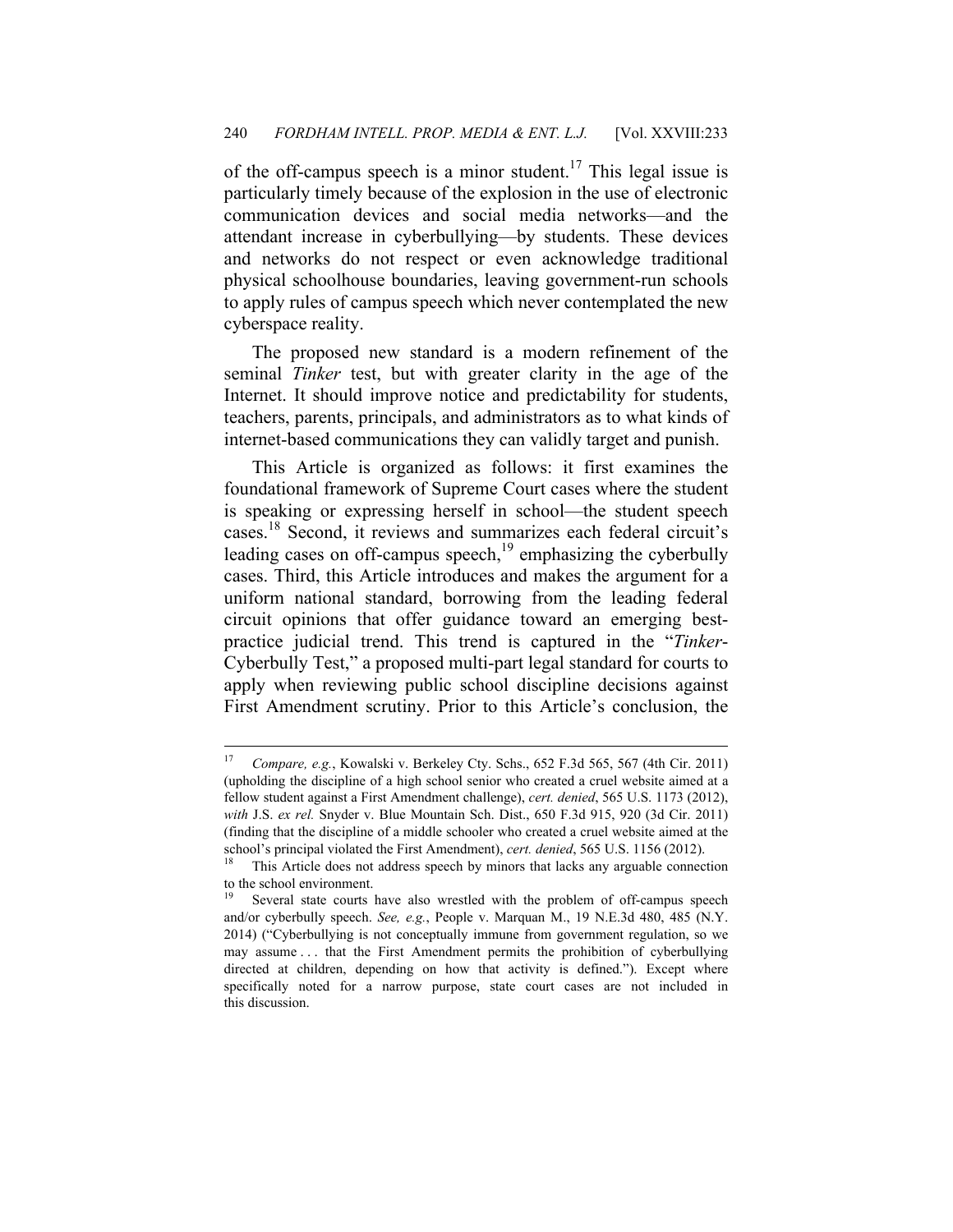2018] TINKER *MEETS THE CYBERBULLY* 241

*Tinker*-Cyberbully Test is applied to six actual, representative cases.20

#### I. CONTEXT: CYBERSPEECH AND OFF-CAMPUS SPEECH

Without context, the potential regulation of off-campus speech might be viewed as a legal issue separate and distinct from the administrative regulation of cyberbullying. Indeed, there remain fact patterns confronting the courts which involve off-campus speech or expression which have nothing to do with the Internet or cyberspeech.<sup>21</sup> But based on the leading teen-behavior research<sup>22</sup> and a review of the leading circuit cases,  $2^3$  it appears that increasingly, the regulation of cyberbullying and off-campus speech are inextricably linked. To be sure, a disruptive print newspaper or similar content can still be created off-campus then

<sup>&</sup>lt;sup>20</sup> This Article does not address constitutional limits on off-campus student speech giving rise to criminal sanctions, including criminal cyberbullying, harassment, hate crime, and similar prohibitions. This Article further does not address in detail the issue of financial liability for public schools when a student takes his or her own life despite notice to the school of cyberbullying, nor personal liability for teachers or school administrators who allegedly violate the First Amendment rights of student speakers under color of law or violations of Title IX for alleged failure of schools to protect students from gender-based cyberbullying. *See* 20 U.S.C. § 1681 (2012) (providing that "[n]o person in the United States shall, on the basis of sex, be excluded from participation in, be denied the benefits of, or be subjected to discrimination under any education program or activity receiving [f]ederal financial assistance").

<sup>21</sup> *See, e.g.*, Porter v. Ascension Par. Sch. Bd., 393 F.3d 608, 620 (5th Cir. 2004) (addressing a drawing made at home two years prior that inadvertently made its way to school by its author's younger brother); *see also* Lowery v. Euverard, 497 F.3d 584, 585–86 (6th Cir. 2007) (discussing a petition to remove a high school coach that was "typed" by one player and eventually signed by eighteen players, although it is unclear whether any of the players' relevant acts took place off campus).

<sup>22</sup> A seminal study on student use of teen social media released April 2015 found that ninety-two percent of teens—defined as ages thirteen to seventeen—report going online at least daily, more than half (fifty-six percent) go online several times a day, and about a quarter (twenty-four percent) self-report that they are on the Internet "almost constantly." *See* AMANDA LENHART ET AL., PEW RESEARCH CTR., TEENS, SOCIAL MEDIA & TECHNOLOGY OVERVIEW 2015: SMARTPHONES FACILITATE SHIFTS IN COMMUNICATION LANDSCAPE FOR TEENS 2 (2015), http://www.pewinternet.org/2015/04/09/teens-socialmedia-technology-2015/ [https://perma.cc/J72J-AUSM].

<sup>23</sup> *See, e.g.*, Kowalski v. Berkeley Cty. Schs., 652 F.3d 565, 567 (4th Cir. 2011) (discussing a student who was suspended for creating a fake web page claiming classmate had herpes and advanced a First Amendment defense to discipline), *cert. denied*, 565 U.S. 1173 (2012).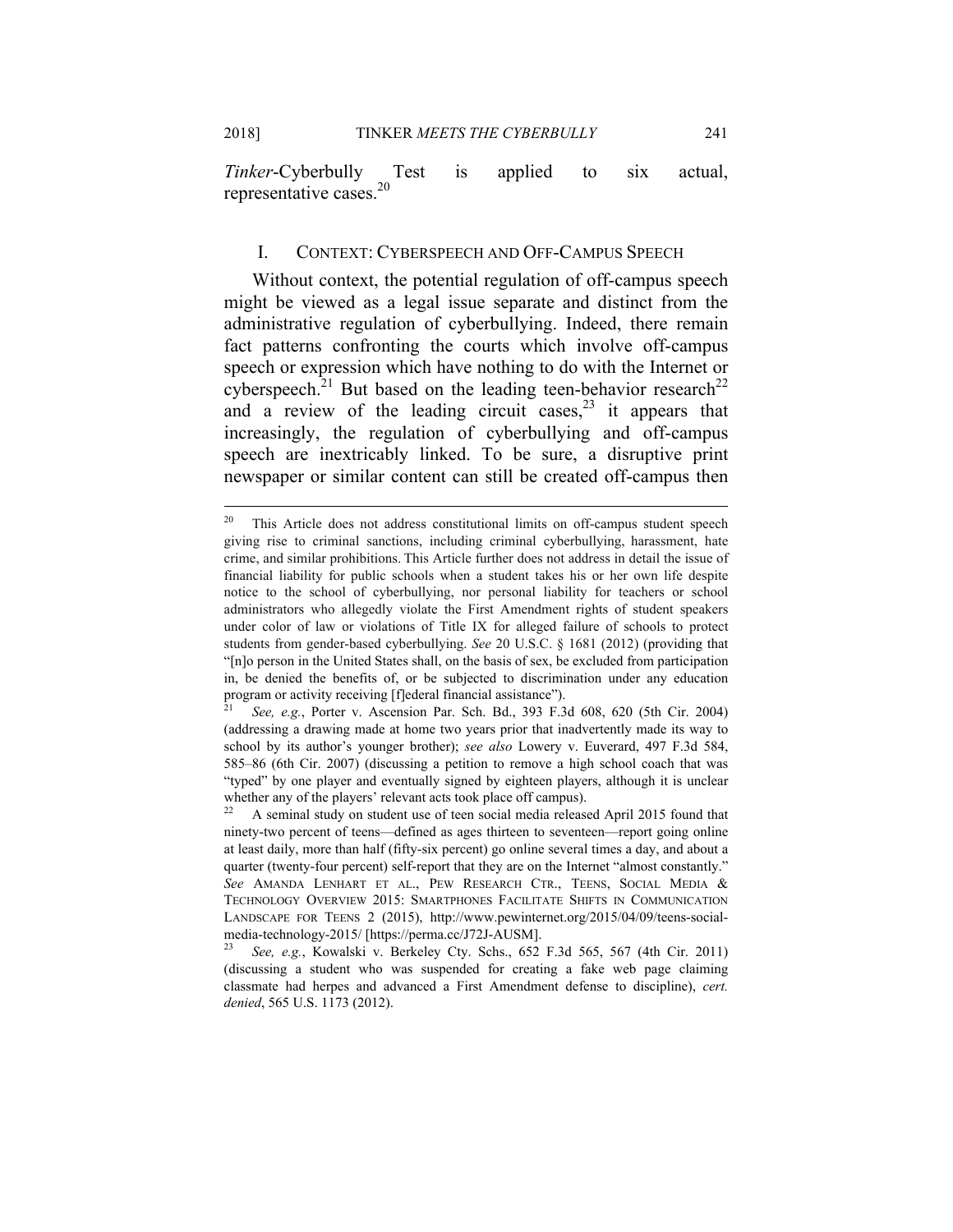physically carried to campus, $24$  and bullies still shout insults as they follow kids home from school.<sup>25</sup> But in the age of the Internet, it seems the law of off-campus speech regulation and the administrative law regulating cyberbullying have merged. Thus, this Article treats these two challenges as one—to the extent practical—in search of a single solution.

#### II. METHODOLOGY

The methodology applied in researching this Article is to locate and review the leading federal circuit court off-campus student speech cases involving a First Amendment challenge to school administrative punishment; group those cases by precedential value within their respective federal circuits;  $^{26}$  and glean from those decisions (along with their concurring and dissenting opinions) the most logical, broadly applicable, and sustainable policy precepts guiding the courts in the absence of U.S. Supreme Court precedent.

## III. MINORS & THE FIRST AMENDMENT

## *A. A Preface on Cyberbullying*

Cyberbullying frequently occurs among minors, likely because bullies can remain anonymous and more easily engage in cyberbullying as compared to traditional "schoolyard" bullying.<sup>27</sup> The Internet provides a "distancing effect" that often leads cyberbullies to do and say crueler things than a schoolyard bully.<sup>28</sup> A communication does not need to be made to a victim to

 $24$ 

<sup>&</sup>lt;sup>24</sup> *See, e.g.*, Boucher v. Sch. Bd., 134 F.3d 821, 829 (7th Cir. 1998).<br><sup>25</sup> *See, e.g.*, C.R. v. Eugene Sch. Dist. 4J, 835 F.3d 1142, 1146 (9th Cir. 2016).<br><sup>26</sup> Where no appellate court authority exits, special effort

review well-reasoned district court opinions. A few particularly well-reasoned state court cases are discussed because they so closely framed the issue posed in this Article, because of the quality of the particular court's analysis, or both.

<sup>27</sup> *See, e.g.*, Darryn Cathryn Beckstrom, *State Legislation Mandating School Cyberbullying Policies and the Potential Threat to Student's Free Speech Rights*, 33 VT. L. REV. 283, 287–88 (2008).

<sup>28</sup> Richard Donegan, *Bullying and Cyberbullying: History, Statistics, Law, Prevention and Analysis*, 3 ELON J. UNDERGRADUATE RES. COMM. 33, 34 (2012).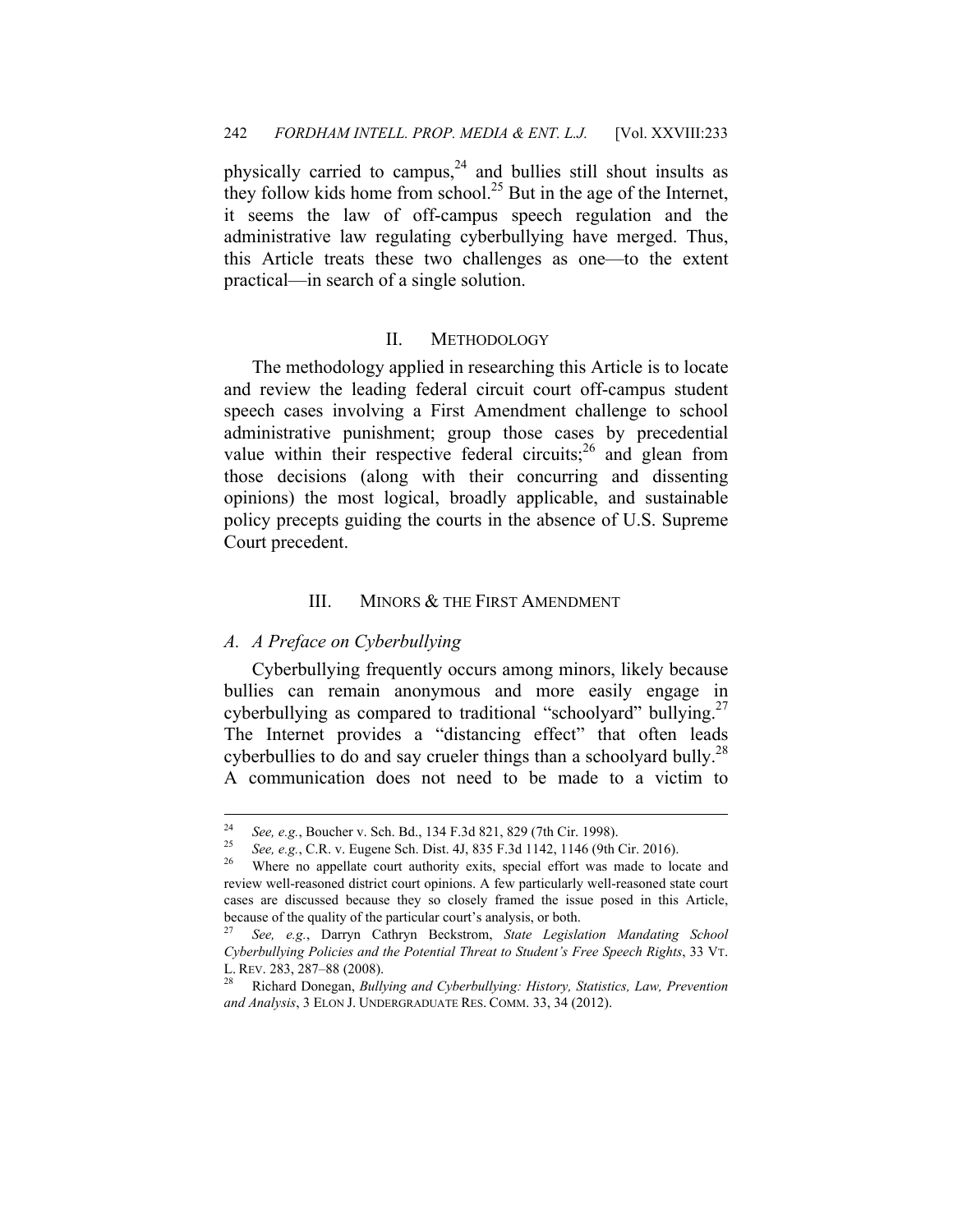constitute cyberbullying.29 A communication need only be *about* the victim  $30$ 

#### *B. The First Amendment and Minors Generally*

Speech in America is presumed protected by the First Amendment, unless some far greater constitutional or policy concern overrides this interest.<sup>31</sup> This principle, so inviolate when applied to adults, often yields to more paternalistic impulses when applied to minors.<sup>32</sup> The Supreme Court has noted: "The schoolroom is the first opportunity most citizens have to experience the power of government."<sup>33</sup> However, minors are accorded only a portion of the First Amendment protections and liberties afforded to adults.<sup>34</sup> In fact, the U.S. Supreme Court has interpreted the U.S. Constitution over a series of cases to construct what is essentially a separate and distinct First Amendment for minors and schoolchildren in America.<sup>35</sup>

1

<sup>29</sup> *See* BARBARA GUZZETTI & MELLINEE LESLEY, HANDBOOK OF RESEARCH ON THE SOCIETAL IMPACT OF DIGITAL SCIENCE 536–37, 542 (2015). 30 *See* Raychelle Cassada Lohmann, *Cyberbullying Versus Traditional Bullying*,

PSYCHOLOGY TODAY (May 14, 2012), https://www.psychologytoday.com/blog/teenangst/201205/cyberbullying-versus-traditional-bullying [https://perma.cc/9XKT-XVLR].

<sup>31</sup> *See* Barenblatt v. United States, 360 U.S. 109, 126 (1959) ("Where First Amendment rights are asserted to bar governmental interrogation resolution of the issue always involves a balancing by the courts of the competing private and public interests at stake in the particular circumstances shown."). Unprotected areas of speech are "of such slight social value as a step to truth that any benefit that may be derived from them is clearly outweighed by the social interest in order and morality." R.A.V. v. City of St. Paul, 505 U.S. 377, 383 (1992) (quoting Chaplinsky v. New Hampshire, 315 U.S. 568, 572 (1942)).

<sup>32</sup> *See, e.g.*, Ginsberg v. New York, 390 U.S. 629, 636 (1968) ("Because of the State's exigent interest in preventing distribution to children of objectionable material, it can exercise its power to protect the health, safety, welfare and morals of its community by barring the distribution to children of books recognized to be suitable for adults." (quoting Bookcase, Inc. v. Broderick, 218 N.E.2d 668, 671 (N.Y. 1966))).

New Jersey v. T.L.O., 469 U.S. 325, 385 (1985) (Stevens, J., concurring in part and dissenting in part).

<sup>34</sup> *See* Prince v. Massachusetts, 321 U.S. 158, 168 (1944) ("The state's authority over children's activities is broader than over like actions of adults.").

<sup>35</sup> *See, e.g.*, Morse v. Frederick, 551 U.S. 393, 396–97 (2007) (holding materials such as banners advocating illegal drug use can be banned and punished when displayed by students at school-related events, even if off-campus); Hazelwood Sch. Dist. v. Kuhlmeier, 484 U.S. 260, 263, 271, 273 (1988) (upholding censorship that prevented a school newspaper bearing the imprimatur of school from including articles on pregnancy,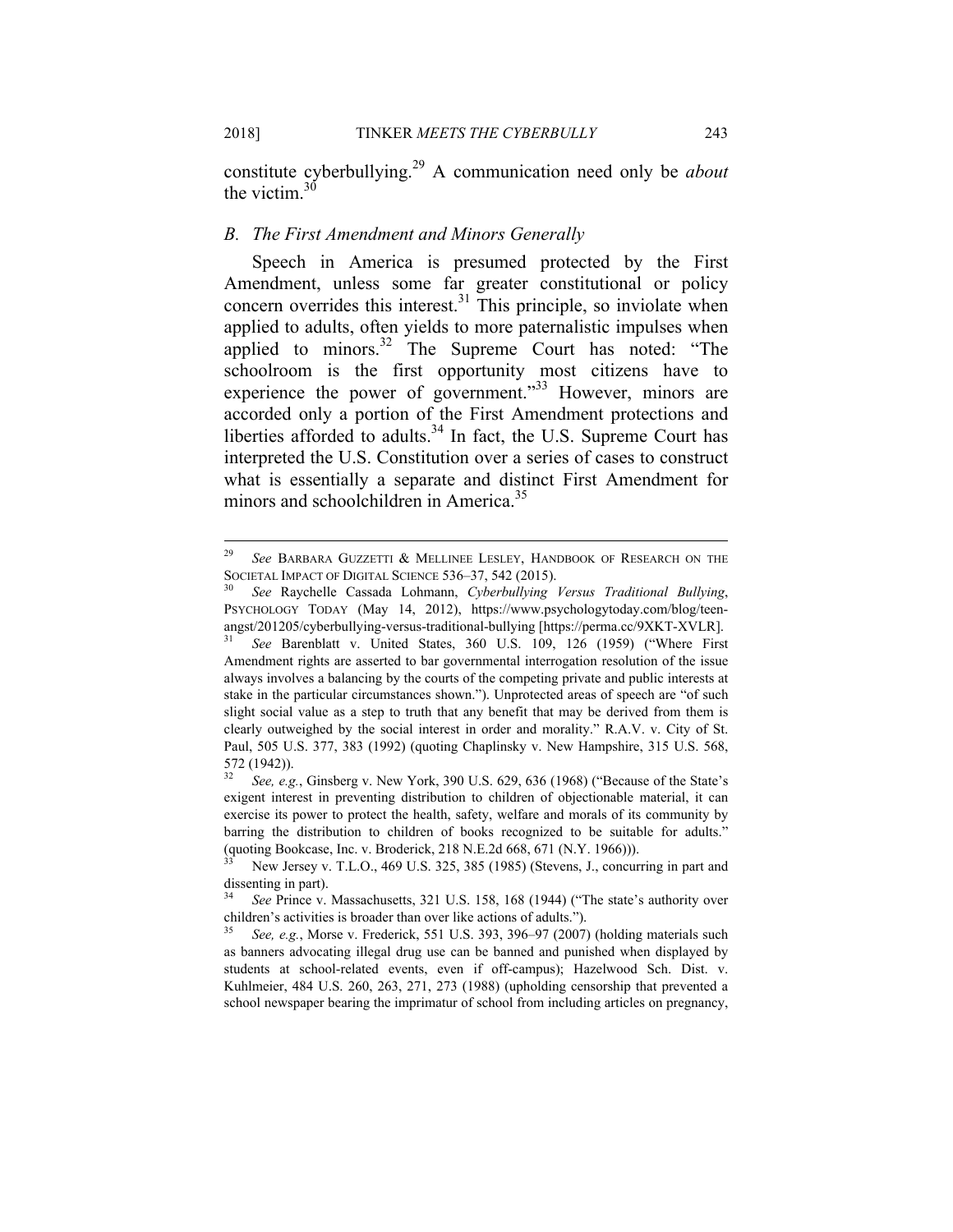There appear to be two distinct, though related, categories of Supreme Court cases governing freedom of speech and expression of Americans who have not yet reached adulthood. The first group of cases involves the protection of minors, which might be called the "child protection cases."36 The second group arises where the minor is the actual speaker and attends a public elementary or high school, the so-called "student speech cases."37 The child protection cases include, without limitation, *Prince v. Massachusetts*, 38 *Ginsberg v. New York*, <sup>39</sup> *Erznoznik v. City of Jacksonville*, 40 and *Brown v. Entertainment Merchants Association*. 41 The leading student speech cases are *West Virginia Board of Education v. Barnette*, <sup>42</sup> *Tinker v. Des Moines Independent Community School* 

birth control, and divorce, so long as such censorship was based on some "legitimate pedagogical concerns"); Bethel Sch. Dist. No. 403 v. Fraser, 478 U.S. 675, 677–78, 686 (1986) (holding lewd and sexually suggestive speech by student at a school assembly could be banned and punished with suspension despite a First Amendment challenge); *Prince*, 321 U.S. at 160–64, 170 (holding a child labor law banning street sales of religious publications by minor children did not violate the First Amendment). 36 *See generally* Brown v. Entm't Merchs. Ass'n, 131 S. Ct. 2729 (2011) (concerning

state law restricting sale of violent video games to minors); Erznoznik v. City of Jacksonville, 422 U.S. 205, 212–14 (1975) (considering appellee's argument that, in interest of protecting minors, city ordinance does not violate First Amendment); *Ginsberg*, 390 U.S. 629 (concerning state law prohibiting sale of obscene material to minors under seventeen years of age); *Prince*, 321 U.S. 158 (concerning state child labor laws directed at minors selling religious material).

<sup>37</sup> *See generally Morse*, 551 U.S. 393 (concerning high school student's off-campus speech online); *Hazelwood*, 484 U.S. 260 (concerning censorship of a high school newspaper); *Fraser*, 478 U.S. 675 (concerning sanctions against student for student's language during nominating speech at high school assembly); Tinker v. Des Moines Indep. Cmty. Sch. Dist., 393 U.S. 503 (1969) (concerning school district's ban on wearing armbands to protest the "Vietnam hostilities" to school); W. Va. State Bd. of Educ. v. Barnette, 319 U.S. 624 (1943) (concerning board of education's resolution that state's public schools obligate students to salute the flag or face action for insubordination).

<sup>38 321</sup> U.S. 158 (holding a child labor law banning street sales of religious publications by minor children did not violate the First Amendment).

 $\frac{39}{40}$  390 U.S. 629.

<sup>40 422</sup> U.S. 205 (finding a Jacksonville ordinance criminalizing the showing of films with nudity if visible from a public area invalid, and rejecting that the rationale for such decision was protection of children).

<sup>41 131</sup> S. Ct. at 2742 (holding a statute criminalizing the sale of violent video games to children void).

<sup>319</sup> U.S. 624.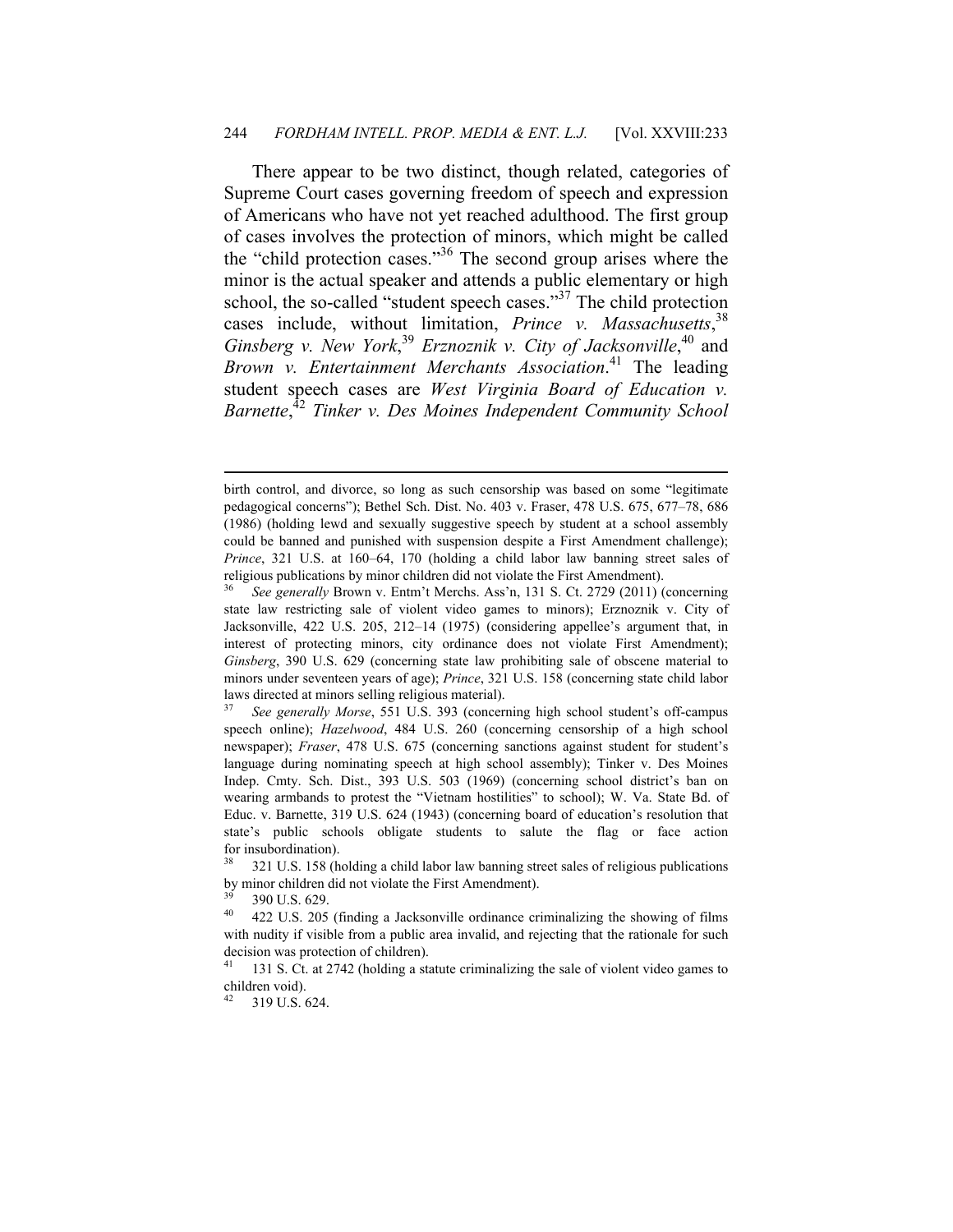*District*, <sup>43</sup> *Hazelwood School District v. Kuhlmeier*, <sup>44</sup> *Bethel School District No. 403 v. Fraser*, 45 and *Morse v. Frederick*. 46

For purposes of this analysis, the child protection cases are largely distinguishable from the student speech cases for two reasons. First, the student speech cases are adjudged to have taken place within the context of the school's broadly-defined educational mission—generally on school property or at least at school-sanctioned events.<sup>47</sup> Second, in the student speech cases, the speaker for First Amendment purposes is the student herself, not a parent, guardian, or merchant who is being regulated or banned from providing some speech or expression-related content to a minor. $48$ 

#### *C. The First Amendment and the Child Protection Cases*

The U.S. Supreme Court found the protection of children is an "exigent interest" of the government, worthy of material adjustment of standard First Amendment protections American adults take for granted.<sup>49</sup> With mixed results, a number of cases have tested the authority of government—consistent with the First Amendment—to punish adults for: having children sell magazines after a government-imposed restriction,<sup>50</sup> exposing passerby children to lewd scenes from a drive-in movie,  $51$  selling lewd but

<sup>49</sup> *See Ginsberg*, 390 U.S. at 636, 638 ("[W]e have recognized that even where there is an invasion of protected freedoms 'the power of the state to control the conduct of children reaches beyond the scope of its authority over adults.'" (quoting *Prince*, 321 U.S. at 170)). The constitutional rights of adults are not automatically comparable to the constitutional rights of children. See New Jersey v. T.L.O., 469 U.S. 325, 339–42 (1985).<br>
So See Prince, 321 U.S. at 170 (finding the statute valid).<br>
Sue Erznoznik, 422 U.S. at 211–12 (finding the statute prohibited sho

containing nudity where passersby may view them invalid).

<sup>43</sup>  $^{43}$  393 U.S. 503 (1969).

 $^{44}$  484 U.S. 260 (1988).

 $^{45}$  478 U.S. 675 (1986).

 $^{46}$  551 U.S. 393 (2007).

<sup>47</sup> *See, e.g.*, *id.* at 396. 48 *See generally, e.g.*, Brown v. Entm't Merchs. Ass'n, 131 S. Ct. 2729 (2011) (regarding sale of video games to a minor); Erznoznik v. City of Jacksonville, 422 U.S. 205 (1975) (regarding, inter alia, showing of films to minors); Ginsberg v. New York, 390 U.S. 629 (1968) (regarding sale of obscene material to minors); Prince v. Massachusetts, 321 U.S. 158 (1944) (regarding use of children to sell religious material)*.*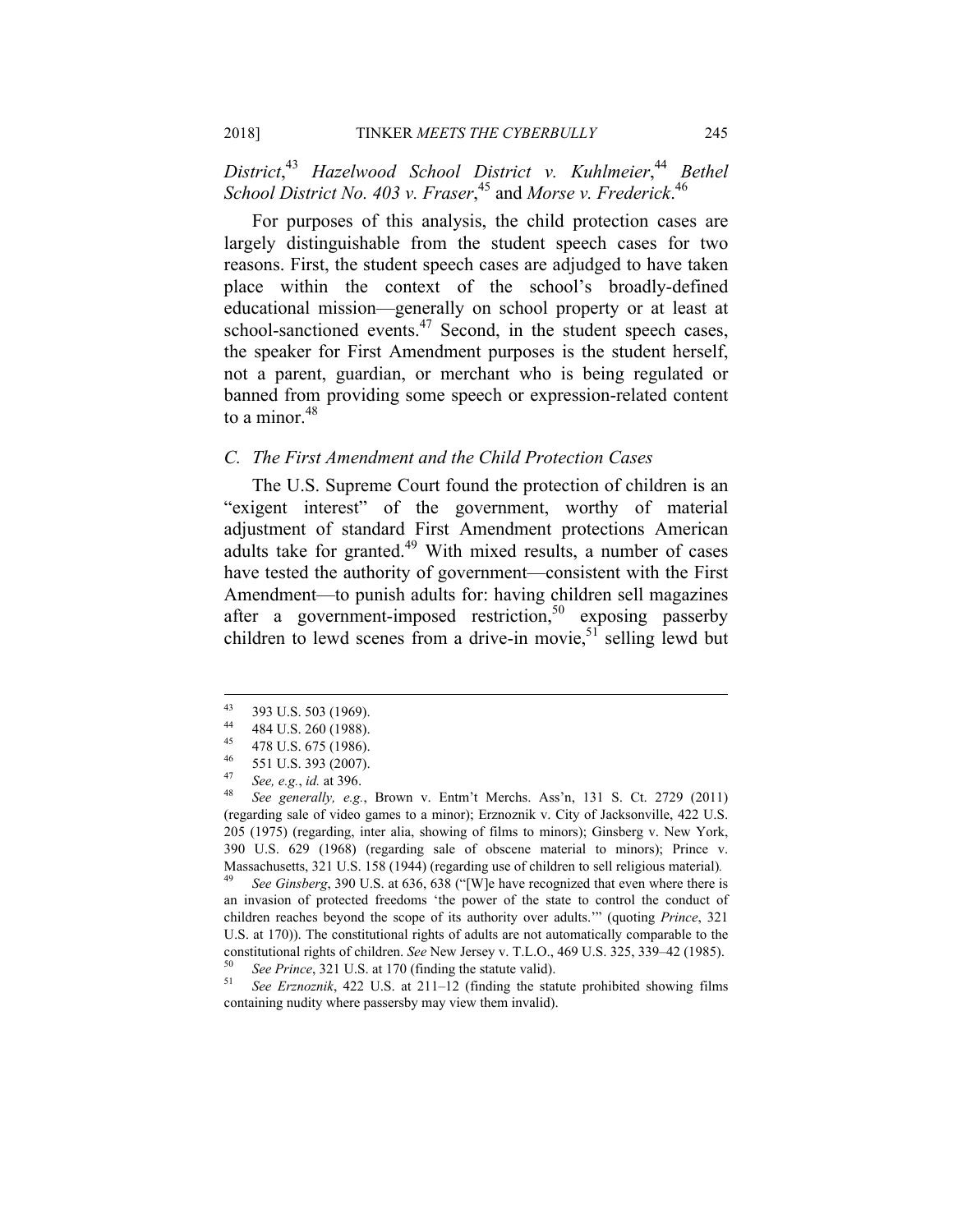not obscene material to kids,<sup>52</sup> or selling otherwise legal, but violent video games to kids. $53$  The following subsections will provide a more complete analysis of these cases.

### 1. *Ginsberg v. New York*

The Supreme Court has long held that special circumstances and an exigent interest allow incursions into normal First Amendment-protected activity that would be anathema to such constitutional guarantees were the actor an adult.<sup>54</sup> Thus, in *Ginsberg v. New York*, the Supreme Court found that criminal penalties outlawing the sale of non-obscene "girlie" magazines to minors did not violate the First Amendment.<sup>55</sup>

The Court, after reviewing a New York statute outlawing the sale of sexually explicit material that could be legally sold to adults, concluded that it could not "say that the statute invade[d] the area of freedom of expression constitutionally secured to minors."<sup>56</sup> The *Ginsberg* Court, in expressly rejecting an argument based upon the First Amendment rights of minors,<sup>57</sup> concluded that section  $484-h$  of the New York Penal Code<sup>58</sup> did not violate the

<sup>54</sup> *See Ginsberg*, 390 U.S. at 640 ("The State also has an independent interest in the well-being of its youth."); *Prince*, 321 U.S. at 170 (holding that a state prohibition on child sales of religious literature applied to boys under twelve and girls under eighteen did not violate the First Amendment).

<sup>52</sup> *See Ginsberg*, 390 U.S. at 642–43 (finding the statute prohibiting selling lewd but not obscene materials to children valid and reasoning: "We therefore cannot say that  $\S$ 484-h, in defining the obscenity of material on the basis of its appeal to minors under [seventeen], has no rational relation to the objective of safeguarding such minors from harm.").

See Brown, 131 S. Ct. at 2742 (finding the statute prohibiting otherwise legal, but violent video games to kids invalid because "as a means of assisting concerned parents it is seriously overinclusive because it abridges the First Amendment rights of young people whose parents (and aunts and uncles) think violent video games are a harmless pastime").

<sup>&</sup>lt;sup>55</sup> See Ginsberg, 390 U.S. at 643.<br><sup>56</sup> *Id.* at 637.<br><sup>57</sup> The court rejected First Amendment arguments advancing the speech or expression rights of minors based on *Meyer v. Nebraska*, 262 U.S. 390 (1923). *See id.* at 637; *see also* W. Va. State Bd. of Educ. v. Barnette, 319 U.S. 624, 656 (1943) (citing Pierce v. Soc'y of the Sisters of the Holy Names of Jesus & Mary, 268 U.S. 510 (1925)); *Pierce*, 268 U.S. at 534–35.

Section 484-h of the New York Penal Code made it a crime "knowingly to sell . . . to a minor" under seventeen years of age: "(a) any picture . . . which depicts nudity . . .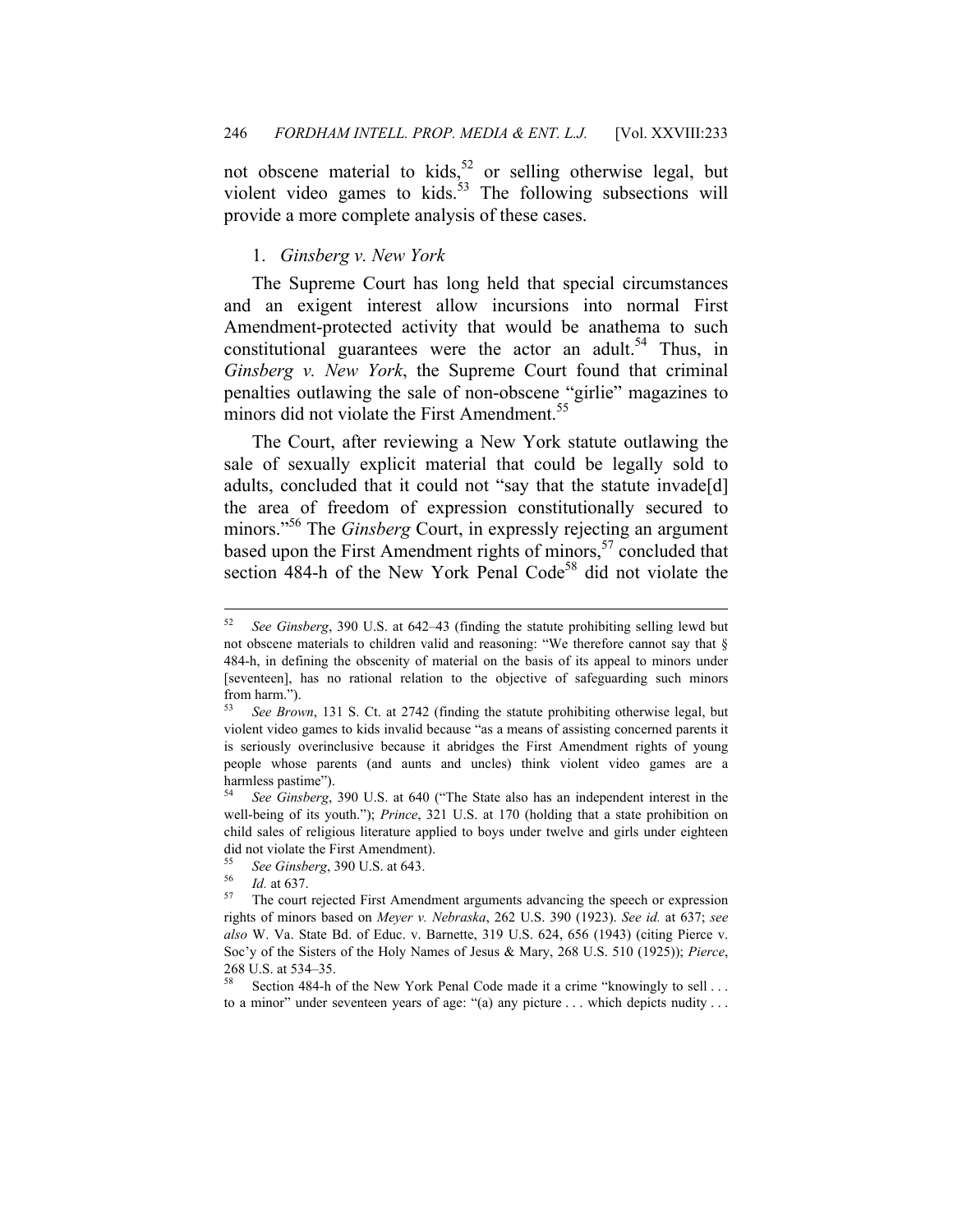First Amendment in that it "simply adjusts the definition of obscenity 'to social realities by permitting the appeal of this type of material to be assessed in term[s] [sic] of the sexual interests . . .' of such minors."59 In reasoning that the "State . . . has an independent interest in the well-being of its youth,"60 the Court noted that it is "altogether fitting and proper for a state to include in a statute designed to regulate the sale of pornography to children *special standards*, broader than those embodied in legislation aimed at controlling dissemination of such material to adults."<sup>61</sup>

#### 2. *Prince v. Massachusetts*

The *Ginsberg* Court favorably cited *Prince v. Massachusetts*  multiple times, $62$  notably for the proposition that "the State has an interest 'to protect the welfare of children' and to see that they are 'safeguarded from abuses' which might prevent their 'growth into free and independent well-developed men.'"63 While some contrary authority exists in this area, $64$  the Court has also held that a ban on otherwise protected First Amendment activity, such as street newspaper sales by children, does not violate the First Amendment.<sup>65</sup>

and which is harmful to minors," and "(b) any . . . magazine . . . which contains . . . [such pictures] . . . and which, taken as a whole, is harmful to minors." *Ginsberg*, 390 U.S. at 633 (alteration in original) (quoting N.Y. PENAL LAW § 484-h (1909) (current version at N.Y. PENAL LAW § 235.20 (McKinney 2017))).

<sup>59</sup> *Ginsberg*, 390 U.S. at 638 (quoting Mishkin v. New York, 383 U.S. 502, 509 (1966)).

*Id.* at 640. *Id.* (emphasis added) (quoting People v. Kahan, 15 N.Y.2d 311, 312 (1965) (Fuld, J., concurring).

<sup>&</sup>lt;sup>62</sup> *Id.* at 638–39 (citing Prince v. Massachusetts, 321 U.S. 158, 165 (1944)).<br><sup>63</sup> *Id.* at 640 (quoting *Prince*, 321 U.S. at 165).<br><sup>64</sup> *See, e.g.*, Brown v. Entm't Merchs. Ass'n, 131 S. Ct. 2729, 2735 (2011) (holdin

California Act violated the First Amendment because it did "not adjust the boundaries of an existing category of unprotected speech to ensure that a definition designed for adults is not uncritically applied to children"). The California ban on the sales of violent video games was struck down on the grounds that the law attempted to craft medium-specific rules to govern video games, which offended traditional First Amendment principles. *See id.* at 2742.<br><sup>65</sup> See Prince, 321 U.S. at 170 ("[T]he power of the state to control the conduct of

children reaches beyond the scope of its authority over adults, as is true in the case of other freedoms, and the rightful boundary of its power has not been crossed in this case.").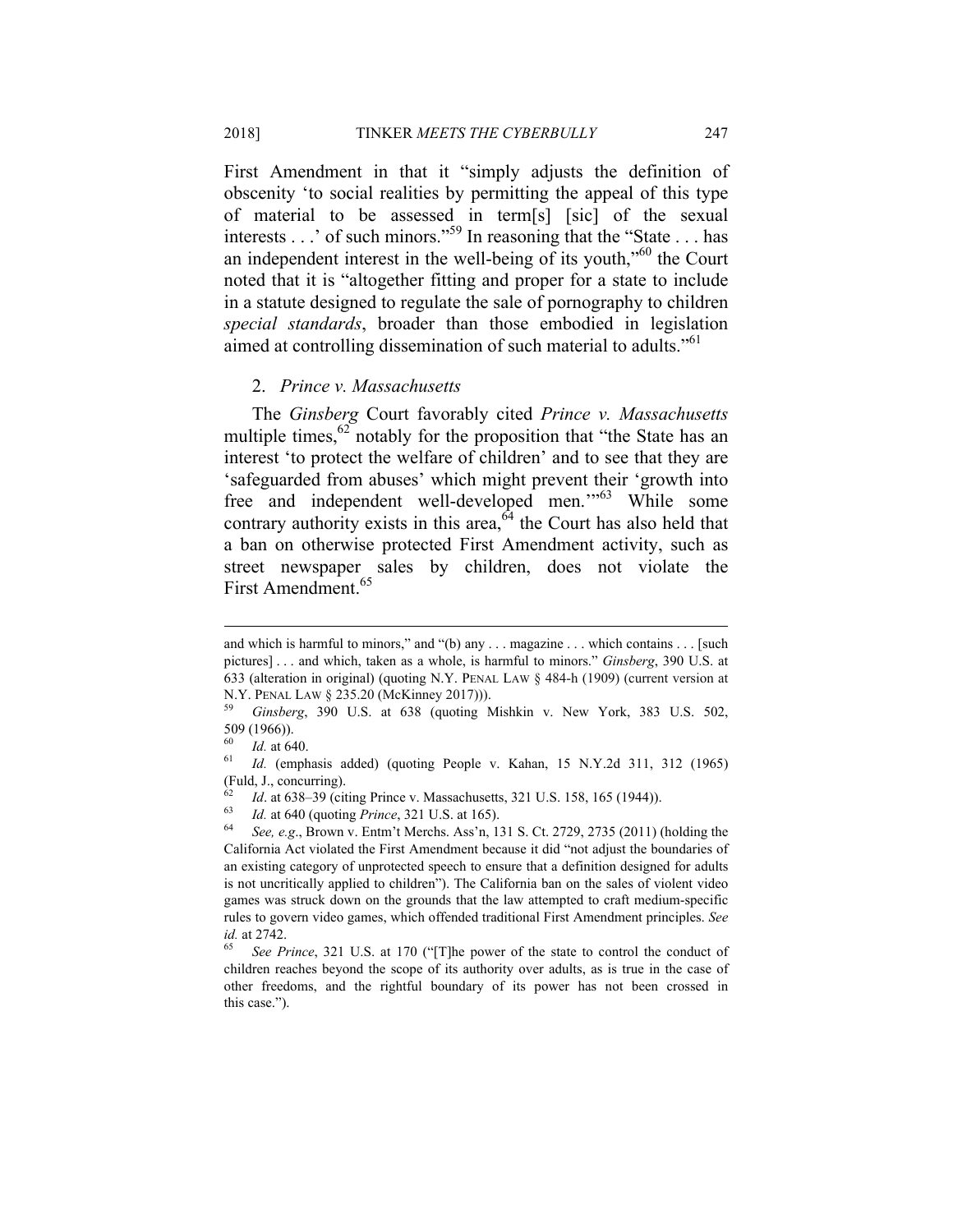#### 3. *Erznoznik v. City of Jacksonville*

In *Erznoznik v. City of Jacksonville*, the U.S. Supreme Court employed content-discrimination analysis to invalidate a city ordinance outlawing the display of nudity in movies if visible from a public street, or "places where the offended viewer readily can avert his eyes," such as those displayed in drive-in theaters.<sup>66</sup> The rationale, ultimately rejected by the Court, was the protection of children.<sup>67</sup> The statute failed because it made arbitrary contentbased distinctions between non-obscene films with and without nudity.<sup>68</sup>

#### 4. *Brown v. Entertainment Merchants Association*

In *Brown*, the Electronic Merchants Association—a trade group representing video game and software manufacturers preemptively sued the State of California to challenge a law restricting the sale of violent video games to minors.<sup>69</sup> The State of California argued that *Ginsberg* should control its video game child protection statute, $70$  and therefore, the court should uphold the statute based on the same "adjust the boundaries" theory.<sup>7</sup>

However, the Court rejected this argument, distinguishing *Ginsberg* on the theory that obscenity is a category of unprotected speech with a long history of regulation,<sup>72</sup> unlike exposure to depictions of violence.73 The Court stated: "Because speech about violence is not obscene, it is of no consequence that California's statute mimics the New York statute regulating obscenity-forminors that we upheld in *Ginsberg* . . . . .<sup>74</sup> However, the Court left room for analogous "adjust the boundaries" arguments to protect

<sup>66</sup>  $^{66}$  422 U.S. 205, 212 (1975).

 $\begin{array}{cc} 67 & \text{See} \text{ id.} \\ 68 & \text{S.} \end{array}$ 

 $^{68}$  *See id.* at 213–14.

See Brown, 131 S. Ct. at 2732–33.<br>See id. at 2735. California prohibited the sale or rental of "violent video games" to minors, and required that their packaging and labeling be labeled "18." CAL. CIV. CODE §§ 1746.1-1746.2 (West 2017). The state statute, purporting to describe "violent video games," imposed a civil fine of up to one thousand dollars for their illegal sale to minors. *See id.* § 1746.3.<br><sup>71</sup> *See Brown*, 131 S. Ct. at 2735.<br><sup>72</sup> *See id.* at 2735–36.<br><sup>73</sup> *See id.* at 2735.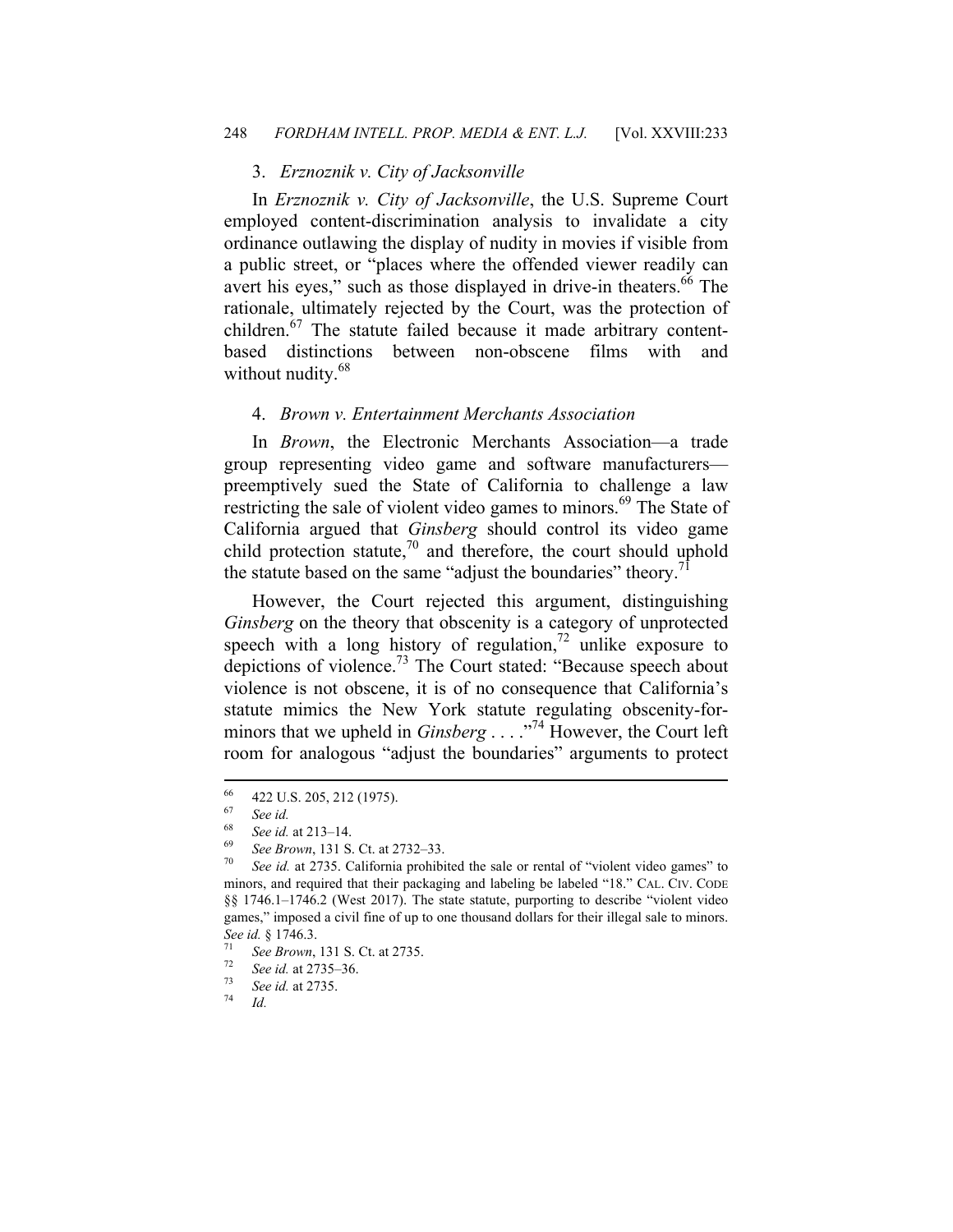children in areas where speech restrictions are based on tradition or "historical warrant."<sup>75</sup>

In analyzing the California video game statute, the *Brown* Court relied upon its reasoning in *United States v. Stevens*, which it distinguished from *Ginsberg* because "[t]here was no American tradition of forbidding" depictions of animal cruelty, which the statute in *Stevens* aimed to forbid.76 Instead, the *Brown* court reasoned that only those categories of speech with a "tradition of proscription" could be held to the more restrictive child-protection First Amendment standards advanced by *Ginsberg*. 77 The "historical warrant" or "American tradition of forbidding" obscenity justified the variable or "adjust[ed]" standard for children without running afoul of the First Amendment.<sup>78</sup> Hence, the *Brown* court rejected this argument because depictions of violence enjoy no such status as a historical exception to the First Amendment.<sup>79</sup>

#### *D. The First Amendment and the Student Speech Cases*

Five U.S. Supreme Court cases define the First Amendment rights and allowable governmental restrictions on public primary and secondary school students who attend kindergarten through twelfth grade. This Article refers to them as the student speech cases,<sup>80</sup> and discusses each below. Governments have long attempted to restrict the speech of students, and in fact, have frequently curtailed speech in schools that the First Amendment would clearly protect if uttered by adults elsewhere. These five cases, discussed in chronological order, with varying levels of discussion based on their impact and ongoing legal significance, are:

<sup>75</sup> 

<sup>75</sup> *See id.* at 2734–35. 76 *Id.* at 2734; *see* United States v. Stevens, 130 S. Ct. 1577, 1584 (2010) (finding that a federal statute purporting to criminalize the creation, sale, or possession of certain depictions of animal cruelty violates the First Amendment, because no historical warrant or tradition exists for banning *depiction* of such acts).<br>
<sup>77</sup> Brown, 131 S. Ct. at 2734.<br>
<sup>78</sup> *Id.* at 2734–35.<br>
<sup>80</sup> See supra note 37 and accompanying text.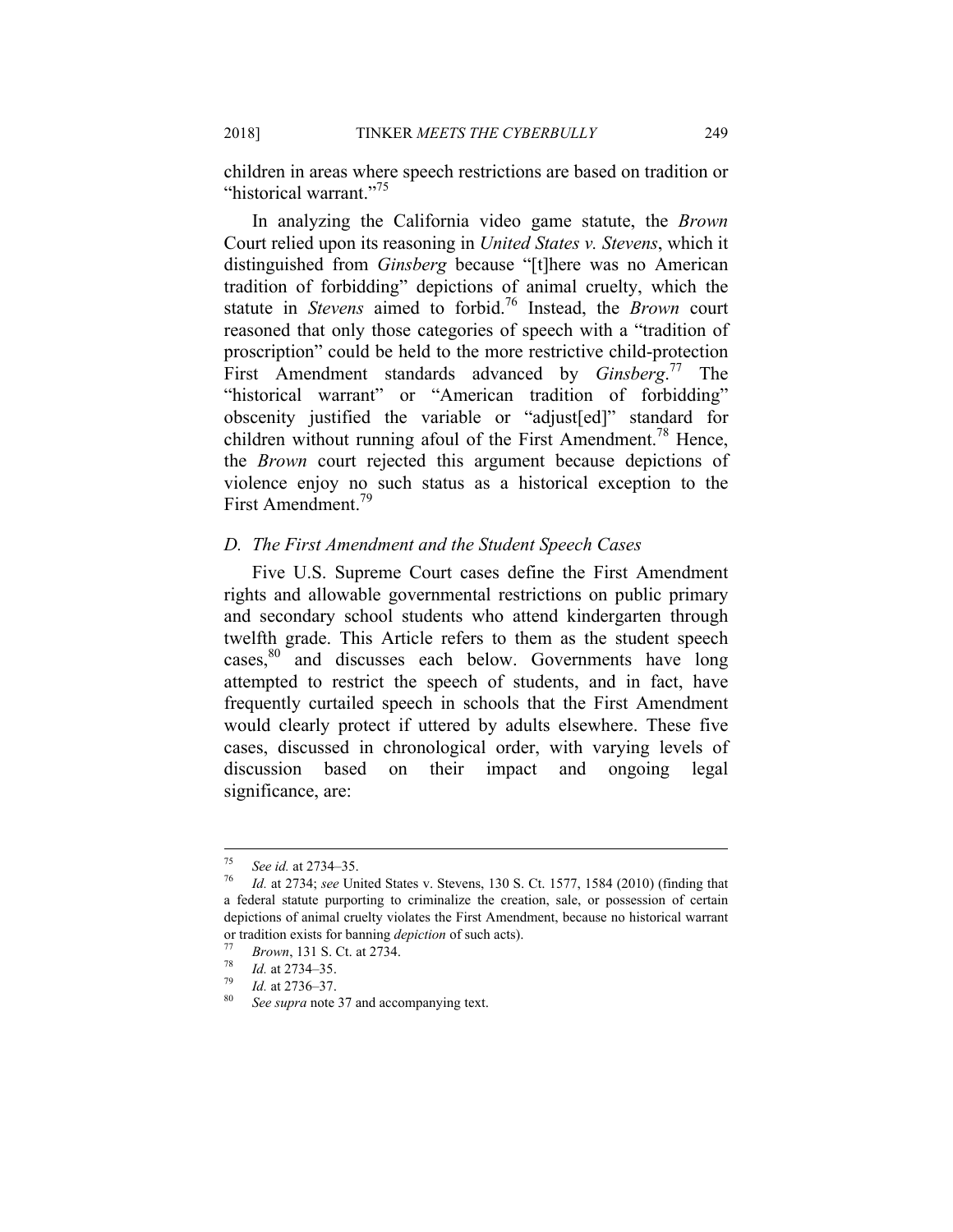## 1. *West Virginia Board of Education v. Barnette*: No Forced Political Student Speech

In *West Virginia Board of Education v. Barnette*—the first major student speech case—members of the Jehovah's Witnesses religious faith brought suit for a declaratory judgment on behalf of their children to invalidate a state law requiring that students recite the Pledge of Allegiance and salute the American flag.<sup>81</sup> The Court ruled that the government, acting through school districts, administrators, and teachers, cannot compel a student to make a political pledge with which the student disagrees. $82$ 

2. *Tinker*'s 'Disruption' Standard Governs Student Speech 'in class or out of  $it''^{83}$ 

The second, and still most impactful, of the big five student speech cases is *Tinker v. Des Moines Independent Community School District*, in which the U.S. Supreme Court held: "First Amendment rights, applied in light of the special characteristics of the school environment, are available to teachers and students . . . . This has been the unmistakable holding of this Court for almost [fifty] years." $84$ 

Handed down by the U.S. Supreme Court in 1969 during the Vietnam War, *Tinker* stands for the proposition that passive, nondisruptive, symbolic, political speech—such as wearing black armbands—is protected by the First Amendment, and cannot be banned or punished by the student's local public school or by the government.85 In *Tinker*, three Des Moines public schoolchildren

<sup>&</sup>lt;sup>81</sup> See W. Va. State Bd. of Educ. v. Barnette, 319 U.S. 624, 627–29 (1943).<br><sup>82</sup> See id. at 642.<br><sup>83</sup> Tinker v. Des Moines Indep. Cmty. Sch. Dist., 393 U.S. 503, 513 (1969).<br><sup>84</sup> Let 506 ("Tilbis Court, in opinions by Mr

<sup>84</sup> *Id.* at 506 ("[T]his Court, in opinions by Mr. Justice McReynolds, held that the Due Process Clause of the Fourteenth Amendment prevents States from forbidding the teaching of a foreign language to young students. Statutes to this effect, the Court held, unconstitutionally interfere with the liberty of teacher, student, and parent." (first citing Meyer v. Nebraska, 262 U.S. 390 (1923); then citing Bartels v. Iowa, 262 U.S. 404 (1923))).

See id. at 504–06. Because the *Tinker* facts and holding arose in the context of a traditional local school district serving primary and secondary school students, the applicability of *Tinker*'s holding to public colleges remains open. *See supra* note 1 and accompanying text (citing Hazelwood Sch. Dist. v. Kuhlmeier, 484 U.S. 260, 273 n.7 (1988)).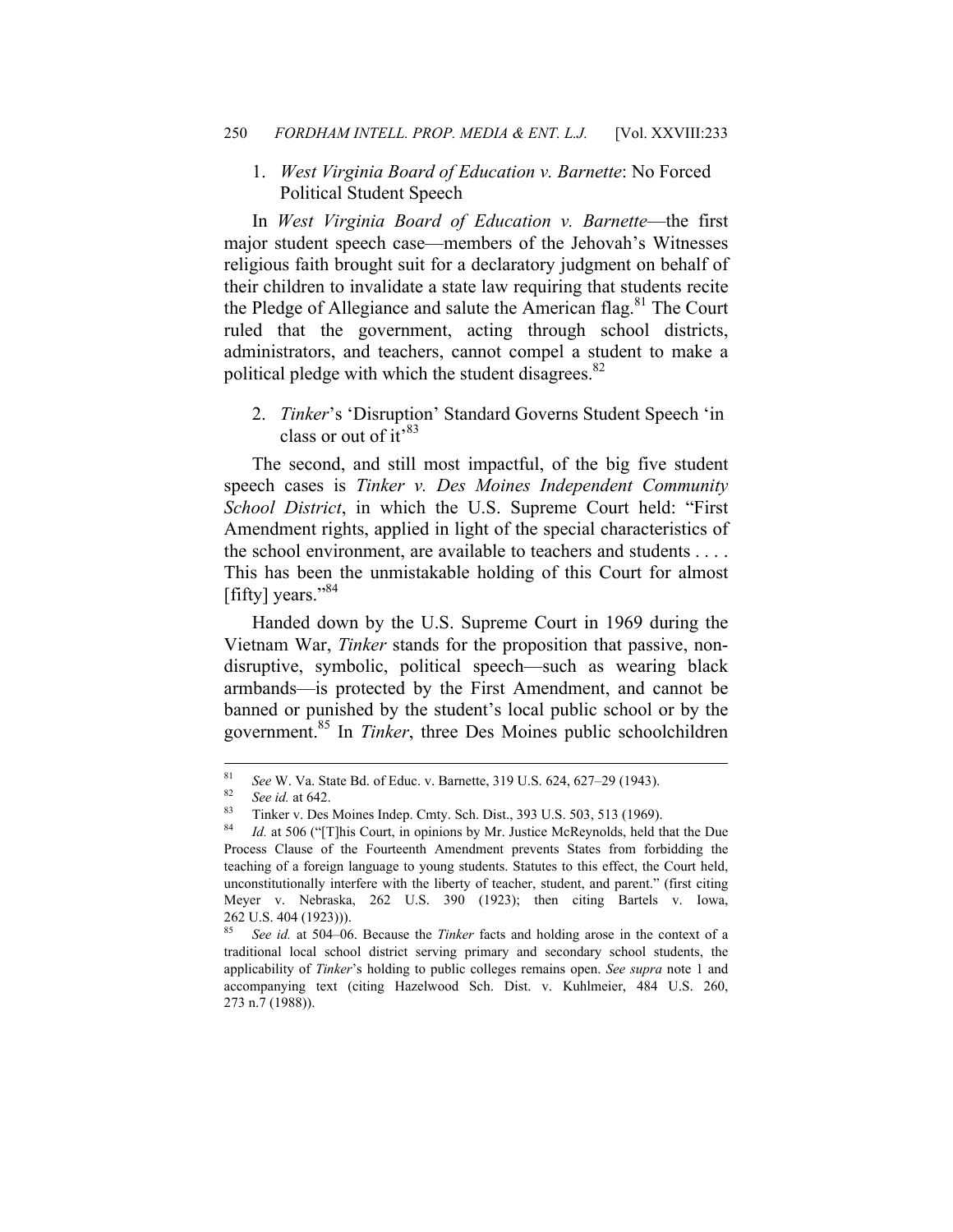decided to fast for two days in December 1965 and wear black armbands to school to protest the Vietnam War.<sup>86</sup> School district officials became aware of the plan, and passed an administrative rule requiring schools to ask any student wearing such an armband to remove it. $87$  The policy called for the suspension of any student who refused until the student returned to school without the armband.<sup>88</sup> The Court repeated the oft-quoted proposition that "[i]t can hardly be argued that either students or teachers shed their constitutional rights to freedom of speech or expression at the schoolhouse gate.<sup>89</sup> In finding in favor of the students, the court left unprotected only such student-based speech that "*in class or out of it* ... materially disrupts classwork or involves substantial disorder or invasion of the rights of others."<sup>90</sup> This Article accepts the view of Judge (now Justice) Alito, who wrote that "[t]he precise scope of *Tinker*'s 'interference with the rights of others' language is unclear."<sup>91</sup> Therefore, it is presumed that the "interference" prong is incorporated into the "substantial disturbance" concept for which *Tinker* is generally known. One could argue that subsequent cases in this area have vigorously enforced *Tinker*'s authority on behalf of student speakers who communicate passively and non-disruptively.<sup>92</sup> Federal courts widely interpret *Tinker* to imply a "reasonable likelihood" of disruption component, thus allowing schools to discipline students prior to the occurrence of actual disruption.<sup>93</sup>

<sup>86</sup> <sup>86</sup> *See Tinker*, 393 U.S. at 504. 87 *Id.*

 $\frac{88}{89}$  *Id.* 

<sup>&</sup>lt;sup>89</sup> *Id.* at 506.<br>
<sup>90</sup> *Id.* at 513 (emphasis added).<br>
<sup>91</sup> Saxe v. State Coll. Area Sch. Dist., 240 F.3d 200, 217 (3d Cir. 2001).<br>
<sup>92</sup> See generally Derinne v. Morgen Hill Unified Sch. Dist. 767 F.3d

<sup>92</sup> *See generally* Dariano v. Morgan Hill Unified Sch. Dist., 767 F.3d 764 (9th Cir. 2014) (upholding school district's demand that students remove apparel displaying the American flag because students doing so regularly sparked fights with other students); Hardwick *ex rel*. Hardwick v. Heyward, 711 F.3d 426 (4th Cir. 2013) (upholding school district's demand that student remove apparel displaying the Confederate flag because of the unique racial tensions between black and white students in that district); Jacobs v. Clark Cty. Sch. Dist., 526 F.3d 419 (9th Cir. 2008) (upholding a viewpoint neutral and content neutral dress code).

<sup>93</sup> *See, e.g.*, J.S. *ex. rel.* Snyder v. Blue Mountain Sch. Dist., 650 F.3d 915, 928 (3d Cir. 2011), *cert. denied*, 565 U.S. 1156 (2012); LaVine v. Blaine Sch. Dist., 257 F.3d 981, 989 (9th Cir. 2001) (holding first, the First Amendment "does not require school officials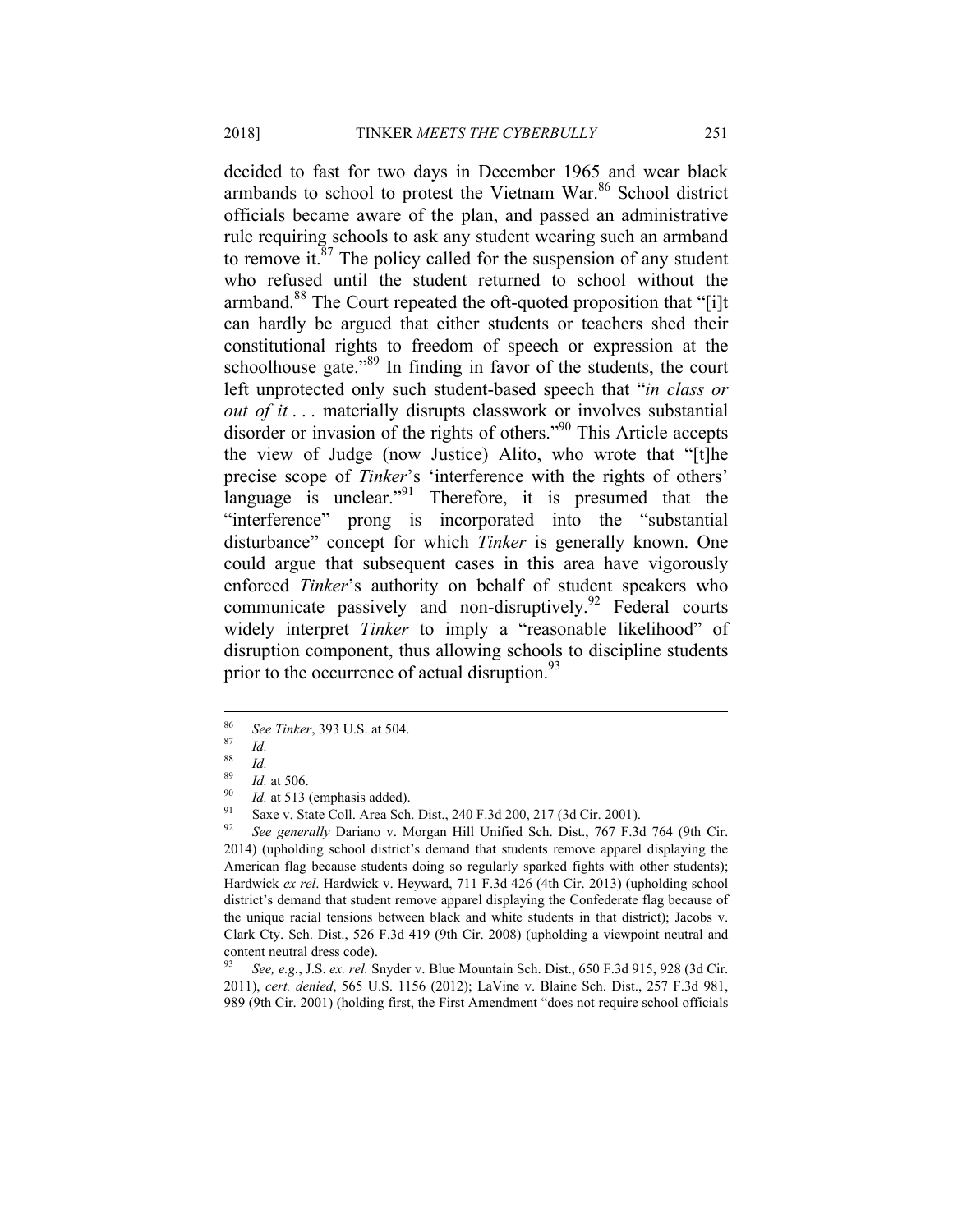#### 252 *FORDHAM INTELL. PROP. MEDIA & ENT. L.J.* [Vol. XXVIII:233

## 3. *Bethel School District No. 403 v. Fraser*: School "Within Its Permissible Authority" When Sanctioning Lewd Speech

*Bethel School District No. 403 v. Fraser*, 94 the third major student speech case, was handed down in 1986—two years before *Hazelwood*. In *Bethel*, a student speaker, while nominating another student for elective office at the school, repeatedly used lewd and sexually suggestive language, generally attached to some double meaning.<sup>95</sup> The court found that the language at issue was "an elaborate, graphic, and explicit sexual metaphor.<sup>"96</sup>

Chief Justice Warren Burger, who wrote the majority opinion, stated the issue simply: "We granted certiorari to decide whether the First Amendment prevents a school district from disciplining a high school student for giving a lewd speech at a school assembly."<sup>97</sup> The Court concluded that it does not.<sup>98</sup> In reversing the Ninth Circuit Court of Appeals, the U.S. Supreme Court restated *Tinker*, and distinguished an expansive, erroneous reading of that case from a more appropriate and accurate one: "[I]n *Tinker*, this Court was careful to note that the case did 'not concern speech or action that intrudes upon the work of the schools or the rights of other students.'"99 The *Fraser* Court concluded that exposure to lewd and indecent speech did indeed impinge on the rights of other student listeners, holding "that [a school district] acted entirely within its permissible authority in imposing

1

to wait until disruption actually occurs before they may act. 'In fact, they have a duty to prevent the occurrence of disturbances,'" and that second, "*Tinker* does not require certainty that disruption will occur, 'but rather the existence of facts which might reasonably lead school officials to forecast substantial disruption'" (internal citation omitted) (quoting Karp v. Becken, 477 F.2d 171, 175 (9th Cir. 1973))); *see also Tinker*, 393 U.S. at 514 (discussing school district's burden to "demonstrate any facts which might reasonably have led school authorities to *forecast* substantial disruption" (emphasis added)).

 $^{94}$  478 U.S. 675 (1986).

<sup>&</sup>lt;sup>95</sup> See id. at 677–80.<br><sup>96</sup> *Id.* at 677–78.<br><sup>97</sup> *Id.* at 677.<br><sup>98</sup> *See id.* at 680.<br><sup>99</sup> *Id.* (quoting Tinker v. Des Moines Indep. Cmty. Sch. Dist., 393 U.S. 503, 508 (1969)).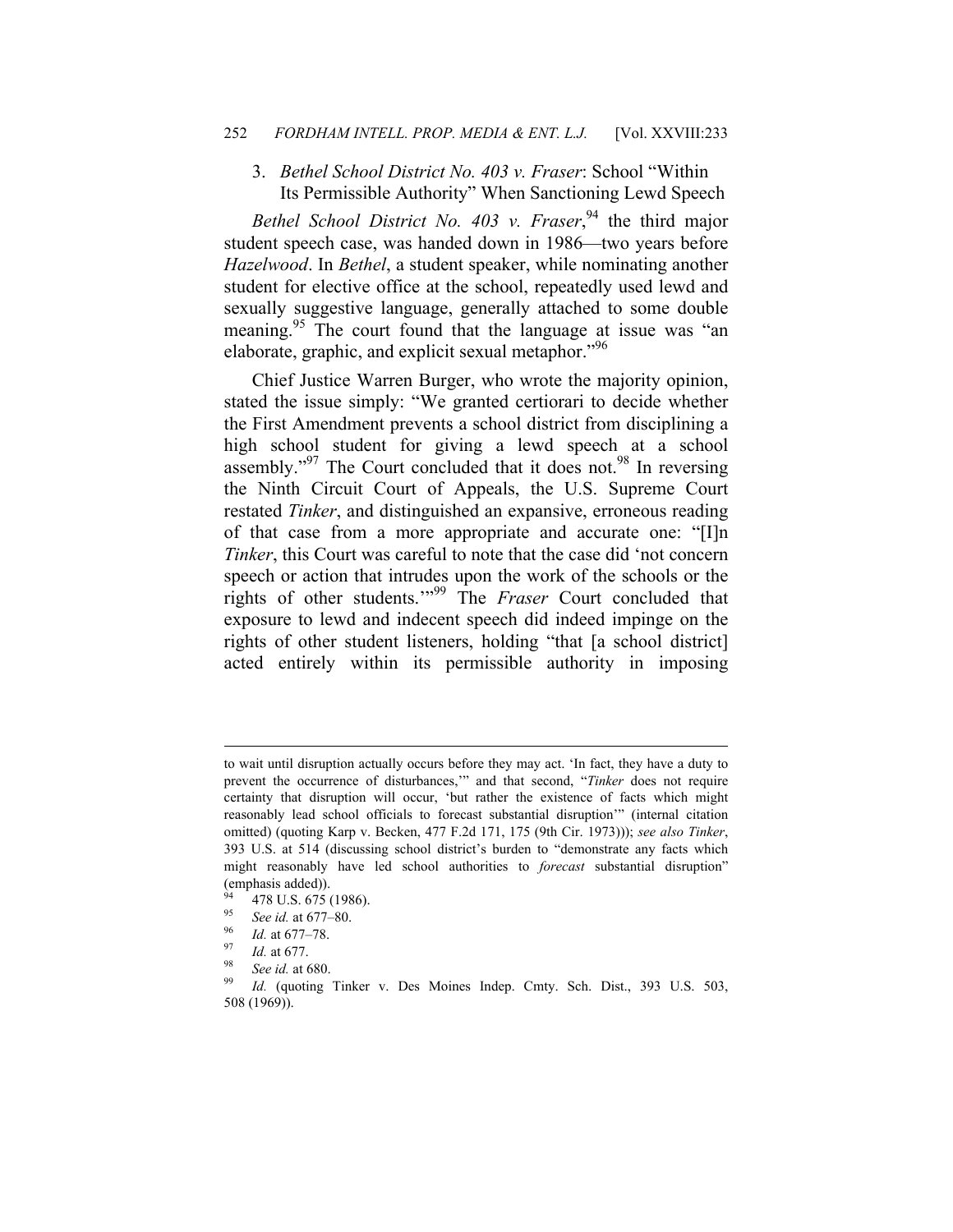sanctions upon [a student speaker] in response to his offensively lewd and indecent speech."<sup>100</sup>

But *Fraser* should be read narrowly for many reasons. First, according to Justice Brennan's concurrence, its holding is limited to high school assemblies.<sup>101</sup> Second, its holding technically only applies to "disruptive language" at such assemblies.<sup>102</sup> Third, *Fraser* has been criticized for use of the term "captive audience" to describe the student assembly, without providing clear definition or guidance for lower courts.<sup>103</sup>

## 4. *Hazelwood*'s 'Tolerate' Versus 'Promote' Student Speech Distinction

*Tinker* was substantially modified in 1988 by the fourth of the five major student speech cases, *Hazelwood School District v. Kuhlmeier*. <sup>104</sup> *Hazelwood* made the constitutionally significant distinction between *Tinker*-governed student speech, which the First Amendment requires government schools to "tolerate," versus speech that implies a government-school endorsement, such as the content of a public school newspaper.<sup>105</sup> The case centered on a public school-sponsored student newspaper called "Spectrum."<sup>106</sup> Three former high school students who were staffers on "Spectrum" sued the school district and school officials, alleging that the principal's decision to censor two pages based on content

<sup>100</sup> 

<sup>&</sup>lt;sup>100</sup> *Id.* at 685.<br><sup>101</sup> *See id.* at 689 (Brennan, J., concurring) ("Thus, the Court's holding concerns only the authority that school officials have to restrict a high school student's use of disruptive language in a speech given to a high school assembly.").

 $\frac{102}{103}$  *Id.* 

<sup>103</sup> *See, e.g.*, Erica Salkin, *Are Public School Students "Captive Audiences?" How an Unsupported Term in* Fraser *Created a "Mischievous Phrase" in Educational Speech Law*, 20 COMM. L. & POL'Y 35, 35–37 (2015).<br><sup>104</sup> 484 U.S. 260 (1988).<br><sup>105</sup> *See id.* at 270–71 ("[T]he question that we addressed in *Tinker* . . . is different from

the question whether the First Amendment requires a school affirmatively to promote particular student speech. The former question addresses educators' ability to silence a student's personal expression that happens to occur on school premises. The latter question concerns educators' authority over school-sponsored publications, theatrical productions, and other expressive activities that students, parents, and members of the public might reasonably perceive to bear the imprimatur of the school.").

See id. at 262.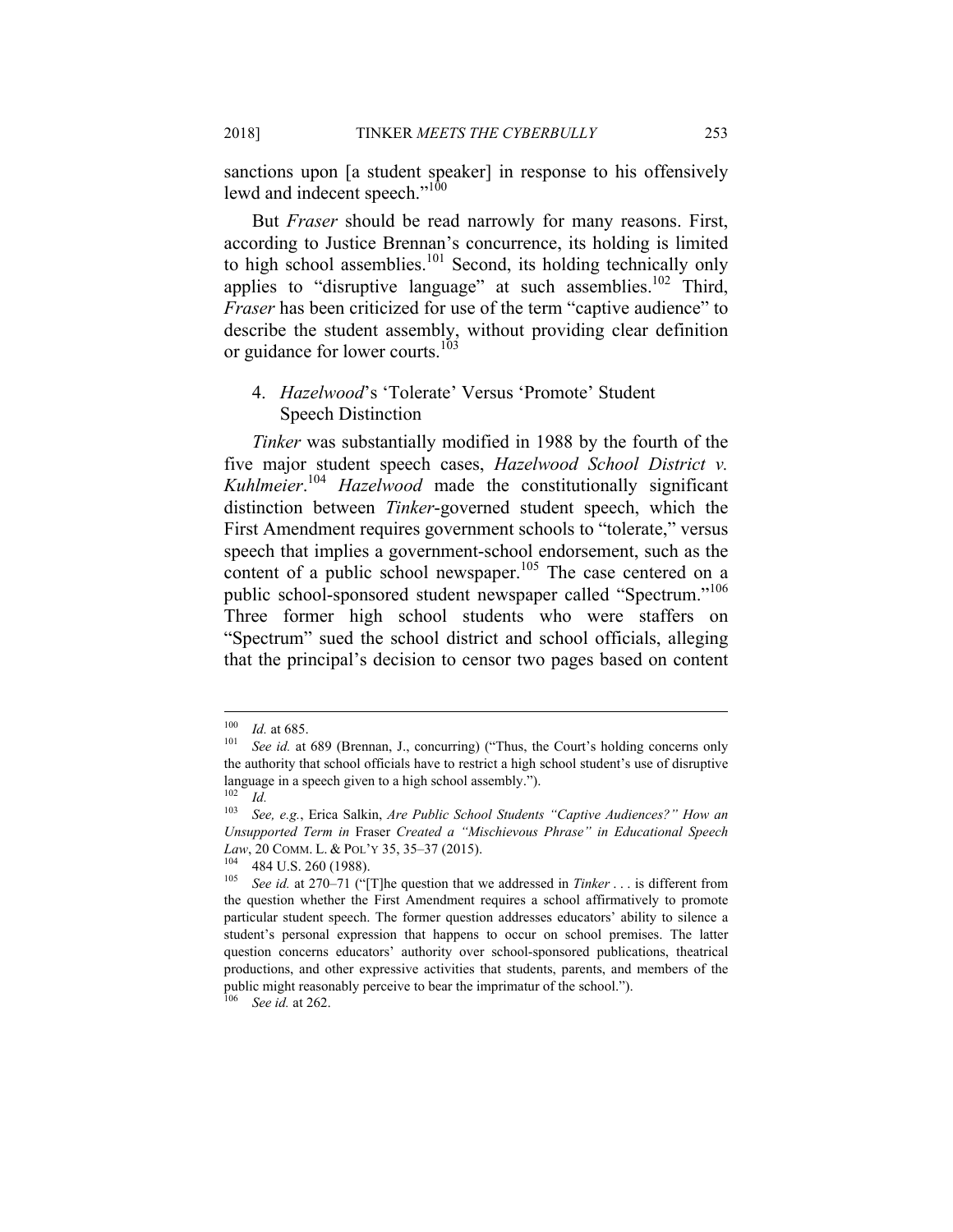violated their First Amendment rights.<sup>107</sup> The principal cut an article describing school students' experiences with pregnancy, and another article discussing the impact of divorce on students at the school.<sup>108</sup> The principal objected to the pregnancy story because the pregnant students—although not named—"might be identifi[ed] from the [con]text" and because he "believed that the article's references to sexual activity and birth control were inappropriate for some of the younger students."<sup>109</sup> The U.S. Supreme Court upheld the censorship decision because it was based upon "legitimate pedagogical concerns" for the students at Hazelwood East.110 The *Hazelwood* Court made no *Tinker*-style inquiry into whether publication of the censored content would have been disruptive or interfered with the rights of other students. $^{111}$ 

*Hazelwood* also stands for the proposition that the First Amendment will not protect student speech that appears to carry the school's endorsement—that is, speech which "might reasonably [be] perceive[d] to bear the imprimatur of the school."<sup>112</sup> The specific examples the Court used in *Hazelwood* justifying censorship were "school-sponsored publications, theatrical productions, and other expressive activities."<sup>113</sup> The Third Circuit rejected a version of this theory in *Layshock ex rel. Layshock v. Hermitage School District*. 114 The school in *Layshock* theorized that a student, by cut-and-paste copying his principal's photo from the district's website, gave rise to a trespass as if he had "broken into the principal's office or a teacher's desk."<sup>115</sup> A strict reading of the *Hazelwood* "imprimatur" rationale gives the school the discretion to regulate and ban "expressive activities that students, parents, and members of the public might reasonably

<sup>107</sup> See id; see also id. at 273 (articulating the "legitimate pedagogical concerns" test, moving the boundary of limits on student speech rights).<br> $\frac{108}{256}$  S as ident 262.

<sup>108</sup> *See id.* at 263. 109 *See id.*

<sup>110</sup> *Id.* at 273.<br>
<sup>111</sup> See generally *id.* at 270–73.<br> *Id.* at 271.<br>
<sup>113</sup> *Id.* (50.5.24.205.(24.Cir. 2011)

<sup>114 650</sup> F.3d 205 (3d Cir. 2011). 115 *Id.* at 215.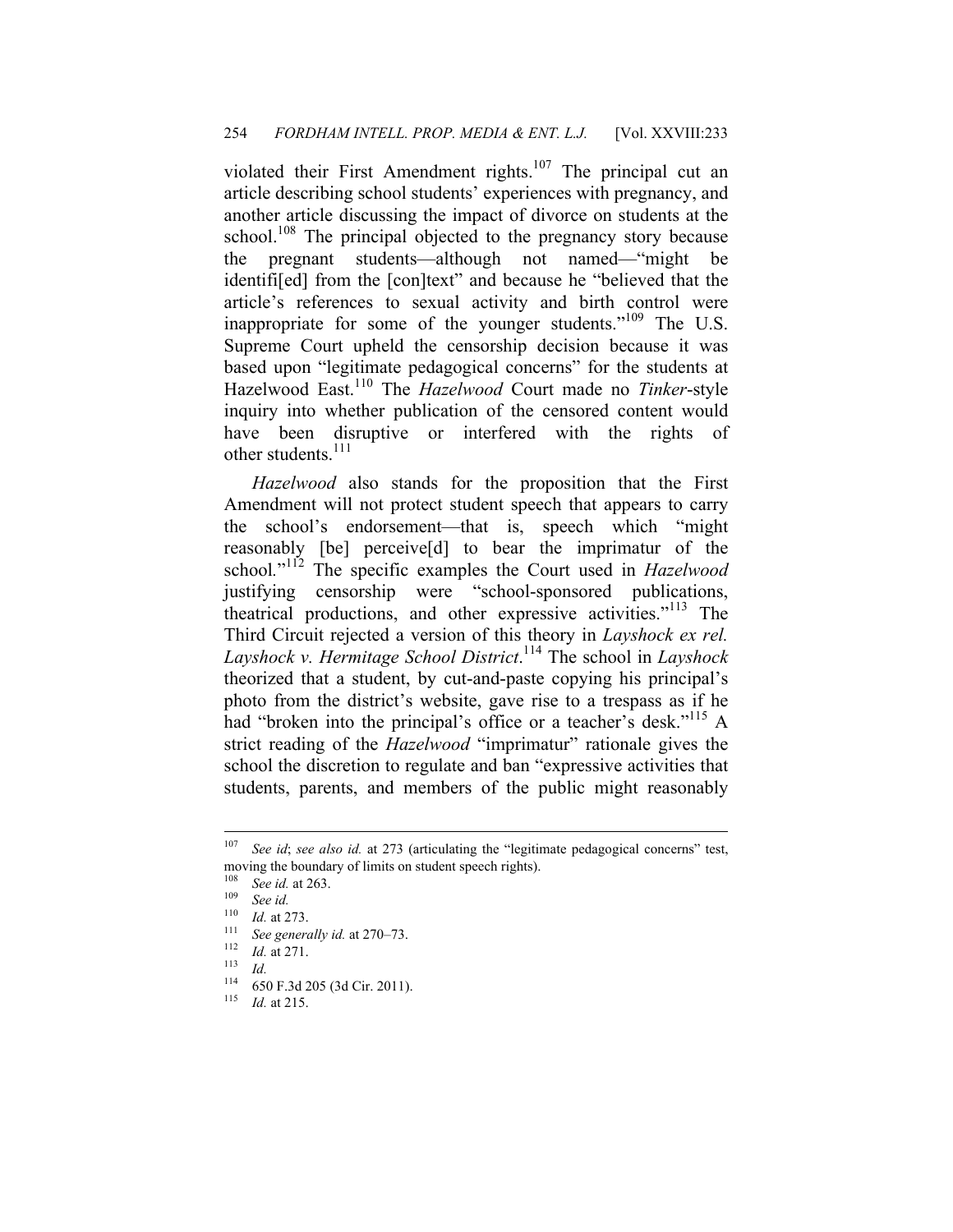perceive to bear the imprimatur of the school."<sup>116</sup> The "imprimatur," or brand of the school, would surely not be associated with a fake web page or Facebook parody of another student, unless the cyberbully both used the school computer or network, and say, the school logo.

While *Tinker* and *Hazelwood* are widely accepted as the "bookends" of student-speech law, the three other student speech cases also merit consideration and discussion.

## 5. *Morse v. Frederick*: Opening the Door to Regulation of Off-Campus Speech

Since 1988, the U.S. Supreme Court has only once tackled a pure student speech case: *Morse v. Frederick*, 117 the fifth and final major case in this area. While the *Morse* case is generally known for the proposition that public schools may constitutionally regulate and ban on-campus speech advocating illegal drug use, it also stretches the boundaries of the meaning of "on-campus."<sup>118</sup> Yet, that splintered and multi-voiced decision seems to have provided more questions than answers.<sup>119</sup> In *Morse*, the Court found that the unfurling of a fourteen-foot banner, bearing the words "BONG HiTS 4 JESUS," by a student at a school-related activity was unprotected speech.<sup>120</sup> But the holding in *Morse* may merely be the framing, rather than the resolution, of the real question: In the wake of *Morse* and under the shadow of *Tinker*, what are the practical rules governing school administrators'

<sup>116</sup> 

<sup>&</sup>lt;sup>116</sup> See id. at 213 (quoting *Hazelwood*, 484 U.S. at 271).<br><sup>117</sup> 551 U.S. 393 (2007).<br><sup>118</sup> See id. at 400–01, 408–10.<br><sup>119</sup> See Melinda Cupps Dickler, *The Morse Quartet: Student Speech and the First Amendment*, 53 LOY. L. REV. 355, 380 n.152 (2007) ("However, the Court's opinion also noted that '[t]he five separate opinions in *Morse* illustrate the plethora of approaches that may be taken in this murky area of law.'" (alteration in original) (quoting Layshock v. Hermitage Sch. Dist., 496 F. Supp. 2d 587, 604 (W.D. Pa. 2007))); *see also* Joyce Dindo, Note, *The Various Interpretations of* Morse v. Frederick*: Just a Drug Exception or a Retraction of Student Free Speech Rights?*, 37 CAP. U. L. REV. 201, 237 (2008) ("As one court described it, '[t]he five separate opinions in *Morse* illustrate the complexity and diversity of approaches to this evolving area of law.'" (quoting *Layshock*, 496 F. Supp. 2d at 595)).

<sup>&</sup>lt;sup>120</sup> Morse, 551 U.S. at 397 ("[W]e hold that schools may take steps to safeguard those entrusted to their care from speech that can reasonably be regarded as encouraging illegal drug use.").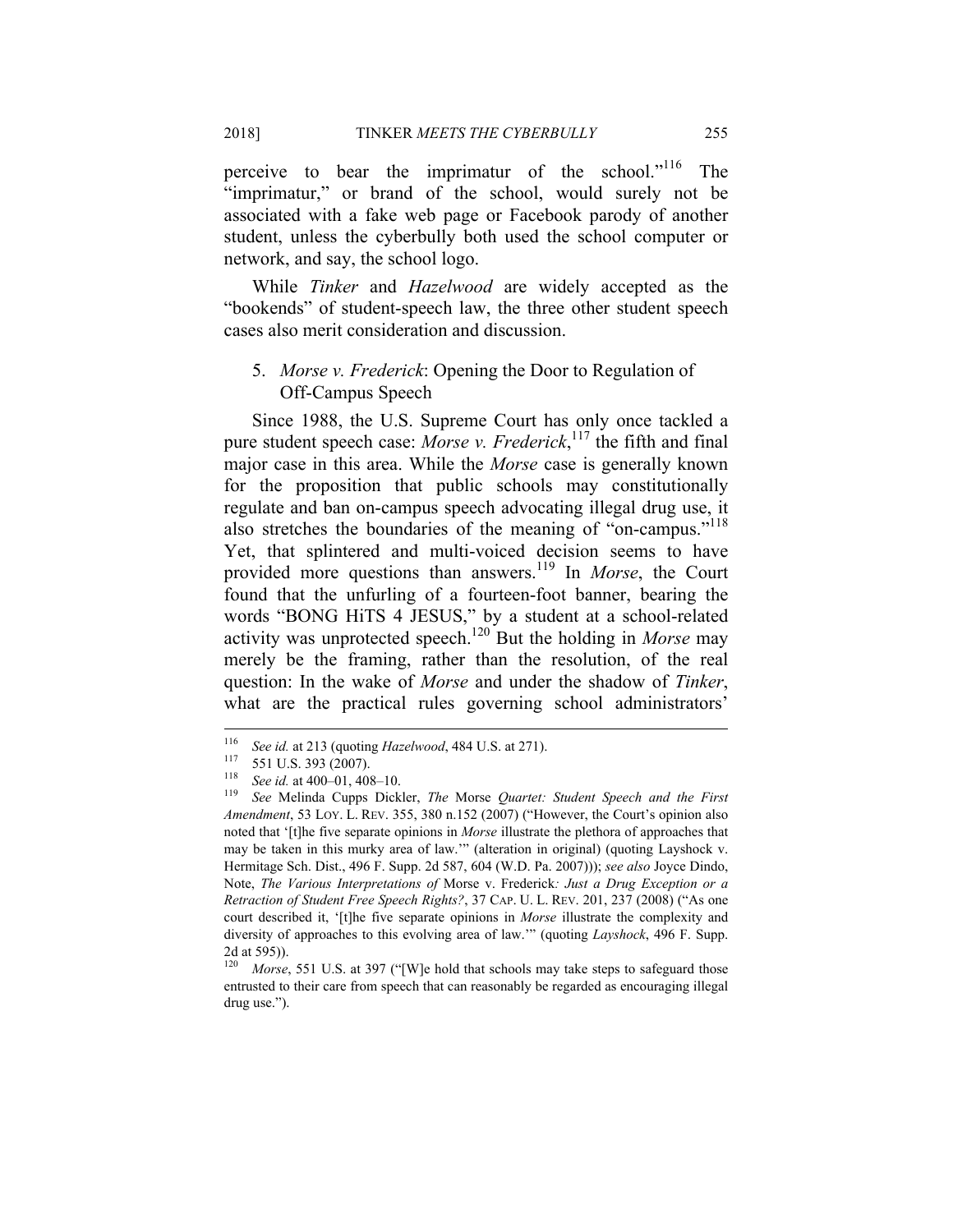ability to limit and punish student speech? What is the true meaning of *Morse*? Is the holding's literal language the limit of the new constitutional ground the Court has plowed—that is, that student speech can be regulated and punished if it can "reasonably be regarded as encouraging illegal drug use"? $121$  The case includes a jurisprudential history lesson on the law of students and minors in Justice Clarence Thomas' concurrence,<sup>122</sup> as well as Justice Alito's broadside concurrence aimed directly at a theory advanced by Morse's counsel and the U.S. government: that the First Amendment allows public school officials to censor any student speech that "interferes with a school's 'educational mission."<sup>123</sup> Note well that Justice Alito has long been troubled by the potential overreach of the government's interpretation of *Tinker*, particularly the "interference" prong that has received far less attention than the "disturbance" prong of *Tinker*'s holding.<sup>124</sup>

The full decision in *Morse* also contains a hair-splittingly cautious opinion by Justice Breyer, who concurred in part and dissented in part, because he believed that granting qualified immunity to the principal, school, and district could resolve the case without reaching the underlying First Amendment question.<sup>125</sup> The bottom line is that six justices, based on their various *Morse* opinions, support a reading of the First Amendment which allows school districts to ban the advocacy of illegal drug use, so long as this conclusion is not extended to mean schools can ban *any* 

<sup>121</sup> <sup>121</sup> *Id. See generally* Clay Calvert, *Misuse and Abuse of* Morse v. Frederick *by Lower Courts: Stretching the High Court's Ruling Too Far to Censor Student Expression*, 32 SEATTLE U. L. REV. 1 (2008); Charles Chulack, *The First Amendment Does Not Require Schools to Tolerate Student Expression that Contributes to the Dangers of Illegal Drug Use:* Morse v. Frederick, 46 DUQ. L. REV. 521 (2008).<br>
<sup>122</sup> *See Morse*, 551 U.S. at 410–22 (Thomas, J., concurring).<br>
<sup>123</sup> *Id.* at 422–25 (Alito, J., concurring) (quoting that case's Brief for Petitioners).<br>
<sup>124</sup> *Se* 

writing for the Majority) ("The precise scope of *Tinker*'s 'interference with the rights of others' language is unclear . . . .").

See Morse, 551 U.S. at 429 (Breyer, J., concurring in part and dissenting in part) (advocating a simple matter-of-law finding that the behavior of the school district in *Morse* did not violate "clearly established statutory or constitutional rights of which a reasonable person would have known," therefore giving rise to the winning defense of qualified immunity, thus barring Frederick's First Amendment lawsuit (quoting Harlow v. Fitzgerald, 457 U.S. 800, 818 (1982))).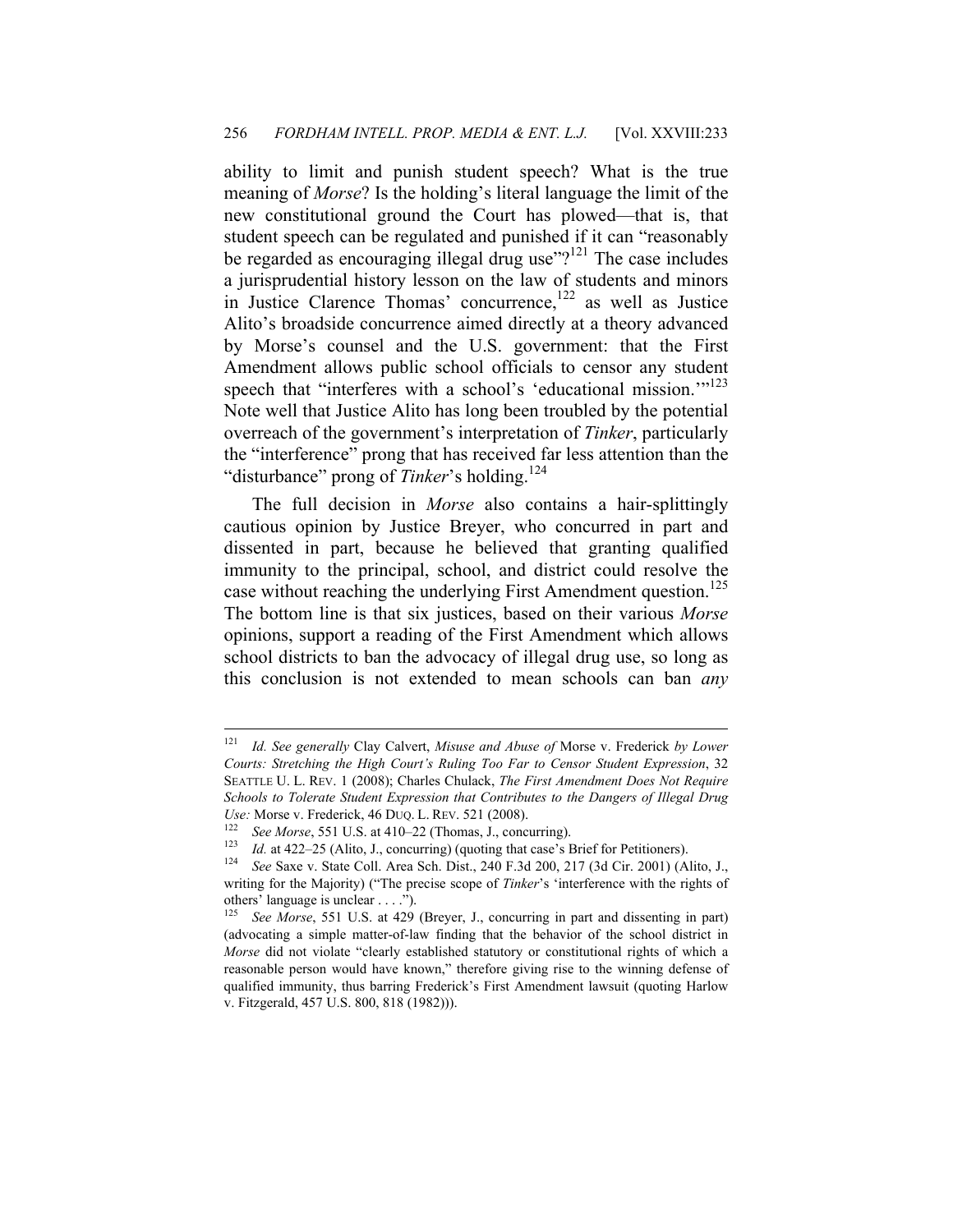behavior which interferes with the school's mission.<sup>126</sup> This limitation, which Justice Alito expressly demanded as a condition for his concurring vote, in some ways recasts and restates the "legitimate pedagogical concern" limitation of *Hazelwood*. 127

## *E. Summary of Student Speech Cases*

Nearly fifty years after it was handed down, *Tinker* is still the primary controlling law in the area of government regulation of student speech. The four other cases discussed above are best understood as exceptions to *Tinker*. *Hazelwood* means a student's speech rights are limited if it appears he or she is speaking for the school. *Barnette* held that students have the right *not* to avow social/political beliefs with which they disagree. *Fraser* stands for the proposition that students have no right to make lewd or indecent comments at school gatherings of captive student audiences. Finally, the rule of *Morse* may be merely that student speech is unprotected if it advocates illegal drug use.

## IV. FEDERAL CIRCUIT ANALYSIS: THE CONSTITUTIONAL LIMITATIONS ON PUBLIC SCHOOLS' ABILITY TO REGULATE OFF-CAMPUS CYBERSPEECH

Against this backdrop, a series of recent circuit court cases, and a smattering of federal district and state appellate court opinions, provide the most authoritative guidance for American jurists on the off-campus speech question. Moreover, these cases provide a blueprint of options available to the Supreme Court, should it eventually decide the internet-era boundaries of school jurisdiction over disruptive off-campus speech.<sup>128</sup>

### *A. First Circuit: No Controlling Appellate Authority*

Research revealed no controlling internet era First Circuit authority balancing the First Amendment against the disciplinary

<sup>126</sup> <sup>126</sup> *See id.* at 401, 410–22 (Thomas, J., concurring), 422–25 (Alito, J., concurring), 425–33 (Breyer, J., concurring in part and dissenting in part).

<sup>&</sup>lt;sup>127</sup> See id. at 423 (Alito, J., concurring) (criticizing the "interfere[nce] with a school's 'educational mission'" standard and stating flatly that his concurring vote is premised upon the assumption that the full court rejects this concept (citation omitted)). 128 *See generally* HAYES,*supra* note 3, at 49.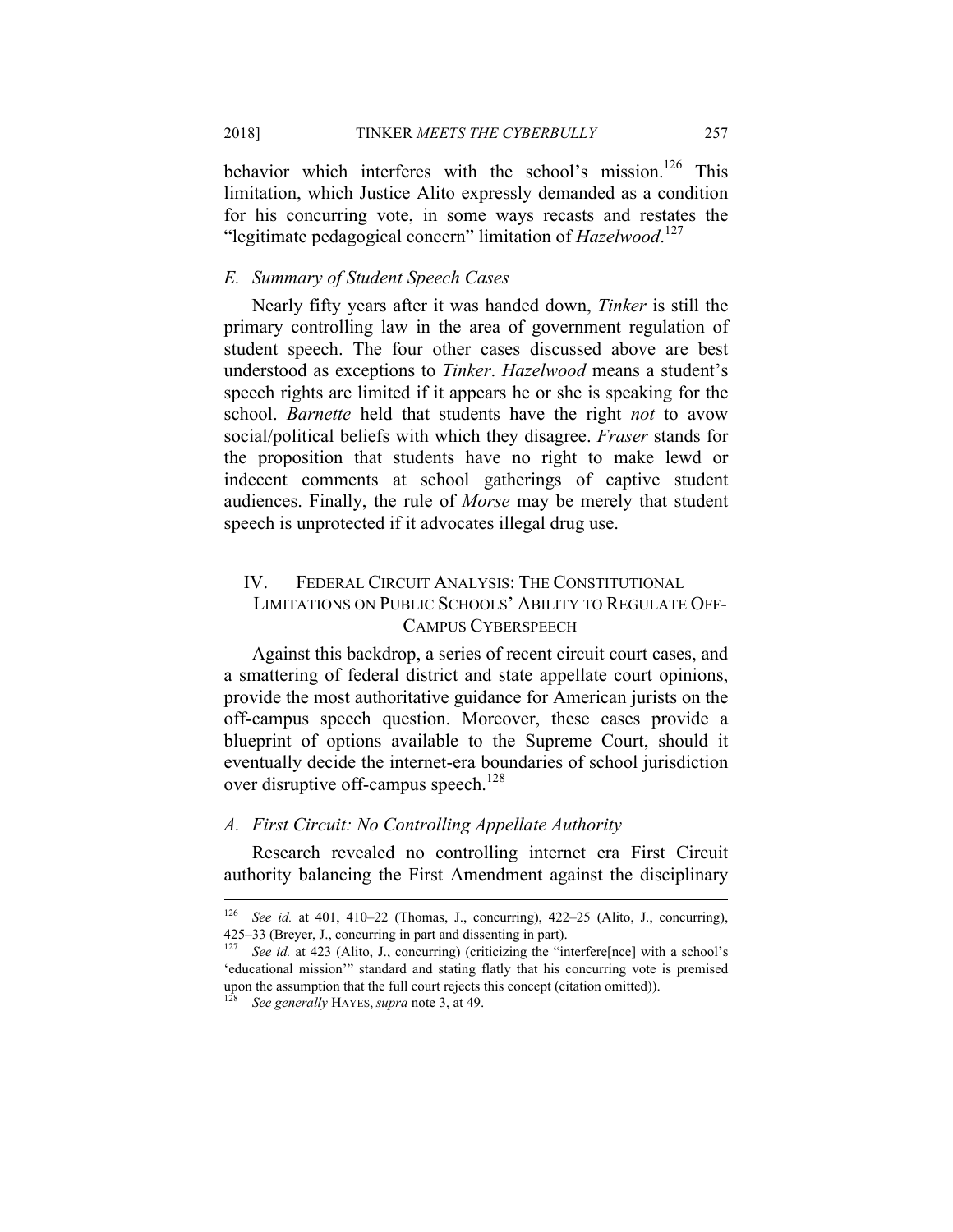jurisdiction of public schools for off-campus activity. A LEXIS First-Circuit search of the words "*Tinker v. Des Moines*," and a separate search of the numeric citation of *Tinker*, each returned sixteen cases since the year  $2000$ .<sup>129</sup> None of these cases were related to off-campus cyberspeech.<sup>130</sup> The single relevant decision from within the First Circuit to off-campus speech involved an internet-related dispute between a public high school and the leader of a student group.131 In *Bowler v. Hudson*, a conservative student leader at a so-called "First Amendment School[]" was initially allowed to display a poster on school grounds listing an internet address from an affiliated national student group that featured links to savage beheadings as a means of opposing radical Islamic terrorism.132 School officials ordered the student leader to remove the internet address from the poster once the nature of the content on the national group's website came to their attention.<sup>133</sup> Former and current students of the school sued, and the district court found that the First Amendment protected the student's right to display the poster with the internet address.<sup>134</sup> The court analogized the removal of the internet address—which could only be viewed off-campus because students' ability to access the sites

<sup>129</sup> 

<sup>&</sup>lt;sup>129</sup> The last search was conducted July 29, 2016.<br><sup>130</sup> See generally Logiodice v. Trs. of Me. Cent. Inst., 296 F.3d 22 (1st Cir. 2002); Pollack v. Reg'l Sch. Unit 75, No. 2:13-cv-109-NT, 2017 U.S. Dist. LEXIS 64611 (D. Me. Apr. 28, 2017); E.T. v. Bureau of Special Educ. Appeals of the Div. of Admin. Law Appeals, 169 F. Supp. 3d 221 (D. Mass. 2016); Berry v. RSU 13 Sch. Bd., 2:15-cv-00146-JAW, 2016 U.S. Dist. LEXIS 23903 (D. Me. Feb. 24, 2016); Davidson v. City of Cranston, 42 F. Supp. 3d 325 (D.R.I. 2014); Pollack v. Reg'l Sch. Unit 75, 12 F. Supp. 3d 173 (D. Me. 2014); Griswold v. Driscoll, 625 F. Supp. 2d 49 (D. Mass. 2009); Campbell v. Hooksett Sch. Dist., No. 07-cv-275-JL, 2008 U.S. Dist. LEXIS 10917 (D. N.H. Jan. 31, 2008); Bowler v. Town of Hudson, 514 F. Supp. 2d 168 (D. Mass. 2007); Garcia v. Sanchez, No. 02-1646 (ADC), 2007 U.S. Dist. LEXIS 102320 (D.P.R. Aug. 15, 2007); Governor Wentworth Reg'l Sch. Dist. v. Hendrickson, 421 F. Supp. 2d 410 (D.N.H. 2006); Cole v. Me. Sch. Admin. Dist. No. 1, 350 F. Supp. 2d 143 (D. Me. 2004); S. Boston Allied War Veterans Council v. City of Boston, 297 F. Supp. 2d 388 (D. Mass. 2003); Comfort v. Lynn Sch. Comm., 283 F. Supp. 2d 328 (D. Mass. 2003); Comfort v. Lynn Sch. Comm., 263 F. Supp. 2d 209 (D. Mass. 2003); Demers v. Leominster Sch. Dep't, 263 F. Supp. 2d 195 (D. Mass. 2003); Westfield High Sch. L.I.F.E. Club v. City of Westfield, 249 F. Supp. 2d 98 (D. Mass. 2003).

<sup>1&</sup>lt;sup>31</sup> See Bowler, 514 F. Supp. 2d at 172–75.<br>
<sup>132</sup> See id. at 172–73.<br>
<sup>133</sup> See id. at 174–75.<br>
<sup>134</sup> See id. at 171, 179–80.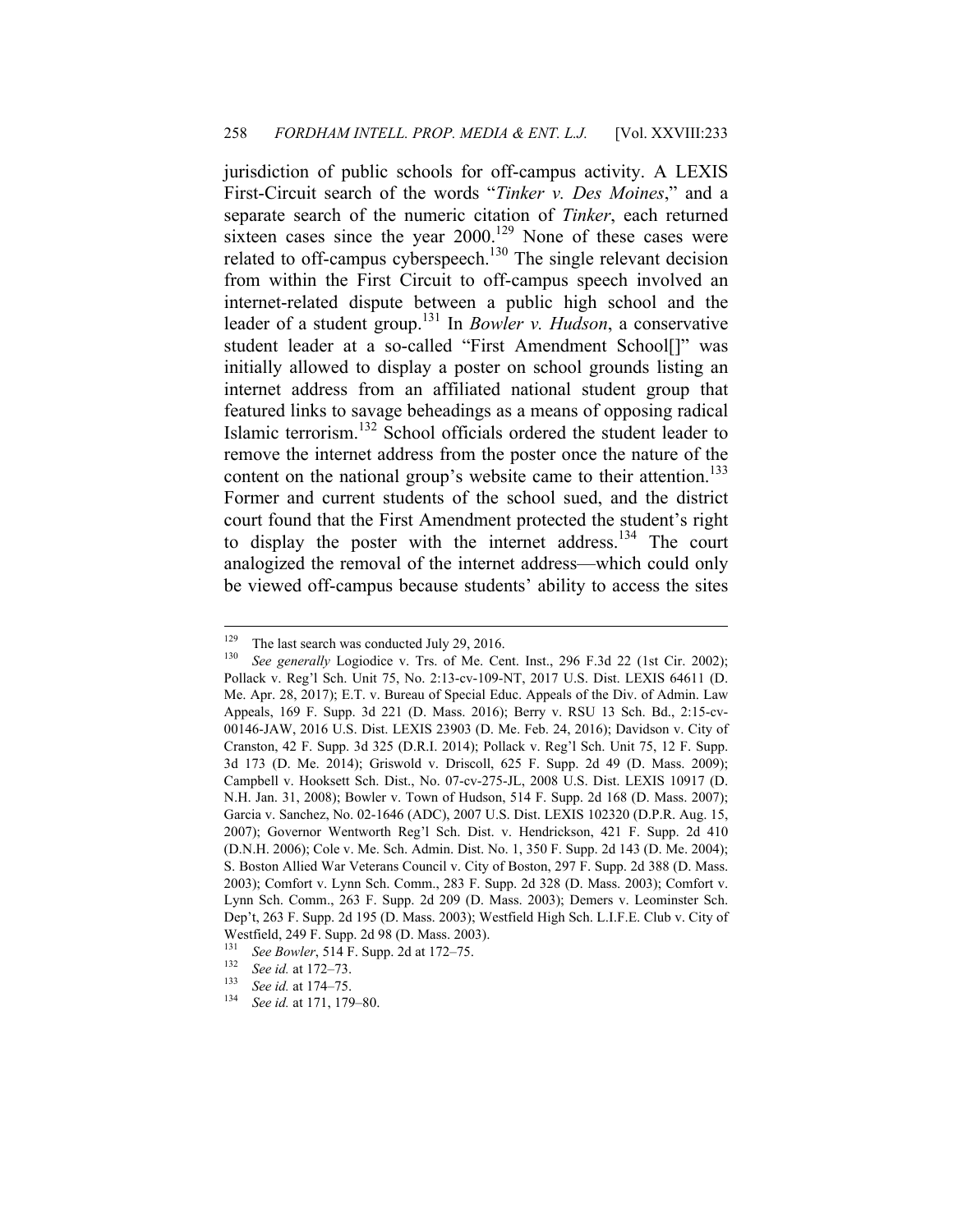themselves were blocked by school computers—to removal of books from a library, ultimately finding that the two cases were not akin to one another. $135$ 

One other non-internet case bears mention. The First Circuit upheld a suspension of a student who brought a First Amendment challenge following off-campus creation and on-campus distribution of a written "Shit List" of derogatory comments and descriptions by students about students.136 The *Donovan v. Ritchie* court, unlike the panel in the Fifth Circuit case of *Porter v. Ascension Parish School Board* discussed below, did not take note of the distinction between off-campus (potentially) inadvertent transportation of offensive material versus intentional or foreseeable transmission.<sup>137</sup>

## *B. Second Circuit: 'Reasonably Foreseeable Risk' Test for Off-Campus Speech*

The Second Circuit's general rule is that public schools can regulate off-campus cyberspeech under *Tinker* if there is "a reasonably foreseeable risk that [it] would come to the attention of school authorities and that it would 'materially and substantially disrupt the work and discipline of the school."<sup>138</sup>

In *Doninger v. Niehoff*, the Second Circuit rejected a studentplaintiffs' argument "that off campus speech could not be the subject of school discipline."<sup>139</sup> The court viewed the student's

<sup>135</sup> 

<sup>&</sup>lt;sup>135</sup> See id. at 180.<br><sup>136</sup> See Donovan v. Ritchie, 68 F.3d 14, 15–16 (1st Cir. 1995).<br><sup>137</sup> Compare id. at 18 (noting briefly students' defense to their principal that the act occurred off-campus, but analyzing that issue no further), *with* Porter v. Ascension Par. Sch. Bd., 393 F.3d 608, 617–18 (5th Cir. 2004) (noting the fact that student's drawing at issue was introduced to the school accidentally). See generally *infra* Section IV.E for further discussion of *Porter*.<br><sup>138</sup> Wisniewski v. Bd. of Educ., 494 F.3d 34, 38–39 (2d Cir. 2007) (quoting Morse v.

Frederick, 551 U.S. 393, 403 (2007)).<br><sup>139</sup> 642 E 34 334 346 (2d Cir. 201)

<sup>139 642</sup> F.3d 334, 346 (2d Cir. 2011) (citing Thomas v. Bd. of Educ., 607 F.2d 1043, 1045–46 (2d Cir. 1979)) (rejecting plaintiff's argument, which relied on the proposition that the Second Circuit and U.S. Supreme Court placed off-campus speech beyond the jurisdiction of school officials), *cert. denied*, 565 U.S. 976 (2011); *see also* Boucher v. Sch. Bd., 134 F.3d 821, 828 (7th Cir. 1998) (discussing a student-speaker who unsuccessfully cited *Thomas* for the proposition that schools lack jurisdiction in all cases over off-campus speech).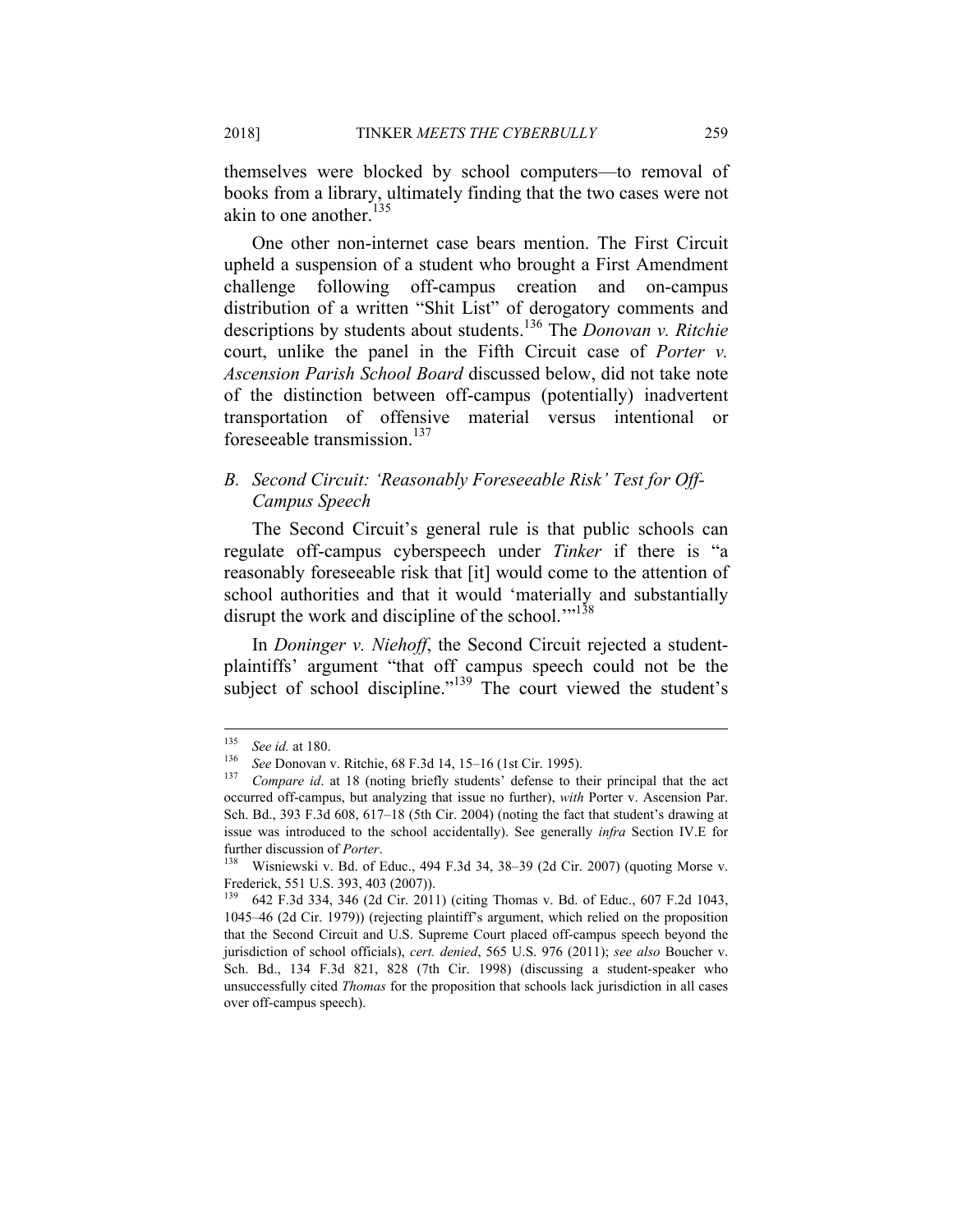argument as overstating the holding of *Thomas v. Board of Education*, a seminal 1979 Second Circuit case standing for the proposition that student speech explicitly created and kept off campus should not be subject to school discipline.<sup>140</sup> But foreshadowing the *Tinker*-related problems the Internet would bring, the *Thomas* court went on to say in dictum that it could "envision a case in which a group of students incites substantial disruption within the school from some remote locale."<sup>141</sup>

The speculation of the *Thomas* court in the fast-evolving world of online communications was validated in *Wisniewski v. Board of Education*. 142 In *Wisniewski*, a public-school student used an instant messaging program to communicate with fellow students from his home computer.<sup>143</sup> For a three-week period, whenever he sent an instant message, that message was accompanied by a crudely drawn icon depicting one of his teachers being shot in the head, with text below reading "Kill Mr. VanderMolen."<sup>144</sup> Eventually, the student's instant messages and the icon came to the attention of school officials, which led to a criminal investigation and required "special attention" of school officials—among other facets of "disruption" found by the court.<sup>145</sup>

The *Wisniewski* court cited *Morse* and *Thomas*, among others, in determining that "[t]he fact that [the] creation and transmission of the IM icon occurred away from school property does not necessarily insulate [the student] from school discipline."<sup>146</sup> Where the icon's off-campus display "pose[d] a *reasonably foreseeable risk* that [it] would come to the attention of school authorities and . . . '*materially and substantially disrupt the work and discipline* of the school,'" the student's suspension for this display did not run afoul of the First Amendment.<sup>147</sup> The court applied the *Tinker* standard because it was "reasonably foreseeable that the IM

<sup>140</sup> 

<sup>&</sup>lt;sup>140</sup> See Doninger, 642 F.3d at 346-47.<br>
<sup>141</sup> Thomas, 607 F.2d at 1052 n.17.<br>
<sup>142</sup> 494 F.3d 34.<br> *La* 36 *La* at 35-36.<br> *La* 143 *La* at 36.<br> *La* 145 *La* at 36-37.<br>
<sup>146</sup> *La* at 39.<br>
<sup>147</sup> *La* at 38-39 (emphasis ad 393, 403 (2007)).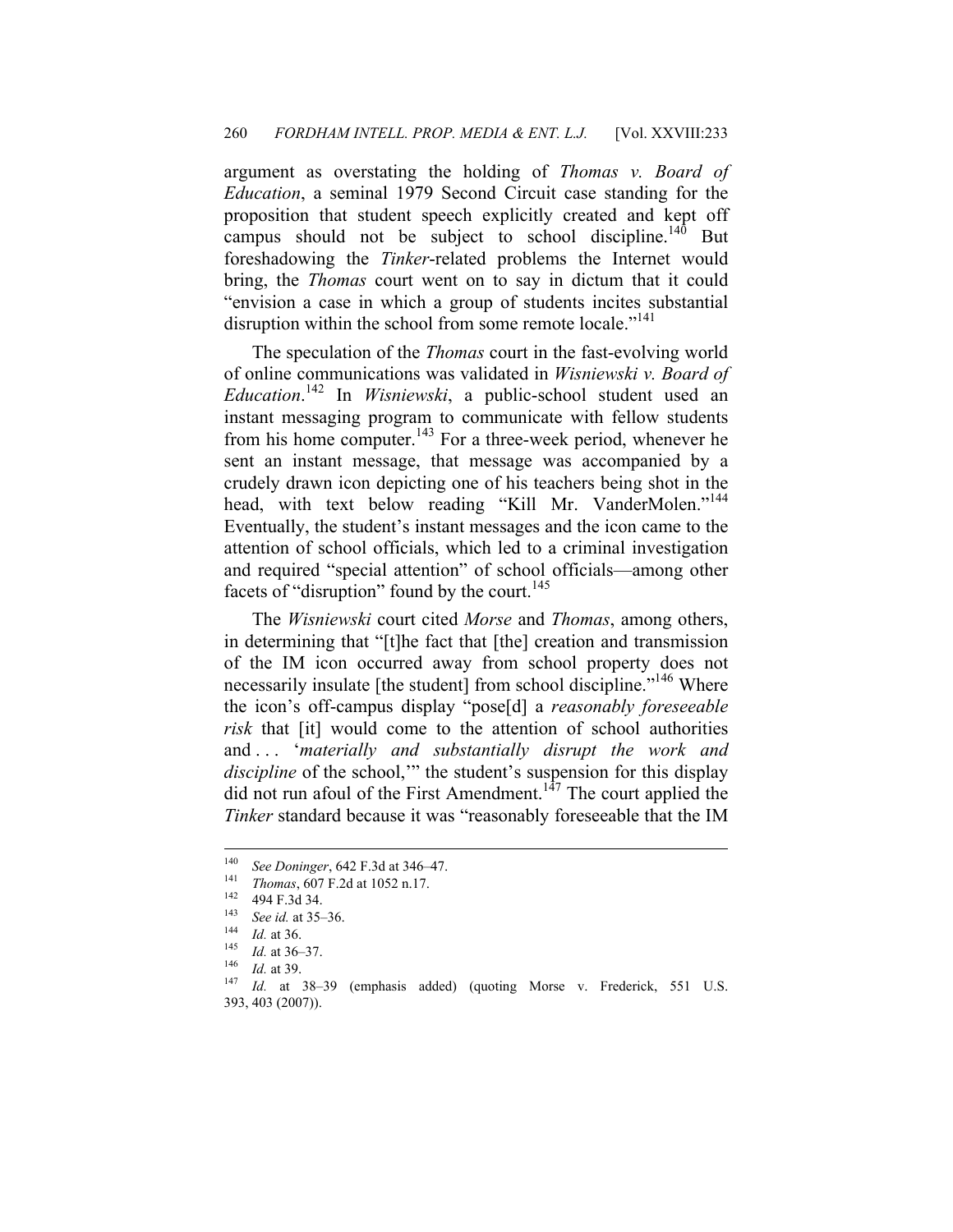icon would come to the attention of school authorities" and that it

would "create a risk of substantial disruption."<sup>148</sup> The fact that the student did not create the icon on school property did not "insulate him from school discipline."<sup>149</sup>

Under *Tinker*, schools must have "a specific and significant fear of disruption, not just some remote apprehension of disturbance."<sup>150</sup> School officials do not need to wait until a disruption occurs.<sup>151</sup> The majority in *Wisniewski* noted that one judge on their panel would hold that courts should only uphold school discipline of a student "for off-campus expression that is likely to cause a disruption on campus only if it was foreseeable *to a reasonable adult*."<sup>152</sup>

The foreseeability "perspective" question is not the most significant new issue highlighted by the *Wisniewski* opinion. The court's decision also noted its disagreement with other circuit courts on the question of whether the criminal law "true threat" due process standard should apply to school suspensions and expulsions.153 The *Wisniewski* court decided that students did not have the right to hold school administrators to the same proof standard as law enforcement officials in *Watts v. United States.*<sup>154</sup> Therefore, unlike in *Watts*, a principal may punish a student simply by finding a reasonable likelihood of disruption under *Tinker*, as contrasted with the requirement to prove the student subjectively intended to threaten someone—or was at least reckless in communicating a message that might have been interpreted as a threat.155 This later approach, which again, conflicts sharply with

<sup>148</sup> 

<sup>&</sup>lt;sup>148</sup> *Id.* at 39–40.<br>
<sup>149</sup> *Id.* at 39.<br>
Saxe v. State Coll. Area Sch. Dist., 240 F.3d 200, 211 (3d Cir. 2001).<br>
<sup>151</sup> *See* Chandler v. McMinnville Sch. Dist., 978 F.2d 524, 529 (9th Cir. 1992).<br> *Wisniewski*, 494 F.3d

threat standard allowing criminal punishment only where a reasonable recipient of the speech would find that speech to be a serious expression of an intent to harm).

<sup>155</sup> *See* Elonis v. United States, 135 S. Ct. 2001, 2012 (2015) (holding that threatening statements are analyzed not from the perspective of the alleged victim, but by the intent of the maker of the alleged threat, and that to support a criminal conviction, the mindset of the speaker must be proven to evince a "true threat" which requires a certain level of mens rea or intent greater than negligence).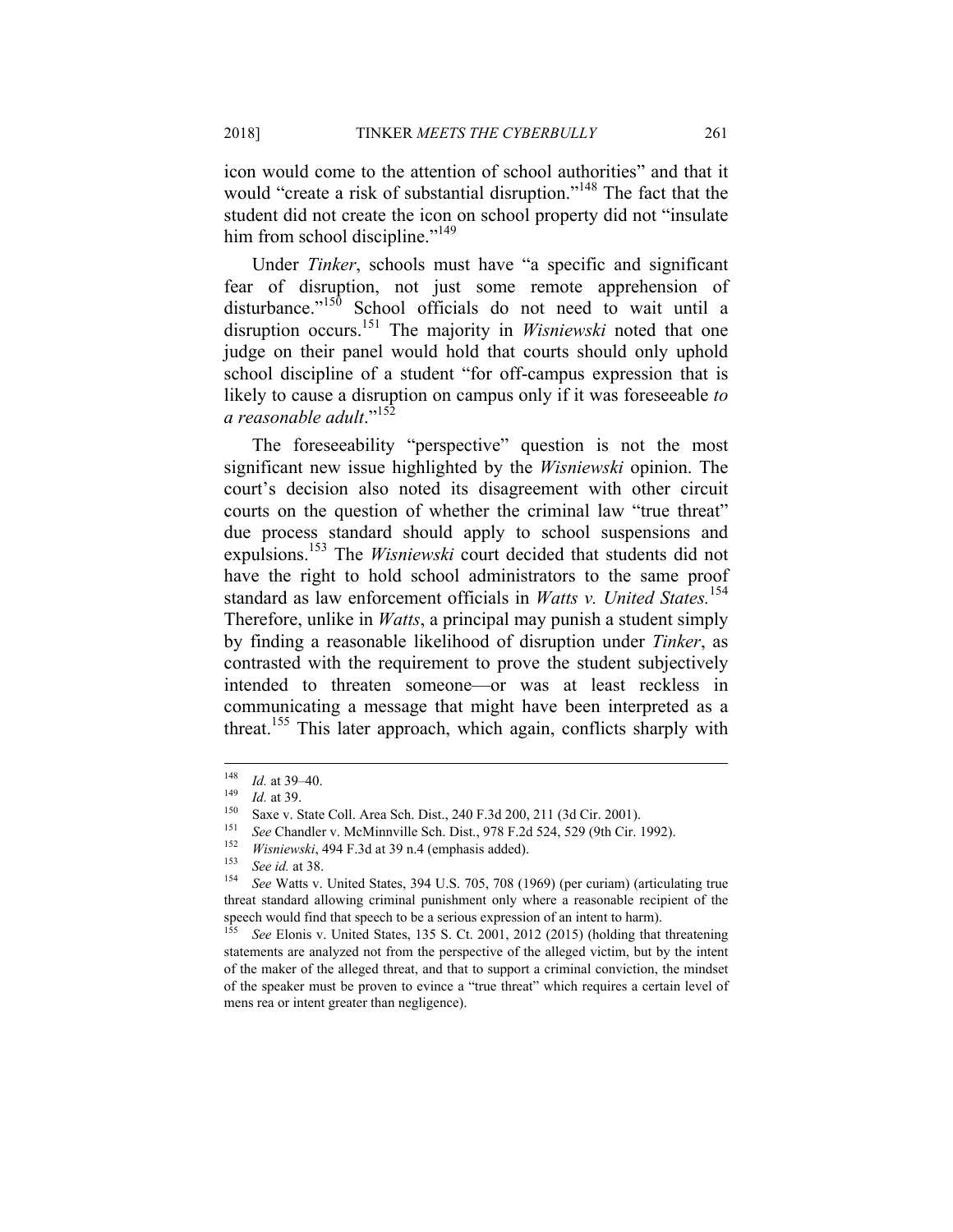the Second Circuit's *Wisniewski* analysis, holds schools to the true threat standard of *Watts*, and has been adopted by both the Eighth and Ninth Circuits.156

Thus arises the "*Wisniewski*" problem: If the student's ridiculous juvenile humor has elements of parody cloaked in violence and there is no proof that he was *not* joking, can the school nonetheless punish him consistent with the First Amendment? Is the mere inclusion of the word "kill" enough where no reasonable adult would find the threat of violence? What if the police find that the student was joking and the threat was not legitimate, as was the case in the actual *Wisniewski* case?<sup>157</sup>

The same court heard the case of Avery Doninger, a high school student involved in the planning of a student concert called "Jamfest," which was postponed due to an adult's scheduling conflict that came up after the event date had been set.<sup>158</sup> When the school administrators suggested postponement, Ms. Doninger objected and launched an internet-based campaign to rally students to convince administrators to reverse the decision.<sup>159</sup> When administrators refused, she referred to them in her blog as "douchebags," and a campaign among fellow students continued to protest the decision,<sup>160</sup> for which she received a reprimand and disqualification from running for student office.161 The *Doninger* court interpreted the *Thomas* dicta as "suggesting that such behavior, simply not present in the case before it, might

<sup>156</sup> <sup>156</sup> *See* Doe v. Pulaski Cty. Special Sch. Dist., 306 F.3d 616, 621–32 (8th Cir. 2002) (en banc); Lovell *ex rel.* Lovell v. Poway Unified Sch. Dist., 90 F.3d 367, 371–73 (9th Cir. 1996).<br><sup>157</sup> See Wisnis

See Wisniewski, 494 F.3d at 36 ("[A] police investigator who interviewed Aaron concluded that the icon was meant as a joke, that Aaron fully understood the severity of what he had done, and that Aaron posed no real threat to VanderMolen or to any other school official. A pending criminal case was then closed. Aaron was also evaluated by a psychologist, who also found that Aaron had no violent intent, posed no actual threat, and made the icon as a joke.").

<sup>158</sup> *See* Doninger v. Niehoff, 642 F.3d 334, 339 (2d Cir. 2011), *cert. denied*, 565 U.S. 976 (2011).

<sup>&</sup>lt;sup>159</sup> See id. at 339–40.<br><sup>160</sup> See id. at 340–41.<br><sup>161</sup> See id. at 342. The student in the *Doninger* case also eventually led a student protest that consisted of wearing shirts stating "Team Avery" or "RIP Democracy" to the assembly for the election from which she was disqualified. *See id.* at 343.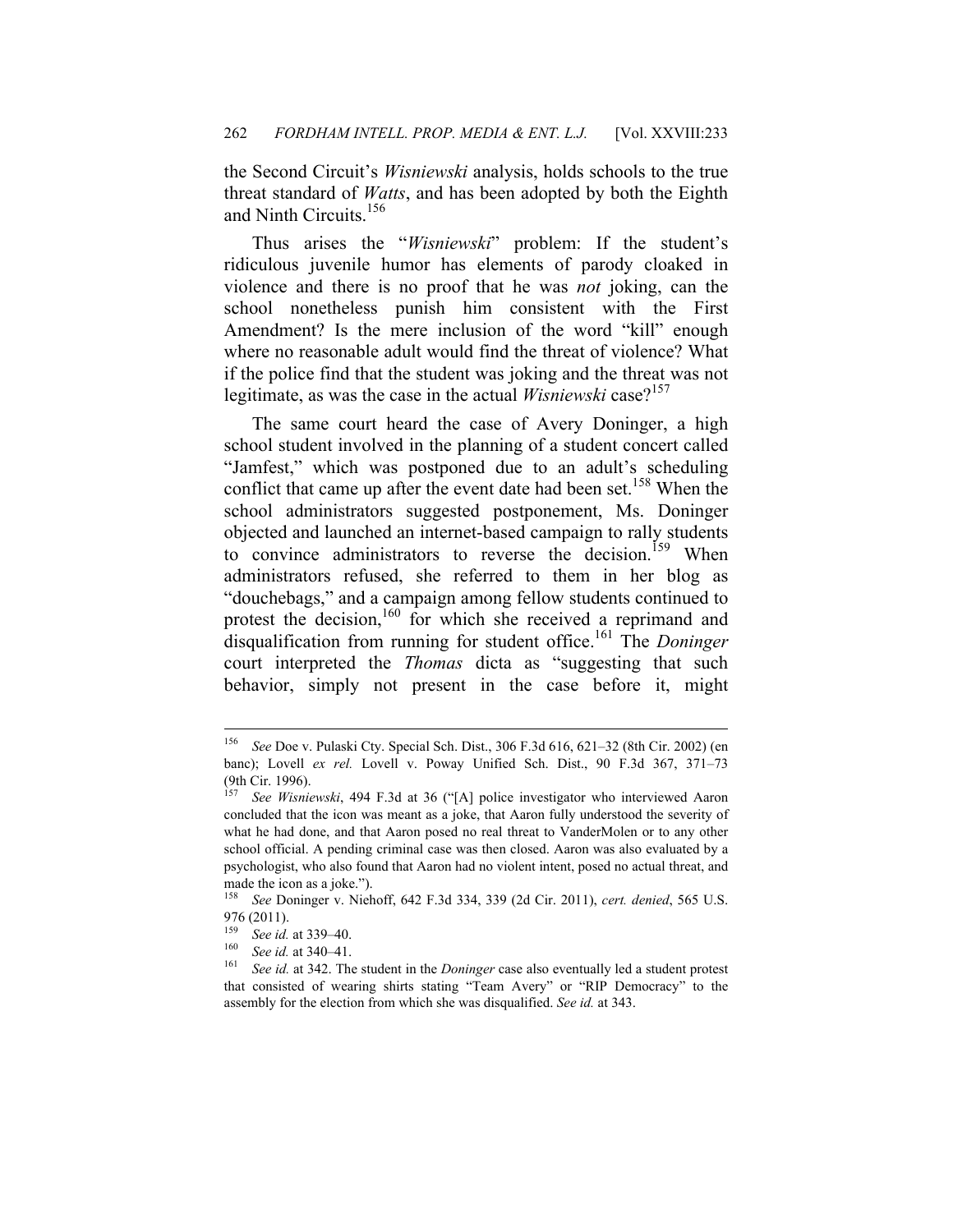appropriately be disciplined."162 As a result, the *Doninger* court held that the student was not entitled to protection under the First Amendment.<sup>163</sup>

## *C. Third Circuit:* Tinker *Reaches Off-Campus Speech*

The Third Circuit analyzes school jurisdiction over off-campus cyberbullying as a multi-part test, which sequentially applies the precedents from the major student speech cases.<sup>164</sup> If the student speech is vulgar, lewd, and plainly offensive, it can be banned and is controlled by the teaching of *Bethel School District No. 403 v. Fraser*. 165 Second, if a reasonable person would believe the student speech is made by or endorsed by the school, this "legitimate pedagogical concern" allows the school to ban the speech under *Hazelwood School District v. Kuhlmeier*. 166 Third, if the student speech advocates illegal drug use, it can be banned under *Morse v. Frederick*. 167 If the fact pattern cannot extend to fit any of these scenarios, *Tinker* controls and the student prevails, unless the school can demonstrate that school administrators could reasonably *forecast* either: (1) "that the students' activities would materially and substantially disrupt the work and discipline of the school<sup>"168</sup> or (2) "material interference with school activities."<sup>169</sup> The court was disciplined in applying this approach, and was not swayed by the outrageousness of the *J.S. ex. rel. Snyder v. Blue Mountain School District* facts: To wit, an eighth grade school child is protected by the First Amendment after building a faux web-page ascribed to her principal, which insults him, his wife, his son, and lampoons his sexuality.<sup>170</sup> In finding for the student, the Third Circuit noted that J.S. "took specific steps to make the profile 'private'" and that the principal's investigation of the

<sup>162</sup> 

<sup>162</sup> *Id.* at 347. 163 *See id.* at 357. 164 *See* J.S. *ex rel*. Snyder v. Blue Mountain Sch. Dist., 650 F.3d 915, 925–27 (3d Cir. 2011), *cert. denied*, 565 U.S. 1156 (2012).<br><sup>165</sup> *See id.* at 927.<br><sup>166</sup> *Id.* 

 $\frac{167}{168}$  See id.

<sup>168</sup> Tinker v. Des Moines Indep. Cmty. Sch. Dist., 393 U.S. 503, 513 (1969). 169 *Id.* at 514; *accord Snyder*, 650 F.3d at 926. 170 *See Snyder*, 650 F.3d at 920–21.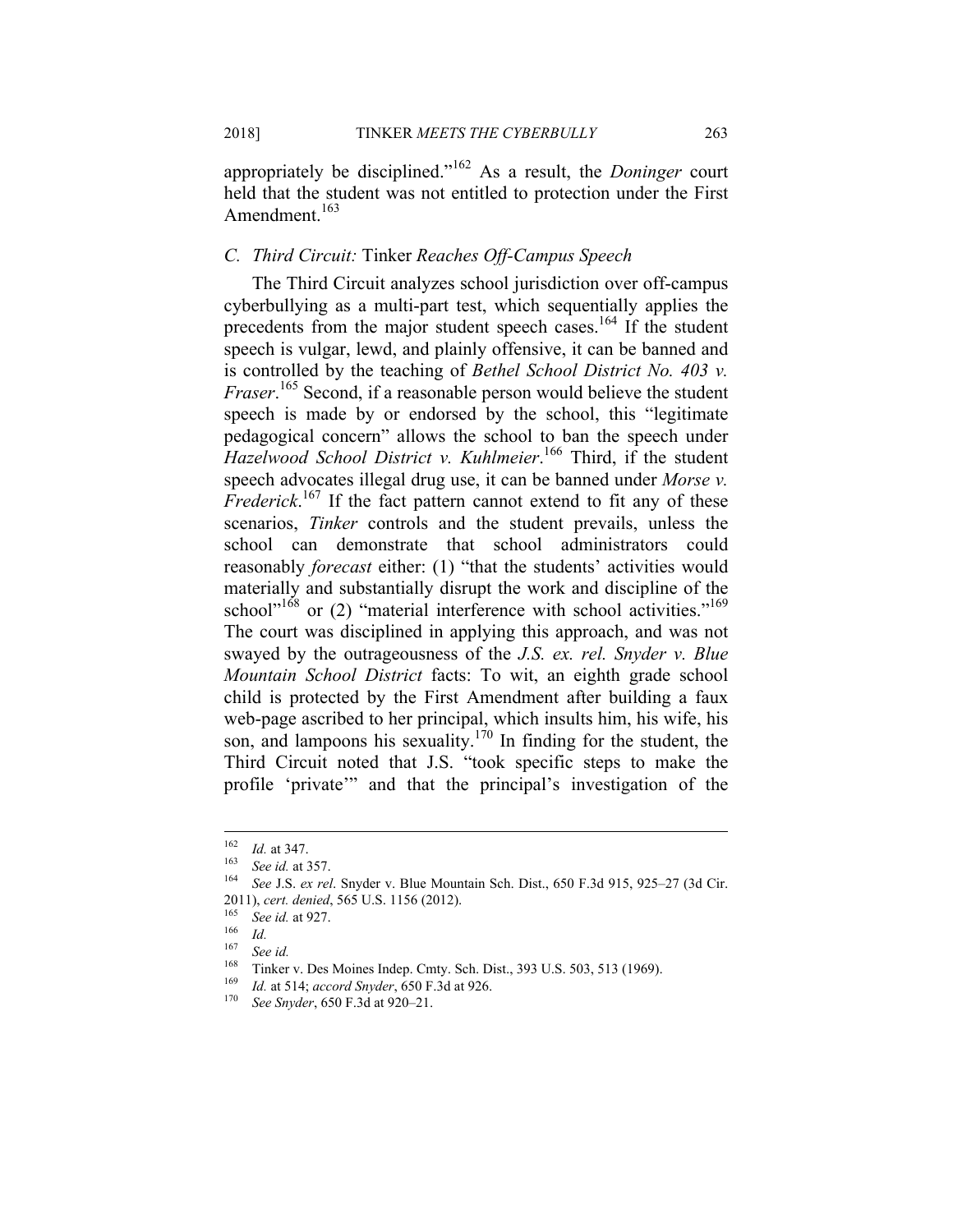matter, not the web page itself, created any "disruption" related to the incident. $171$ 

The Third Circuit was busy on July 13, 2011, handing down not just *Snyder*, but also *Layshock—*employing similar reasoning to the difficult questions surrounding the ability of school administrators to punish cyberbullying.<sup>172</sup> This Article treats *Layshock* summarily and analyzes *Snyder* in detail, which has richer facts, and appears to be the more nuanced and well-reasoned of the two cyberbullying cases.173 In *Snyder*, middle school student J.S. created a parody MySpace<sup>174</sup> website which purported to be the profile of her principal McGonigle, though it did not identify him by name.<sup>175</sup> J.S. used McGonigle's official school website photo, and created a mock announcement which satirically listed "M-Hoe['s]" general interests as: "detention, being a tight ass, riding the fraintrain, spending time with my child (who looks like a gorilla), baseball, my golden pen, fucking in my office, [and] hitting on students and their parents."<sup>176</sup> J.S. initially denied

<sup>171</sup> 

<sup>171</sup> *Id.* at 930–31. 172 Layshock *ex rel.* Layshock v. Hermitage Sch. Dist., 650 F.3d 205, 219 (3d Cir.  $2011$ ) (en banc).<br><sup>173</sup> The same J

<sup>173</sup> The same Third Circuit en banc panel that splintered in *Snyder* on June 13, 2011, reached a unanimous fourteen-to-zero decision in *Layshock*, due apparently to the factual differences in the cases. A concurrence in *Layshock*, written by Judge Jordan and joined by Judge Vanaskie, reinforced the still-unresolved question of *Tinker*'s applicability to off-campus speech: "Unlike the fractured decision in [*Snyder*], we have reached a united resolution in this case, but there remains an issue of high importance on which we are evidently not agreed and which I note now, lest there be any misperception that it has been resolved by either [*Snyder*] or our decision here. The issue is whether the Supreme Court's decision in *Tinker v. Des Moines Independent Community School District*, can be applicable to off-campus speech. I believe it can, and no ruling coming out today is to the contrary." *Layshock*, 650 F.3d at 219–20 (Jordan, J., concurring) (citation omitted). 174 MySpace is a "[s]ocial networking site that allows its users to create webpages to

interact with other users. Users of the service are able to create blogs, upload videos and photos, and design profiles to showcase their interests. *MySpace*, BUSINESSDICTIONARY, http://www.businessdictionary.com/definition/Myspace.html [https://perma.cc/N2B6- XA35] (last visited Oct. 24, 2017).

<sup>&</sup>lt;sup>175</sup> See Snyder, 650 F.3d at 929.<br><sup>176</sup> *Id.* at 920. The school principal's wife, Debra Frain, worked at the school as a guidance counselor and is the subject of several of the comedic insults posted on the Internet by J.S. *See id.* at 941 (Fisher, J., dissenting).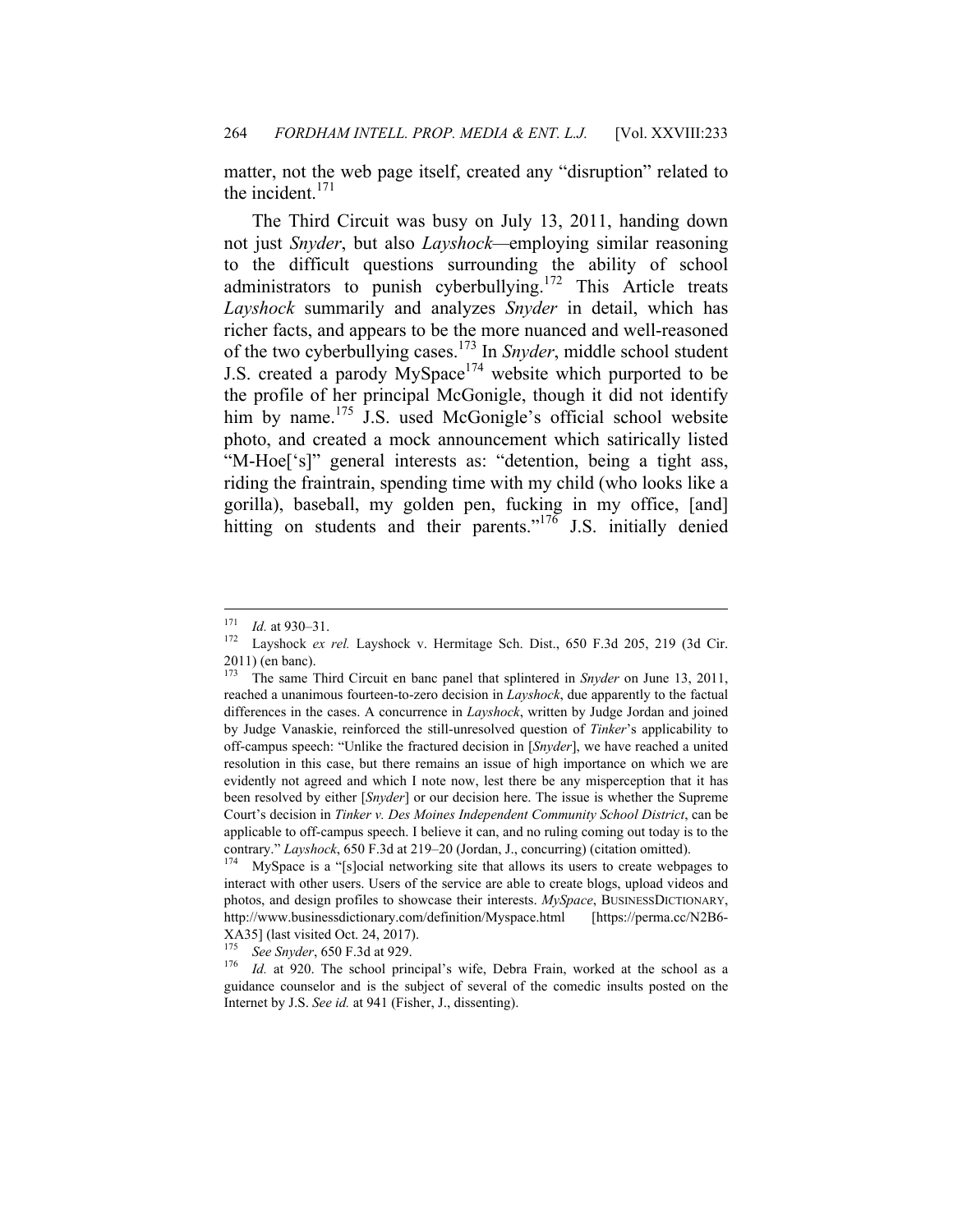involvement, but eventually admitted authorship of the online parody, and the school suspended her for ten days.<sup>177</sup>

In its *de novo* review of the district court's grant of the school's motion for summary judgment, the Third Circuit applied a checklist from the student speech precedents, including substantial school disruption, interference with the rights of others, and lewd/vulgar speech.178 The *Snyder* majority opinion cited *Hustler*  Magazine v. Falwell,<sup>179</sup> and earlier concluded that the profile "though indisputably vulgar, was so juvenile and nonsensical that no reasonable person could take its content seriously, and the record clearly demonstrates that no one did."180 The court also found no substantial disruption.<sup>181</sup> A few teachers fielded student queries about the website, and one counselor lost twenty or thirty minutes when forced to sit in on a parent meeting related to the MySpace page.<sup>182</sup> The court held that the speech was protected by the First Amendment,<sup>183</sup> though this conclusion does not settle the matter of school jurisdiction over cyberbullies in the circuit.

Weighing the student's First Amendment rights against the alleged school disruption, the Third Circuit voted thirteen-to-six for the conclusion that the school lacked the authority to punish *this particular* student speech.<sup>184</sup> It is noteworthy that five of the circuit's judges signed on to the majority's conclusion, but not its reasoning.185 The concurrence, written by Judge D. Brooks Smith and signed by Chief Judge Theodore McKee and three others, opined that *Tinker* does not reach off-campus speech at all.<sup>186</sup> The

<sup>177</sup> 

<sup>&</sup>lt;sup>177</sup> See id. at 922.<br><sup>178</sup> See id. at 926–27, 931 n.9.<br><sup>179</sup> See id. at 931 n.9 (citing and summarizing the U.S. Supreme Court's reasoning in *Hustler Magazine v. Falwell*, 485 U.S. 46, 57 (1988), which "h[eld] that a libel claim cannot survive where no reasonable observer can understand the statements to be describing actual facts or events").<br> $\frac{180}{180}$   $I_{\text{d}}$  (4.020)

<sup>&</sup>lt;sup>180</sup> *Id.* at 929.<br>
<sup>181</sup> *See id.* at 928.<br>
<sup>182</sup> *See id.* at 923.<br>
<sup>183</sup> *See id.* at 931.<br>
<sup>184</sup> *See id.* at 936.<br>
<sup>184</sup> *See id.* at 936.<br>
<sup>185</sup> *See id.* at 936–41.<br>
<sup>186</sup> *See id.* at 936 (Smith, J., concurring) the majority opinion expressly leaves open: whether *Tinker* applies to off-campus speech in the first place. I would hold that it does not, and that the First Amendment protects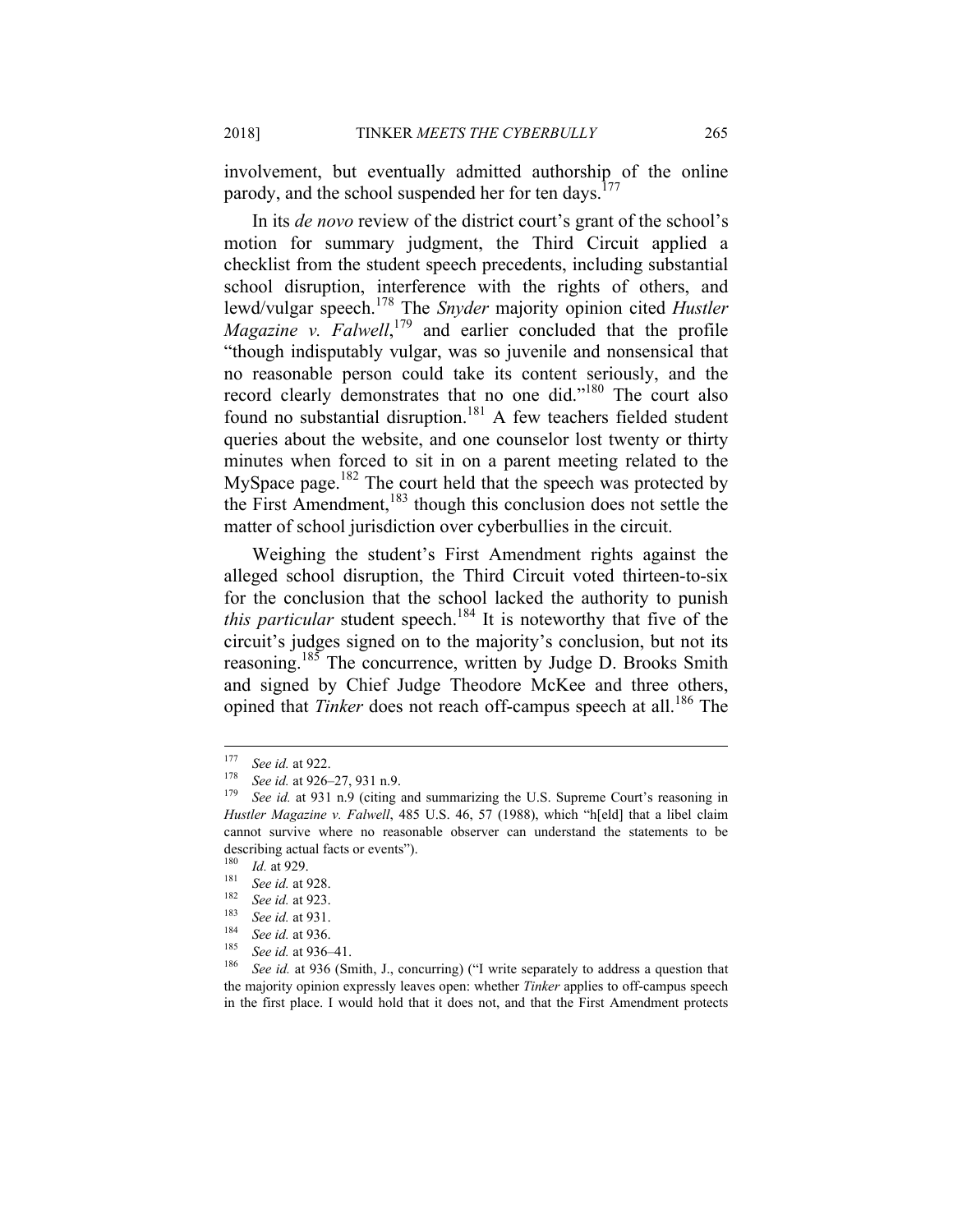dissent, signed by six Third Circuit judges, would have upheld J.S.'s suspension, granting her no First Amendment protection under *Tinker* because, as a factual matter, J.S.'s behavior *did in fact* disrupt her school with "vulgar, obscene, and personal language" directed at school officials.<sup>187</sup> But more to the point of this Article and the overall cyberbullying debate, the dissent found that jurisdiction over such student speech *does* rest with the school under *Tinker*, just as the eight-judge majority opinion did.<sup>188</sup> Judge D. Michael Fisher, disagreeing pointedly with the *Snyder* majority's factual conclusion that J.S.'s words did not create a substantial disruption, noted in the dissent that the "Supreme Court has only briefly and ambiguously considered whether schools have the authority to regulate student off-campus speech."<sup>189</sup> Thus the six-vote dissent in *Snyder*, coupled with the eight votes for the majority, likely form the most societally and judicially important conclusion of *Snyder*. That conclusion is this: With the U.S. Supreme Court silent on the matter, fourteen of the nineteen Third Circuit judges—which this Article argues is the court with the broadest, most in-depth and credible treatment of the problem hold that schools in the internet era *do* have the authority under *Tinker* to regulate off-campus cyberbullying speech.<sup>190</sup>

A recent post-script to *Snyder* comes from the federal district court for the Middle District of Pennsylvania, which found on October 5, 2017, that a junior varsity cheerleader was protected by the First Amendment against her high school's attempts to discipline her for a social media photo in which she "and a friend h[eld] up their middle fingers with the [caption:] 'fuck school fuck softball fuck cheer fuck everything." $\frac{1}{1}$  It is noteworthy that the Middle District Court of Pennsylvania read the *Snyder* Third

students engaging in off-campus speech to the same extent it protects speech by citizens in the community at large.").

<sup>&</sup>lt;sup>187</sup> See id. at 936–41.<br><sup>188</sup> See id. at 943 (Fisher, J., dissenting) ("I believe that the rule adopted by the Supreme Court in *Tinker* should determine the outcome of this case.").<br><sup>189</sup> *Id.* at 942 (citing Waldman, *supra* note 7, at 617–18).<br><sup>190</sup> *See generally Snyder*, 650 F.3d 915 (noting agreement between the majority and

dissent as to applying *Tinker*); *supra* notes 178–89 and accompanying text (noting same).

<sup>191</sup> *See* B.L. *ex rel.* Levy v. Mahanoy Area Sch. Dist., No. 3:17-CV-1734, 2017 U.S. Dist. LEXIS 165177, at \*1, \*2–3 (M.D. Pa. Oct. 5, 2017).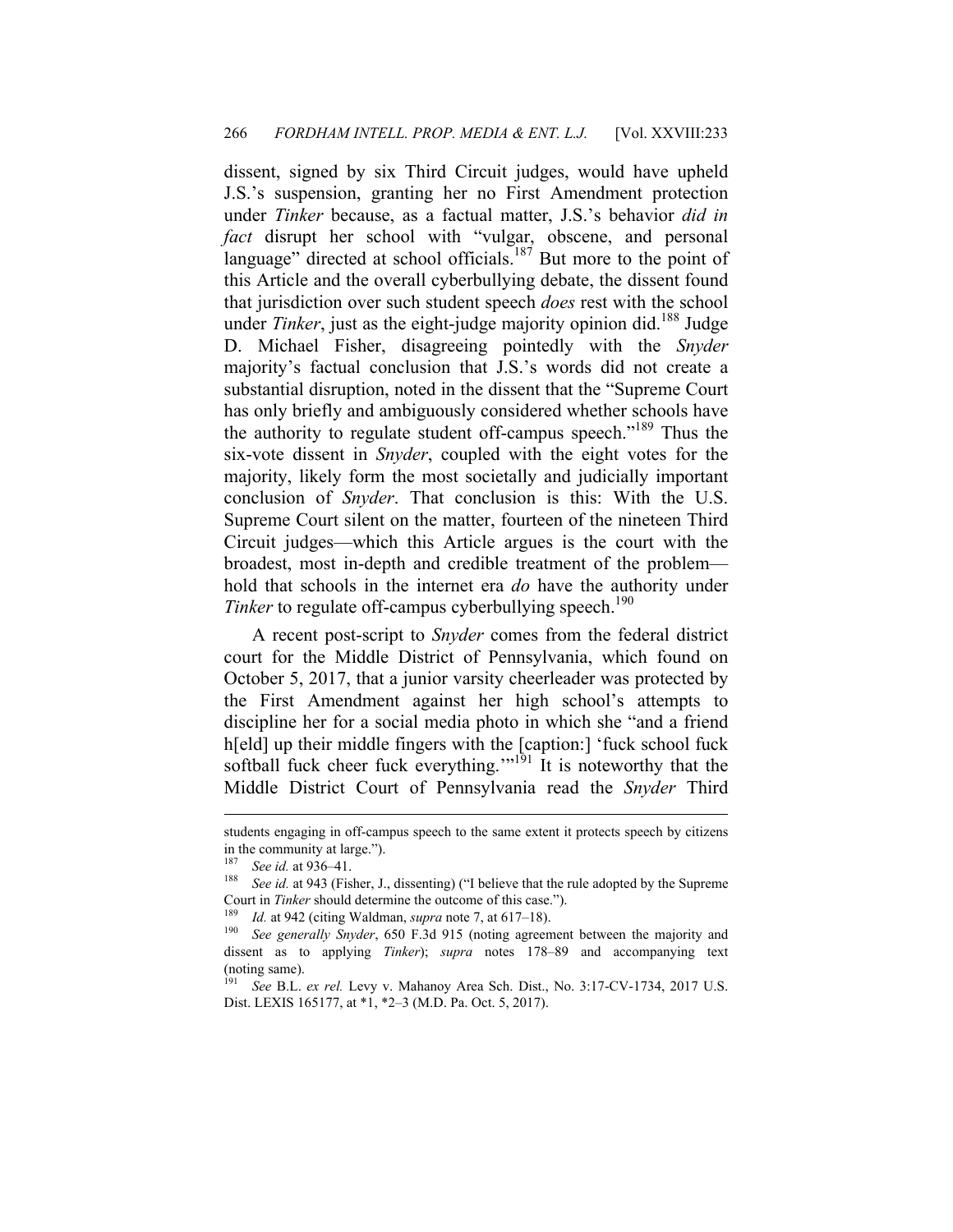Circuit decision to mean public schools lack the authority to punish off-campus speech if the punishment is based solely on the socalled *Fraser* exception, which allows schools to punish "lewd or profane" speech.<sup>192</sup>

## *D. Fourth Circuit: The* Kowalski *Test: 'Nexus' to 'School's Pedagogical Interests'*

In the Fourth Circuit, the standard governing a public school's ability to regulate or punish off-campus cyberbullying is: The First Amendment does not bar public school discipline or regulation where the "nexus" between the student's speech and the "[s]chool's pedagogical interests [is] sufficiently strong to justify the action taken by school officials."<sup>193</sup>

In *Kowalski v. Berkeley County Schools,* Kara Kowalski, a high school senior in Berkeley County, West Virginia, created a website called "S.A.S.H." from home that was dedicated to ridiculing a fellow student, Shay N.<sup>194</sup> Ms. Kowalski claimed the initials of the site stood for "Students Against Sluts Herpes," although a classmate who participated in the cyberbullying admitted that the letters stood for "Students Against Shay's Herpes."<sup>195</sup> Kowalski invited one-hundred people to join the MySpace group, and two dozen fellow students "joined" the electronic group, which allowed large groups of users to post pictures and make comments.<sup>196</sup> The court found as a factual matter that Kara Kowalski's principal motive in creating the MySpace page was ridiculing the fellow student.<sup>197</sup> School administrators imposed a ten-day suspension and a ninety-day "social suspension" on Kowalski, later reduced after complaints from her parents, to a five-day suspension with a

 $192\,$ <sup>192</sup> *See id.* at \*7; *see also Snyder* 650 F.3d at 932 ("The School District's argument fails at the outset because *Fraser* does not apply to off-campus speech."). The Author notes that the *Snyder* opinion allows for an alternate reading, given that *Fraser* distinguishes punishable lewd student speech from speech outside of the school context*. See id.* at \*6*.* A fair reading of the term "school context" could include school-related social media<br>speech, in the Author's opinion. See id. at  $*6-7$ .

Kowalski v. Berkeley Cty. Schs., 652 F.3d 565, 573 (4th Cir. 2011), *cert. denied*, 565 U.S. 1173 (2012).

<sup>194</sup> *See id.* at 567. 195 *Id.*

<sup>196</sup> *See id.*

<sup>197</sup> *See id.* at 576.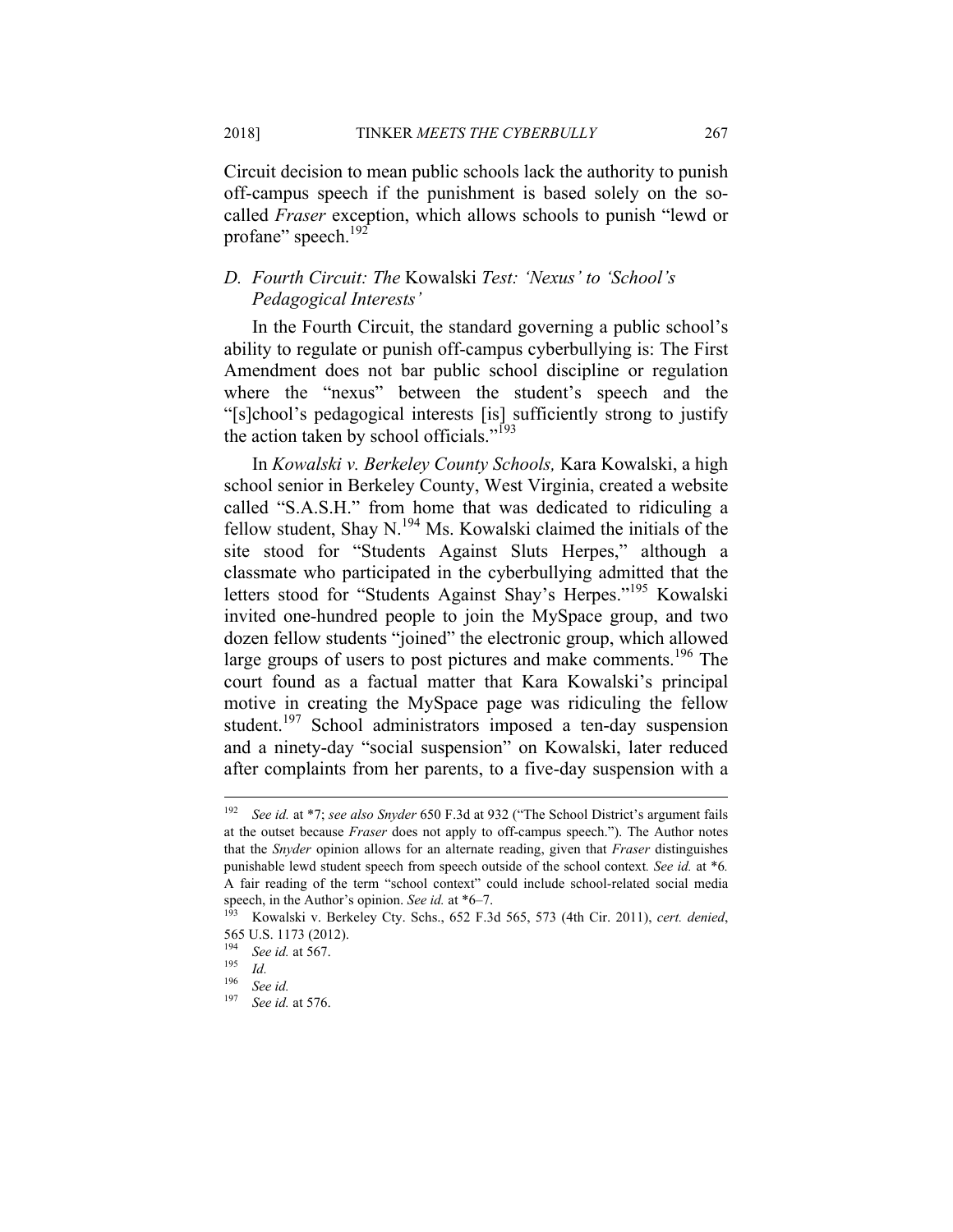ninety-day social suspension.<sup>198</sup> The social suspension banned Kowalski from "school events in which she was not a direct participant."<sup>199</sup> Kowalski responded by suing the school and various officials, claiming, among other things, that the First Amendment and the student speech cases prohibit discipline of students where that speech is not connected to "school-related activity."200 She argued that her speech was "private out-ofschool speech."201

The Fourth Circuit rejected Kowalski's arguments, framing the issue as follows: "The question thus presented is whether Kowalski's activity fell within the outer boundaries of the high school's legitimate interest in maintaining order in the school and protecting the well-being and educational rights of its students."<sup>202</sup> The court concluded that it did. $203$ 

#### *E. Fifth Circuit:* Tinker *Reaches Off-Campus Speech*

The Fifth Circuit has recently held that *Tinker* applies to offcampus speech, in the case of a foul-language rap song posted to Facebook.204 The court in *Bell v. Itawamba County School Board*, sitting en banc, reinforced the notion that it would impose an intent standard on off-campus communications which school officials believe may disrupt campus activities.<sup>205</sup> The Fifth Circuit relied heavily upon the reasoning of its 2004 opinion in the non-internet case *Porter v. Ascension Parish School Board.*206 In *Porter*, a student drew a crude sketch of his school under siege by a gasoline truck tanker, replete with racial epithets, a missile launcher, and a depiction of a brick being thrown at the school principal.<sup>207</sup> The student, Adam Porter, then fourteen years old, showed the "siege"

<sup>198</sup> <sup>198</sup> *Id.* at 569. 199 *Id.*

 $\frac{200}{201}$  *Id.* at 567.<br>  $\frac{202}{100}$  *Id.* 

<sup>202</sup> *Id.* at 571. 203 *See id.* at 574. 204 *See* Bell v. Itawamba Cty. Sch. Bd., 799 F.3d 379, 391 (5th Cir. 2015) (en banc),

*cert. denied*, 136 S. Ct. 1166 (2016). 205 *See id.* at 391, 396. 206 *See id.* at 394–96 (discussing Porter v. Ascension Par. Sch. Bd., 393 F.3d 608 (5th Cir. 2004)).

<sup>207</sup> *See* 393 F.3d at 611.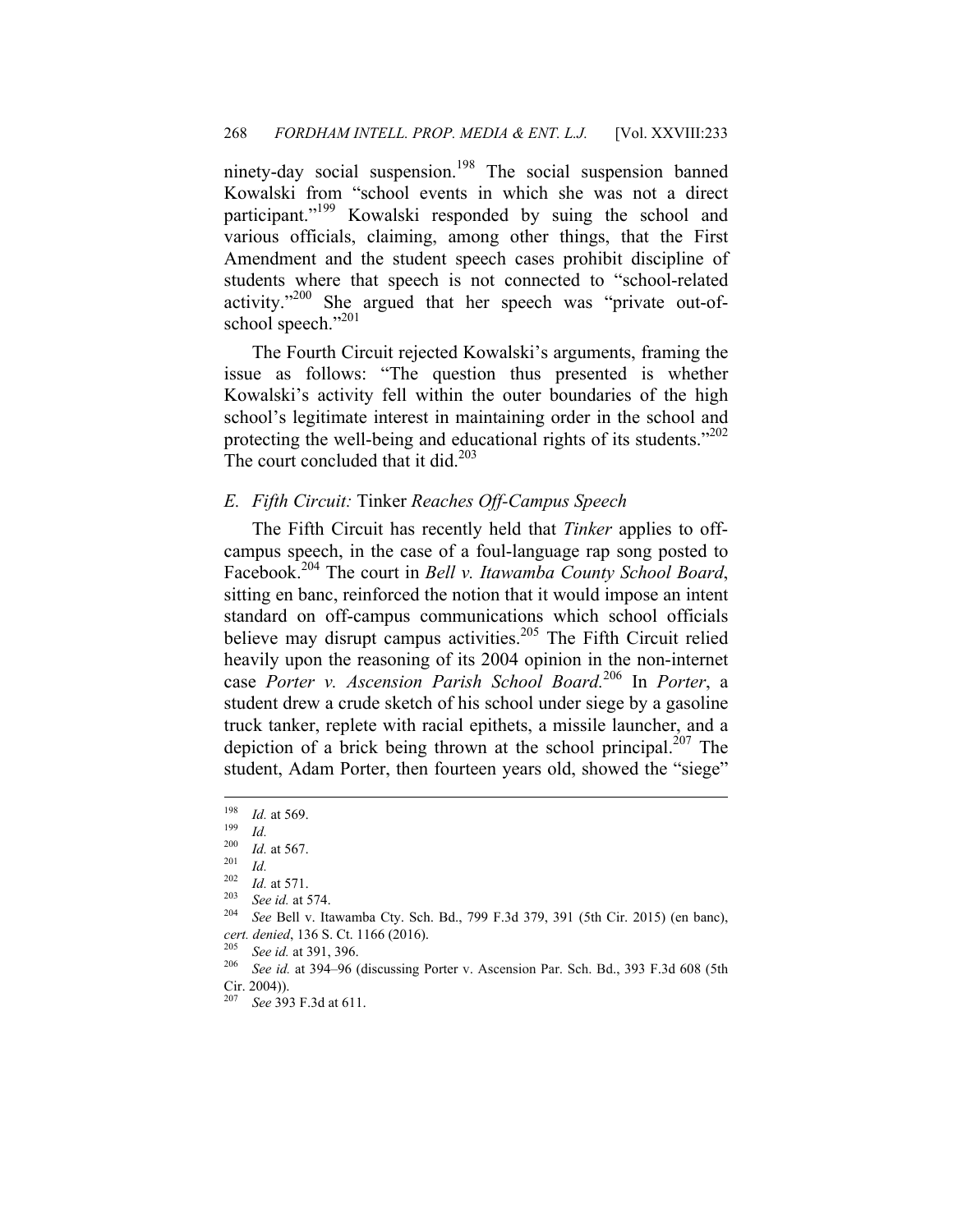drawing to his mother, younger brother, and one other person in his home, and the drawing was then placed in a closet.<sup>208</sup> The pad apparently remained there for two years until Adam's younger brother, rummaging through the closet to find something to draw on, found the pad and used one of its other pages to draw a sketch of a llama.209 While riding a school bus, the brother showed the sketchpad with the llama to a fellow student who flipped through the pad and spotted Adam's "siege" drawing, gave the pad to the bus driver, and said "Miss Diane, look, they're going to blow up [our school]." $^{210}$ 

Adam was subsequently threatened with expulsion and sent to alternative school.<sup>211</sup> He eventually returned to his former high school, but dropped out.<sup>212</sup> On his behalf, his mother sued the school and the local school district, alleging, among other claims, violation of Adam's First Amendment rights under the U.S. Constitution.213 The trial court granted summary judgment for the district and other defendants.<sup>214</sup> Porter appealed, and the Fifth Circuit found in his favor on the First Amendment claim.<sup>215</sup> The court's reasoning was simple, elegant, and instructive for courts now deciding cases in the social media era.

The Fifth Circuit concluded that Adam did not intentionally or knowingly communicate his drawing in a way sufficient to remove it from the protection of the First Amendment: "Because Adam's drawing cannot be considered a true threat as it was not intentionally communicated, the state was without authority to sanction him for the message it contained."<sup>216</sup> The court noted that

<sup>216</sup> *Id.* at 618. Scholars have roundly criticized the U.S. Supreme Court's analysis in the true-threat context for its lack of guidance to lower courts. *See, e.g.*, W. Wat Hopkins, *Cross Burning Revisited: What the Supreme Court Should Have Done in* Virginia v.

<sup>208</sup> <sup>208</sup> *See id.*

<sup>209</sup> *See id.*

 $\frac{210}{211}$  *Id.* 

<sup>211</sup> *See id.* at 612. 212 *See id.*

<sup>213</sup> *See id.*

<sup>214</sup> *See id.* at 613. 215 *See id.* at 625 (disagreeing with district court's finding concerning the First Amendment, but affirming on the alternate ground that only the challenge to summary judgment as it pertained to the principal was maintained, and the principal was entitled to qualified immunity).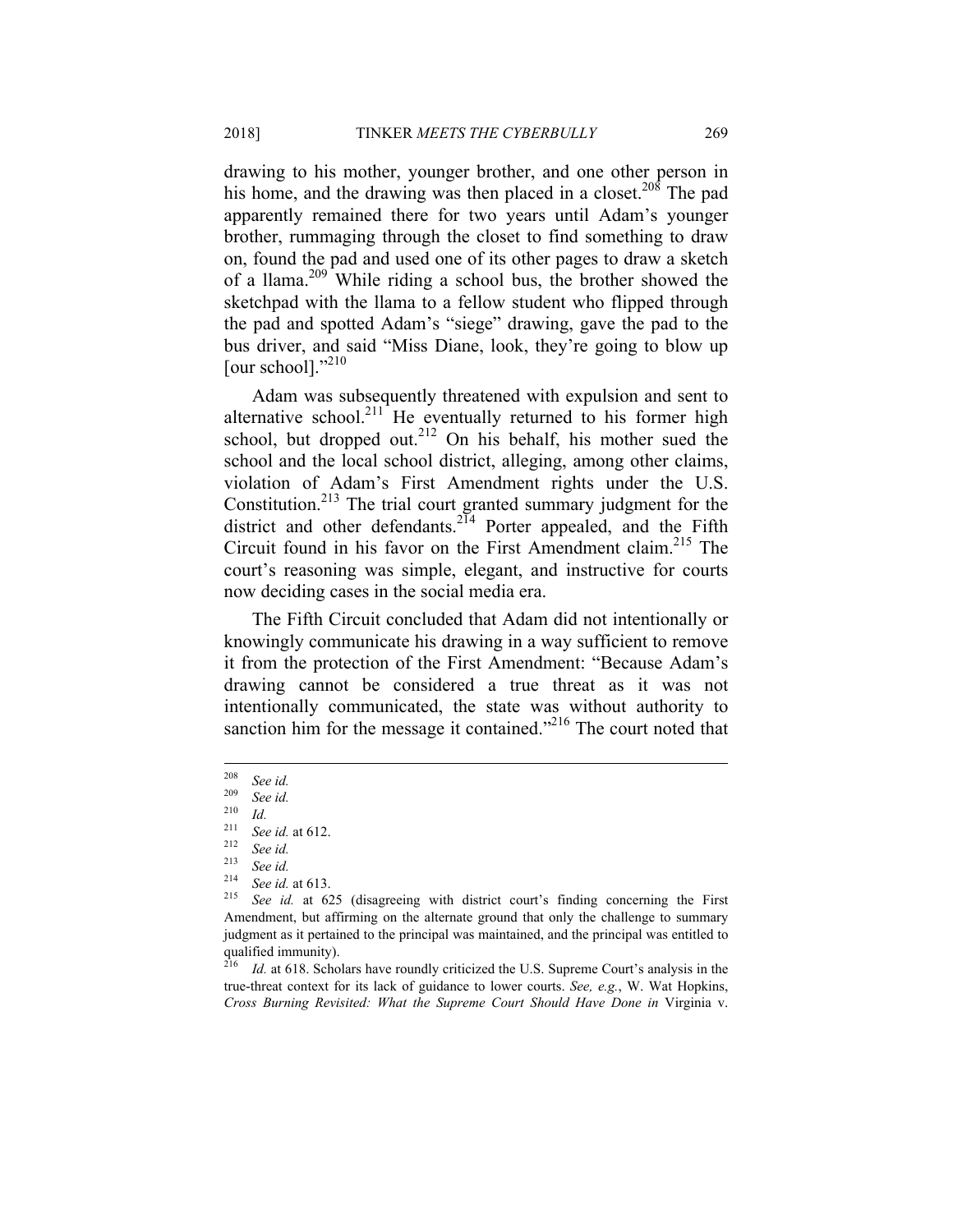the fact that "the introduction of the drawing to [the high school] was wholly accidental and unconnected with Adam's earlier display of the drawing to members of his household is undisputed."<sup>217</sup> The court concluded that private writings enjoy the protection of the First Amendment, and losing such protection requires "something more than their accidental and unintentional exposure to public scrutiny."218 The language of the Fifth Circuit on its face, then leaves open the possibility—indeed the likelihood—that private writings *intentionally* exposed to public scrutiny would lose their private character, and thus their presumed First Amendment protection.<sup>219</sup> But the rule from the case, which might be called the *Porter* Rule, is that offensive speech *inadvertently* transmitted to the school environment is beyond the reach of school administrative discipline.

The *Bell* court adopted the same "intent" reasoning: "*Porter* instructs that a speaker's intent matters when determining whether the off-campus speech being addressed is subject to *Tinker*. A speaker's intention that his speech reach the school community, buttressed by his actions in bringing about that consequence, supports applying *Tinker*'s school-speech standard to that speech." $220$ 

## *F. Sixth Circuit:* Lowery *Rule Leaves Anti-Coach Petitions Unprotected*

In the Sixth Circuit, the law of school jurisdiction over offcampus speech is unsettled. Shortly before the Second Circuit's decision in *Doninger*, the Sixth Circuit handed down *Lowery v. Euverard*, a non-internet case of off-campus student speech transmitted into the school environment*.* 221 In *Lowery*, a group of football players signed a petition calling for the firing of their

1

Black *and Why It Didn't*, 26 HASTINGS COMM. & ENT. L.J. 269, 314 (2004); John Rothchild, *Menacing Speech and the First Amendment: A Functional Approach to Incitement that Threatens*, 8 TEX. J. WOMEN & L. 207, 212–13 (1999).<br>
<sup>217</sup> *Porter*, 393 F.3d at 617.<br>
<sup>218</sup> *Id.* at 617–18.<br>
<sup>219</sup> *See id.*<br>
<sup>220</sup> Bell.y. Jtowembe Cty. Sch. Bd. 700 E.3d 370, 305 (5th Cir. 20)

<sup>220</sup> Bell v. Itawamba Cty. Sch. Bd., 799 F.3d 379, 395 (5th Cir. 2015) (en banc), *cert. denied*, 136 S. Ct. 1166 (2016). 221 *See* 497 F.3d 584, 585–86 (6th Cir. 2007).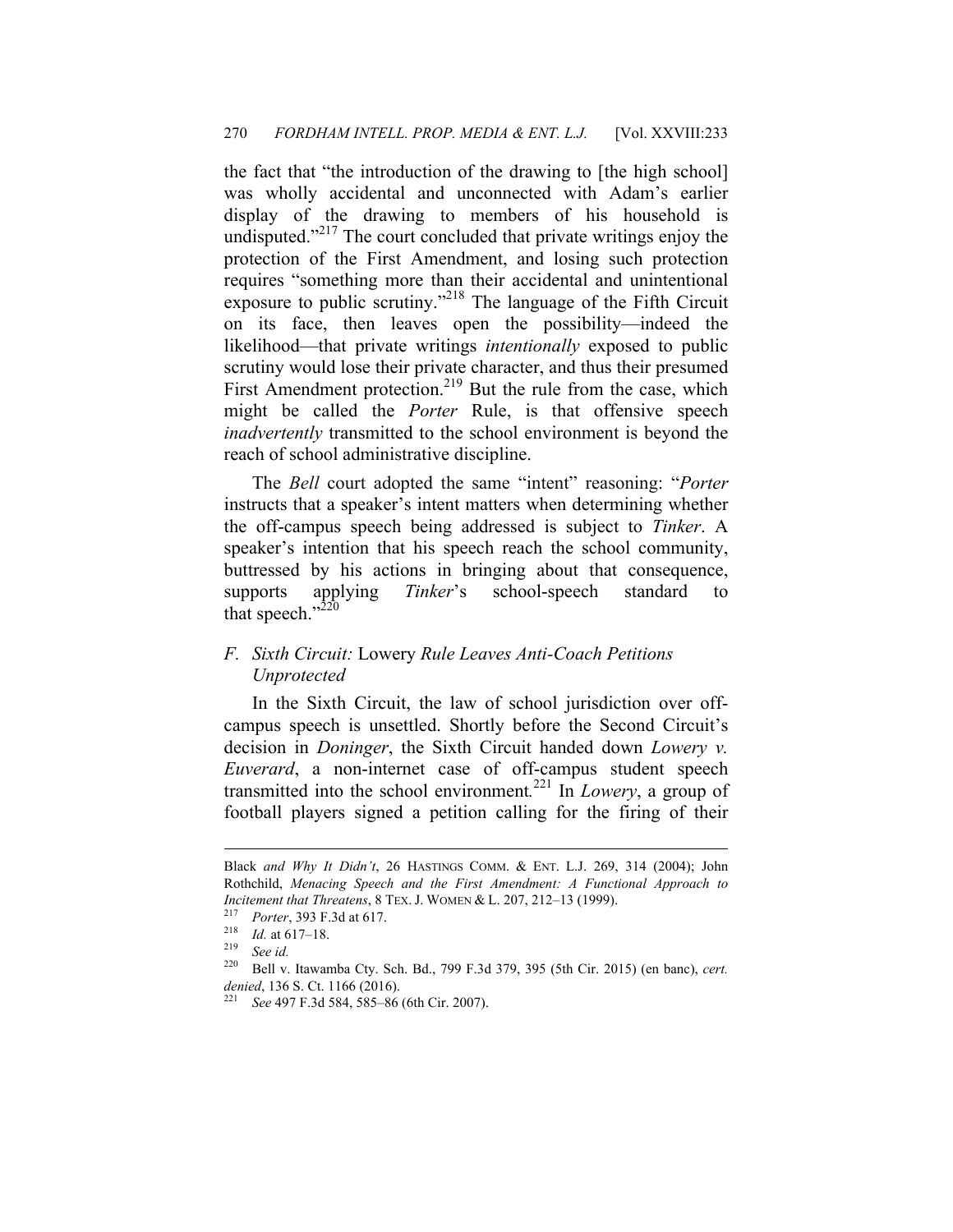football coach.<sup>222</sup> The players intended to hold the petition until after the season, when Lowery, and perhaps others, would give it to the school principal in an attempt to get the coach replaced as head coach of the football team.223 The *Lowery* Court notes that a player "typed" the petition and that eighteen players "eventually signed" it, although the court is silent on whether these acts took place on campus or off.<sup>224</sup> When the coach discovered the petition, he called the players in one by one and asked whether they were aware of the petition, whether they'd signed it, and whether they wanted to play football under the current coach.<sup>225</sup> Those who answered "no" to the third question, and refused to apologize if they signed, were dismissed from the team.226 The Sixth Circuit concluded that the school did not violate the players' First Amendment rights.<sup>227</sup> In rejecting the students' First Amendment claim, the court noted that the players were free to continue trying to have the coach fired, but not as team members "actively working to undermine his authority."<sup>228</sup>

## *G. Seventh Circuit: District Court Presumes* Tinker*'s Reach in Teen Sexual Photos Posting Case*

In the Seventh Circuit, the law of school jurisdiction over offcampus speech, including cyberbullying speech, is unclear.<sup>229</sup> The

 $222\,$ Id. at 585–86. The opinion is silent on where the petition was drafted. *See generally id.* What is clear is that the *Tinker* analysis employed by the *Lowery* court did not rely on any presumption that the petition and player signings were done *on campus. See generally id.* (failing to examine whether the speech occurred on or off campus at all). Thus, the Sixth Circuit's analysis turns solely on the presumption of potential substantial disruption, and does not require as a condition precedent for discipline that the student speech have been uttered on-campus or at a school event. *See generally id.* (speaking neither of location on or off campus).

<sup>223</sup> *See id.*

<sup>224</sup> *See generally id.*

<sup>225</sup> *Id.* at 586. 226 *See id.* 

<sup>&</sup>lt;sup>227</sup> See id. at 600–01.<br><sup>228</sup> *Id.* at 600 (employing a *Tinker*-style disruption analysis).<br><sup>229</sup> While research revealed no Seventh Circuit cases opining specifically on the post-*Tinker* standard to be applied to off-campus speech transported to campus, the plaintiff in *Boucher v. School Board* tried unsuccessfully to make the argument for an off-campus analysis. *See* 134 F.3d 821, 829 (7th Cir. 1998). The *Boucher* court, however, found that because the underground newspaper at issue in the case was in fact distributed on campus and advocated behavior on campus, the off-campus analysis was unnecessary. *Id.*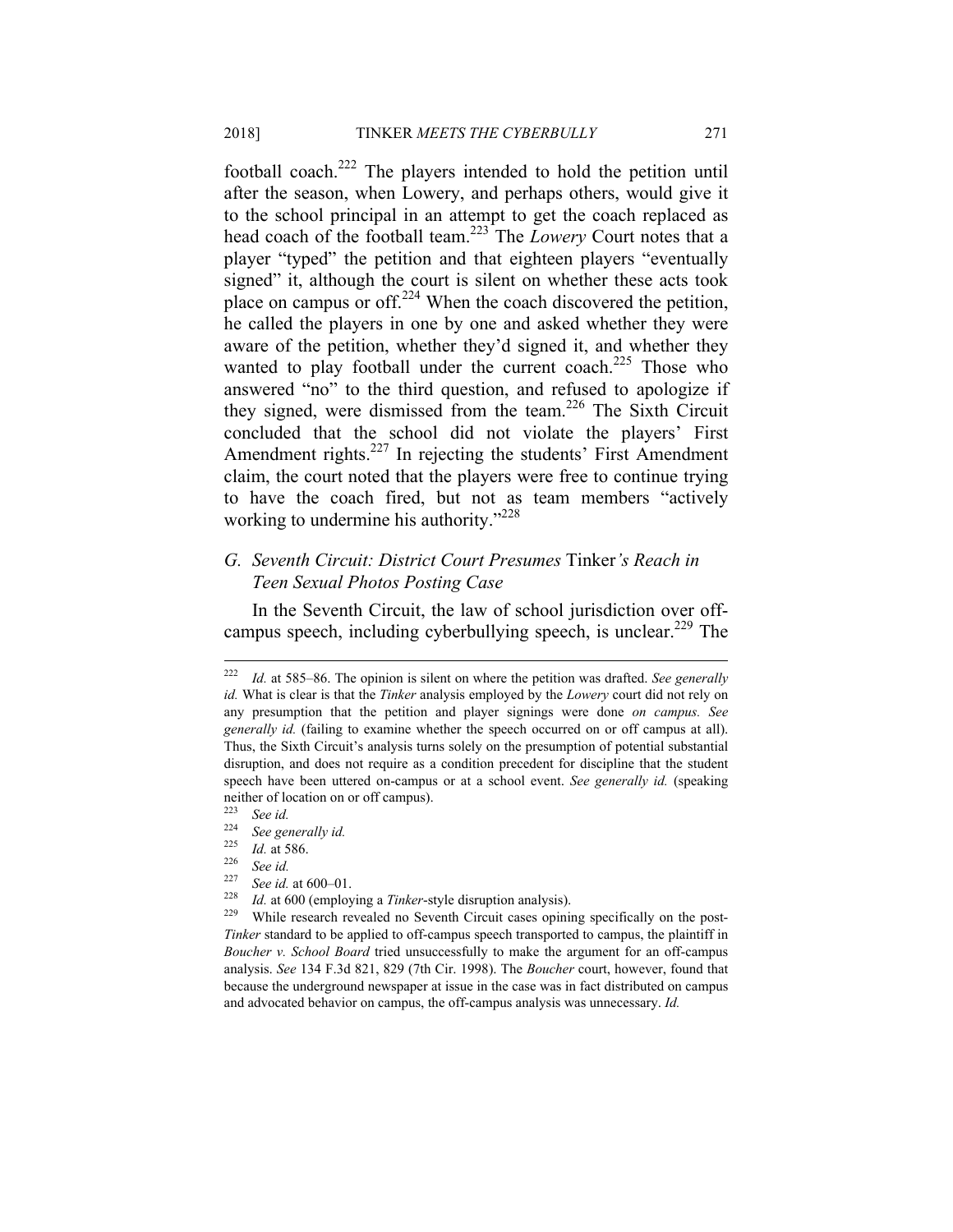circuit—employing somewhat circular reasoning—found that offcampus speech deemed to be within the jurisdiction of school officials is de facto on-campus speech.230 This approach avoids any need to construct an analytical framework to determine when and under what circumstance, absent intentional physical transport onto the campus, such speech which originates off campus is subject to school jurisdiction. Research revealed no Seventh Circuit appellate cases adjudicating a public school district's reach to off-campus speech.

Still, one case from within the district provides some insight into what the Seventh Circuit might do with a cyberbullying matter of first impression.231 In *T.V. ex rel. B.V. v. Smith-Green Community School Corp.*, an Indiana district court found that a school district violated the First Amendment rights of two students who "posed for some raunchy photos which they later posted online."<sup>232</sup> The photos, taken in a private home at a teen slumber party, were posted on social media websites Facebook, MySpace, and Photo Bucket, and eventually came to the attention of the school officials, who suspended the two students from participating in certain school activities.<sup>233</sup> The teenage girls in the photos used a lollipop to mimic sex organs, simulated sex between the pajama-clad participants, and posted a photo with the accompanying words: "Wanna suck on my cock."<sup>234</sup>

After laying out the facts, Judge Philip P. Simon, Chief District Judge for the Northern District of Indiana, reasoned through an

1

<sup>&</sup>lt;sup>230</sup> See id. In looking to the Seventh Circuit for direction in the absence of its own Eleventh Circuit's guidance, the U.S. District Court for the Southern District of Florida reasoned that *Boucher* is part of a "line of early cases that have determined that student speech concerns are implicated when speech published off-campus is brought oncampus." Evans v. Bayer, 684 F. Supp. 2d 1365, 1371 (S.D. Fla. 2010). The case does not inquire into the method of transportation or the intent of the author of the speech. *See generally id.* 

<sup>231</sup> *See generally* T.V. *ex rel.* B.V. v. Smith-Green Cmty. Sch. Corp., 807 F. Supp. 2d 767, 774–85 (N.D. Ind. 2011) (discussing First Amendment concerns and applying *Tinker's* "substantial disruption" analysis, while resorting to Third Circuit precedent *J.S. Snyder*, which the *B.V.* court determined to "assume[] without deciding that *Tinker* applied to the student's off-campus" speech).

<sup>232</sup> *Id.* at 771, 790. 233 *See id.* at 771–74. 234 *Id.* at 772.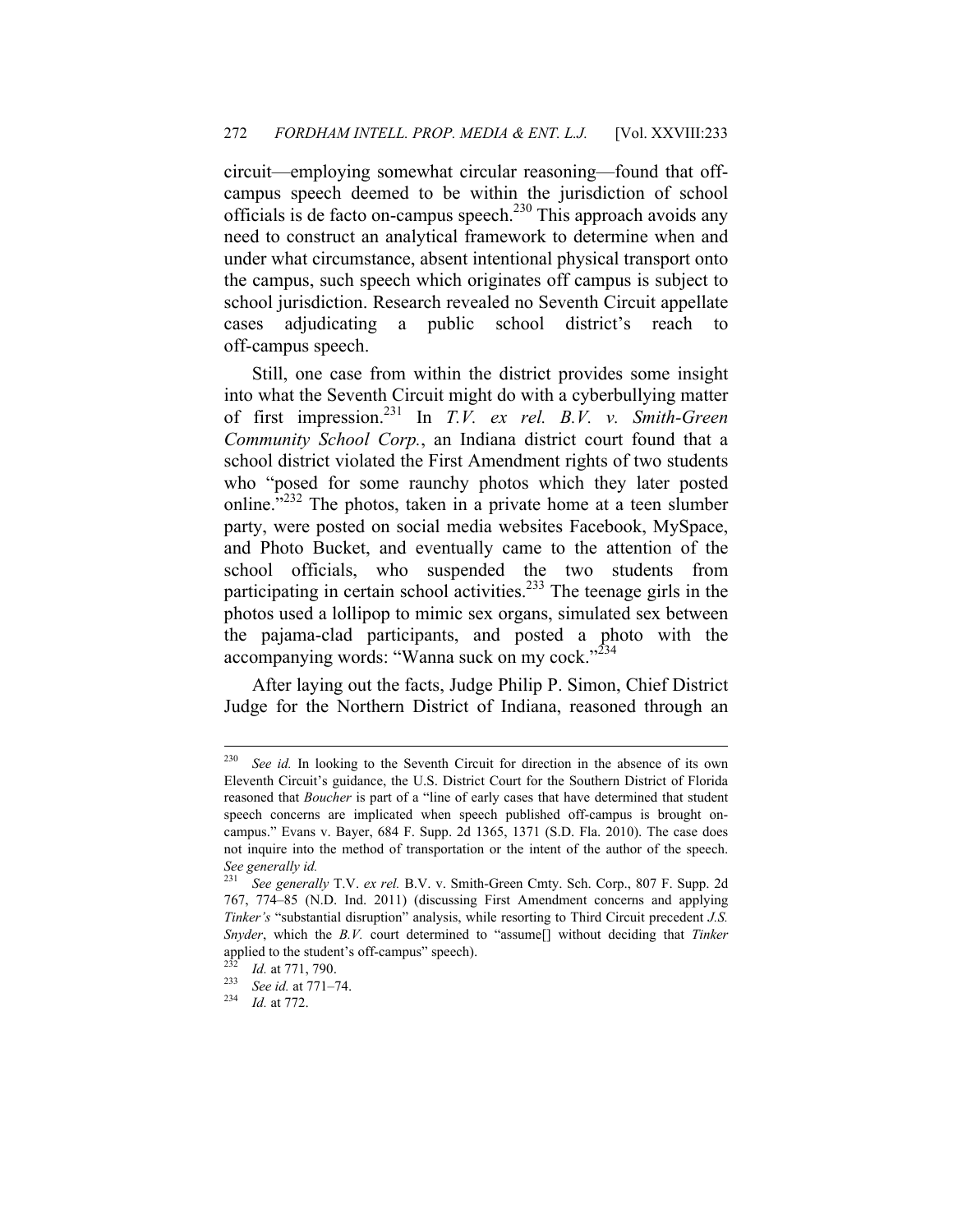extensive First Amendment analysis, noting: "The Supreme Court has not considered whether *Tinker* applies to expressive conduct taking place off school grounds and not during a school activity and has in fact noted that '[t]here is some uncertainty at the outer boundaries as to when courts should apply school speech precedents.<sup>"235</sup> The *B.V.* court, following what it took to be the national trend, assumed that *Tinker* applies to off-campus speech, making it theoretically possible for the school to punish or ban the lewd behavior.<sup>236</sup> In fact, however, the court found the girls' silly faux-sex slumber party photos and posts were non-profane expressions of "crude humor," and were thus protectable expression "within the ambit of the First Amendment."<sup>237</sup> Judge Simon wrote: "Ridiculousness and inappropriateness are often the very foundation of humor. The provocative context of these young girls horsing around with objects representing sex organs was intended to contribute to the humorous effect in the minds of the intended teenage audience."238 Analysts reviewing *B.V.* should take care to note that the student in the case may have won the battle but lost the war. The court clearly found that the school had jurisdiction over the off-campus speech, $^{239}$  and such a presumption is now a given among most federal courts.<sup>240</sup> The  $B.V.$  court left little doubt that, on the appropriate facts, it could uphold a school suspension based on off-campus cyberspeech.<sup>241</sup>

## *H. Eighth Circuit: Clear Support for School Discipline of Off-Campus Speech*

In the Eighth Circuit, public primary and secondary schools clearly have administrative jurisdiction over off-campus

<sup>235</sup> <sup>235</sup> *Id.* at 781 (quoting Morse v. Frederick, 551 U.S. 393, 401 (2007) (alteration in original)).

See id. at 781 ("In the present context, I will also assume without deciding that *Tinker* applies, because even under its contextual narrowing of the right of free speech, I conclude that the school officials violated the First Amendment rights of plaintiffs T.V. and M.K.").

<sup>237</sup> *Id.* at 776. 238 *Id.*

<sup>239</sup> *See id.* at 781 (applying the *Tinker* standard). 240 *See generally infra* Part V and accompanying text (discussing the application of *Tinker* among the Federal Circuit Courts of Appeal). 241 *See B.V.*, 807 F. Supp. 2d at 771–81.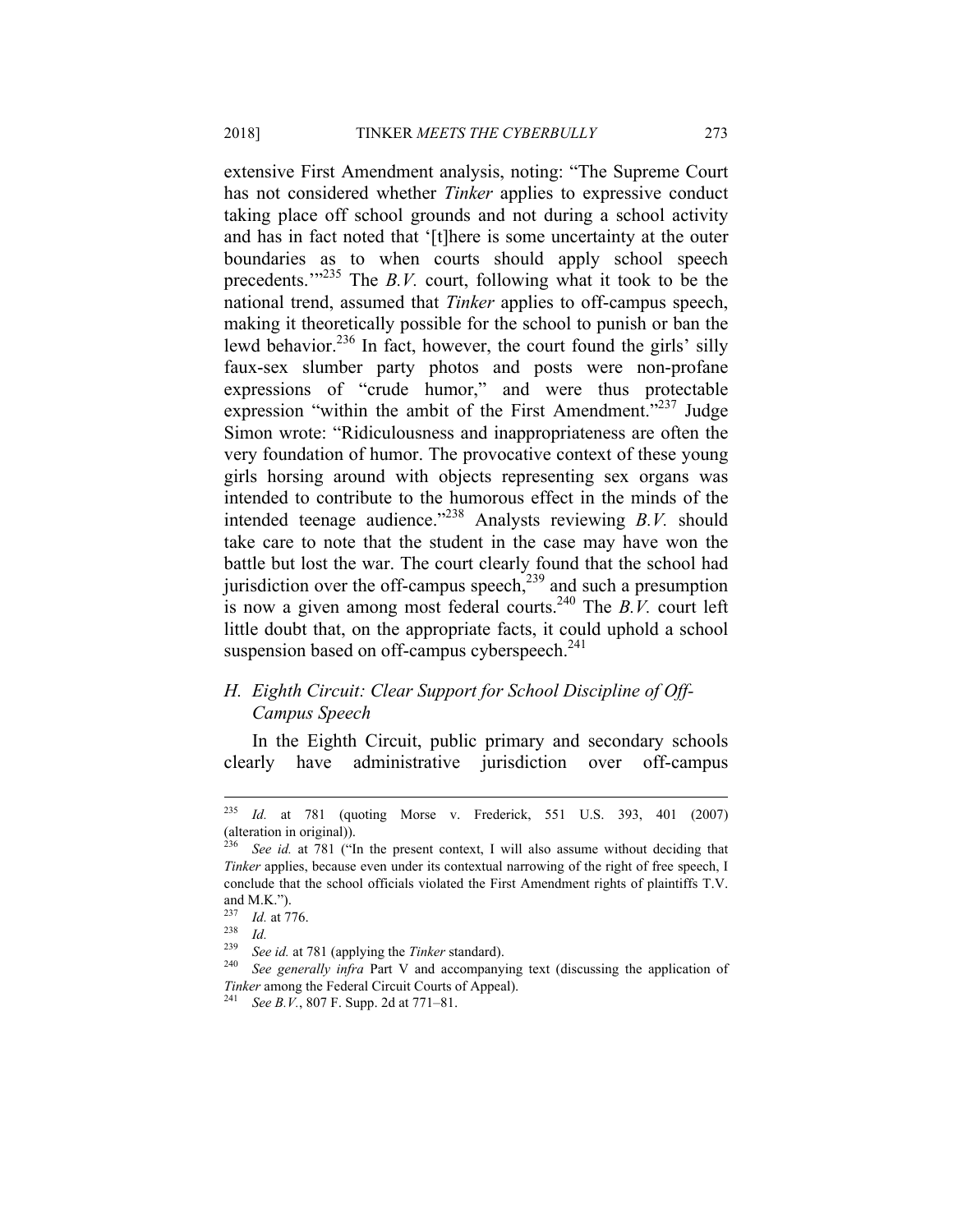cyberbullying. Two very different cases illustrate the views of the circuit. In *D.J.M*. *ex rel. D.M. v. Hannibal Public School District # 60*, a minor sent instant messages to a fellow student about bringing a gun to school, and about specific students and the types of students he would like to shoot.<sup>242</sup> Reviewing only administrative action by the school, the Eighth Circuit discussed *Tinker* and its progeny, and noted:

> In none of these cases was the [Supreme] Court faced with a situation where the First Amendment question arose from school discipline exercised in response to student threats of violence or for conduct outside of school or a school sanctioned event. Such cases have been brought in the lower courts, however, and the courts of appeal have taken differing approaches in resolving them.<sup>243</sup>

D.J.M. argued to the court that his speech was not "student speech" because it was made online and outside the school environment.<sup>244</sup> The court rejected this argument and upheld the suspension.<sup>245</sup>

A year later, the Eighth Circuit heard *S.J.W. ex rel. Wilson v. Lee's Summit R-7 School District*, 246 a more traditional cyberbullying case. In *Wilson*, twin brothers set up a sexually explicit and racist blog which, according to the court, was "targeted at" the district's high school. $247$  In rejecting the First Amendment challenge to the 180-day suspension brought by S.J.W.'s parents on behalf of their minor children, the Eighth Circuit considered and rejected the students' argument that "all off-campus speech is protected and cannot be the subject of school discipline, even if the speech is directed at the school or specified students."<sup>248</sup>

<sup>242</sup> 

<sup>242</sup> *See* 647 F.3d 754, 756 (8th Cir. 2011). 243 *Id.* at 761. 244 *Id.* at 760 ("He also argues that his speech was not student speech because it was online outside of school.").

<sup>245</sup> *Id.* at 765. 246 696 F.3d 771 (8th Cir. 2012). 247 *Id.* at 775. 248 *Id.* at 776.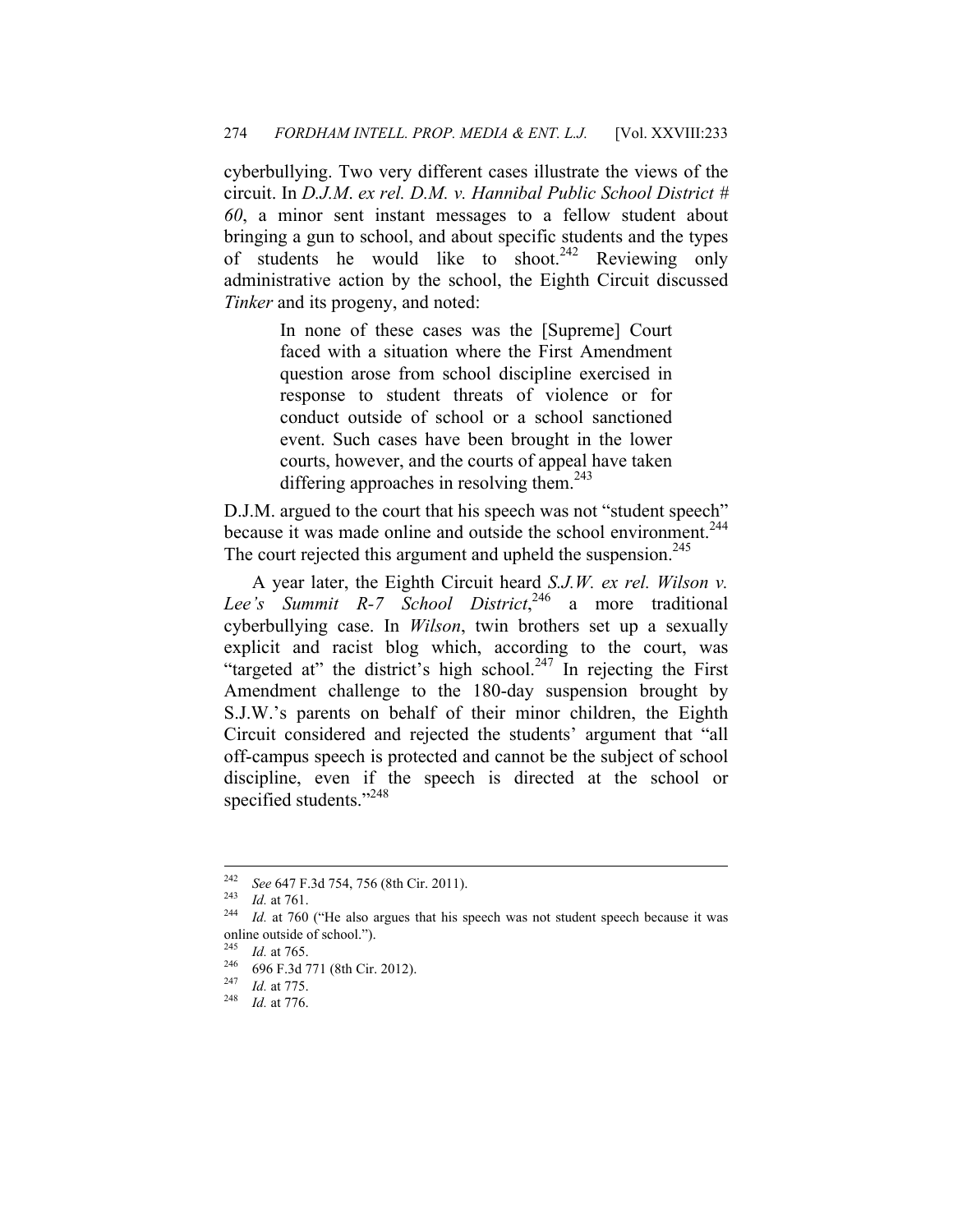## *I. Ninth Circuit: The* Wynar *Rule: Off-Campus Speech Punishable*

In the Ninth Circuit, off-campus messages are subject to public school administrative jurisdiction and punishment. In *Wynar v. Douglas County School District*, 249 the Ninth Circuit found no First Amendment violation in the school's discipline of a student following "increasingly violent and threatening" internettransmitted MySpace chat messages.250 These messages, for example, discussed raping girls' dead bodies, hero worship of Adolph Hitler, and details of who to shoot and kill first on a "hit list" of students.<sup>251</sup> The student, Landon Wynar, complained online that the Virginia Tech mass killer got too much notoriety for his killing spree:<sup>252</sup> "[T]hat stupid kid from vtech. he didnt do shit and got a record. i bet i could get 50+ people / and not one bullet would be wasted."253 The *Wynar* court, noting the lack of Supreme Court guidance, directly addressed the question of whether the First Amendment protects students from school discipline for offcampus speech. $254$  To answer this question, the court said it would "look to our circuit precedent and to our sister circuits for guidance."<sup>255</sup> The court then engaged in a detailed analysis which expressly adopted *Tinker*'s "disruption or interference" standard, before concluding that the First Amendment does *not* insulate students from discipline for disruptive off-campus speech, or speech which interferes with the rights of other students.<sup>256</sup>

In a 2016 case, the Ninth Circuit clarified that off-campus speech jurisdiction is not premised upon the risk of violence. In a well-reasoned decision based on facts *not* involving cyberspeech, the Ninth Circuit in *C.R. ex rel. Rainville v. Eugene School District 4J*, analyzed the leading off-campus speech cases from the Fourth, Fifth, and Eighth Circuits to hold that student-to-student verbal sexual harassment which occurred "several hundred feet" from

<sup>249</sup> 249 728 F.3d 1062 (9th Cir. 2013). 250 *See id.* at 1064–65, 1067–72. 251 *See id.* at 1065–66. 252 *See id.* at 1066. 253 *Id.*

<sup>254</sup> *See id.* at 1067. 255 *Id.*

<sup>256</sup> *See id.* at 1067–72.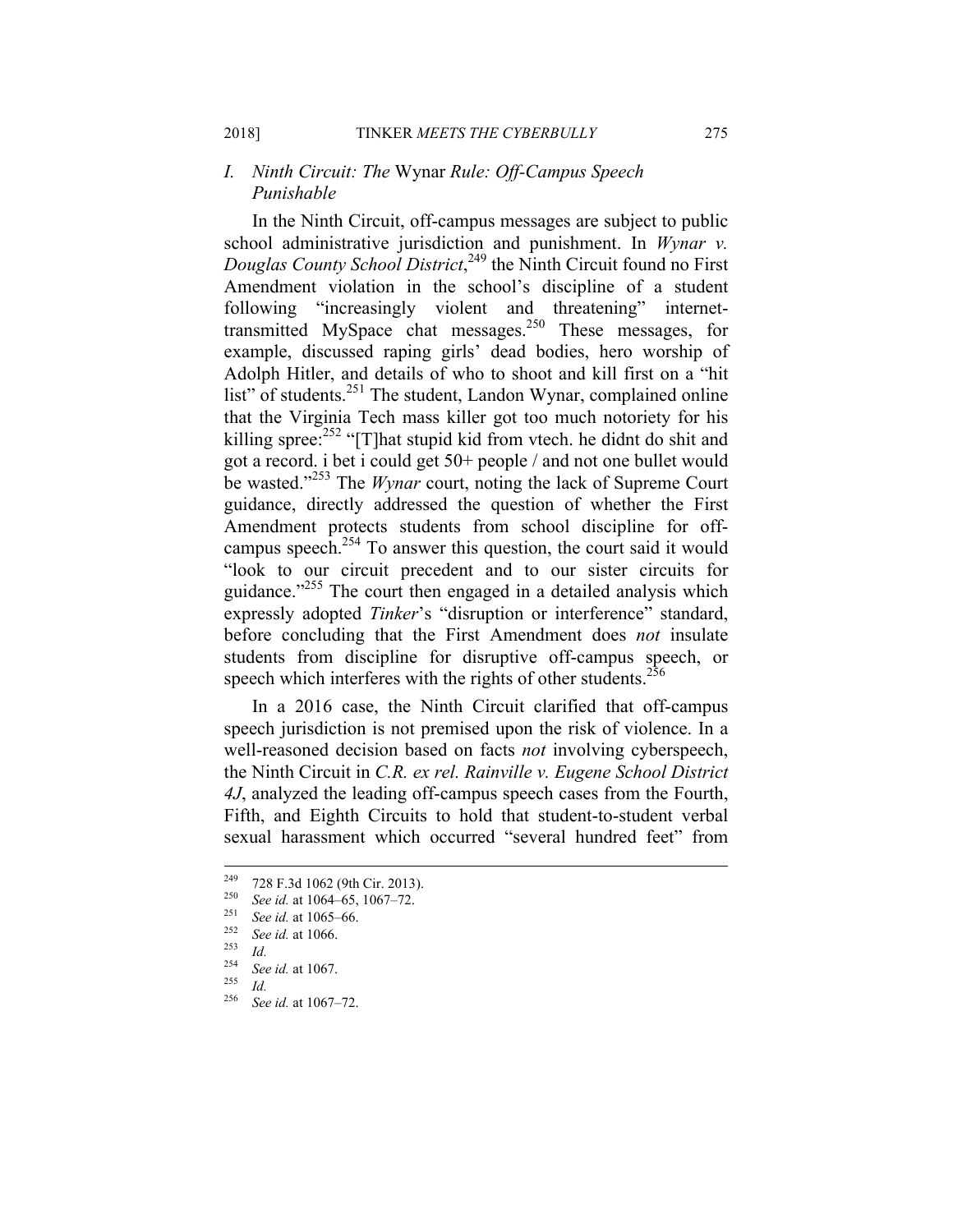campus is indeed subject to school regulation under *Tinker*. 257 The court employed a nexus-to-school/foreseeability analysis developed by the Fourth Circuit in *Kowalski*. 258 Thus, although this Article relies heavily upon the premise that in the internet era, much of the off-campus *Tinker* analysis becomes conflated with a discussion of cyberbullying, the facts and reality of traditional bullying remain a concern for schools and the courts.

### *J. Tenth Circuit: No Controlling Case Authority*

There is no controlling Tenth Circuit authority on the ability of schools to administratively punish off-campus speech. However, one unpublished decision from a district court within the Tenth Circuit is noteworthy because it reinforces the Fifth Circuit holding in *Porter*. In *D. G. v. Independent School District No. 11*, the U.S. District Court for the Northern District of Oklahoma, in an unpublished case, overturned the suspension of a student who wrote a poem containing such words as "Killing Mrs. [Teacher]" and "I hate this class it is hell."<sup>259</sup> The poem was never communicated to the teacher and, based on the factual record, it appears the discovery of the poem was completely inadvertent.<sup>260</sup> The court's approach was to first analyze the facts under a modified version of *Watts*—would a reasonable person believe the message would communicate a serious intent to harm?261 Then, the court applied a standard *Tinker* analysis: was the speech materially disruptive?<sup>262</sup> The court answered both questions in the negative and ordered the student reinstated in school.<sup>263</sup>

1

<sup>257</sup> *See* C.R. v. Eugene Sch. Dist. 4J, 835 F.3d 1142, 1147, 1152–55 (9th Cir. 2016). 258 *See id.* at 1149–52 (citing Kowalski v. Berkeley Cty. Schs., 652 F.3d 565, 573

<sup>(4</sup>th Cir. 2011), *cert. denied*, 565 U.S. 1173 (2012)). 259 *See* No. 00-C-0614-E, 2000 U.S. Dist. LEXIS 12197, at \*3, \*19 (N.D. Okla.

Aug. 21, 2000).

<sup>260</sup> *See id.* at \*3–7. 261 *See id.* at \*11–13. 262 *See id.* at \*14–15. 263 *See id.* at \*18–19.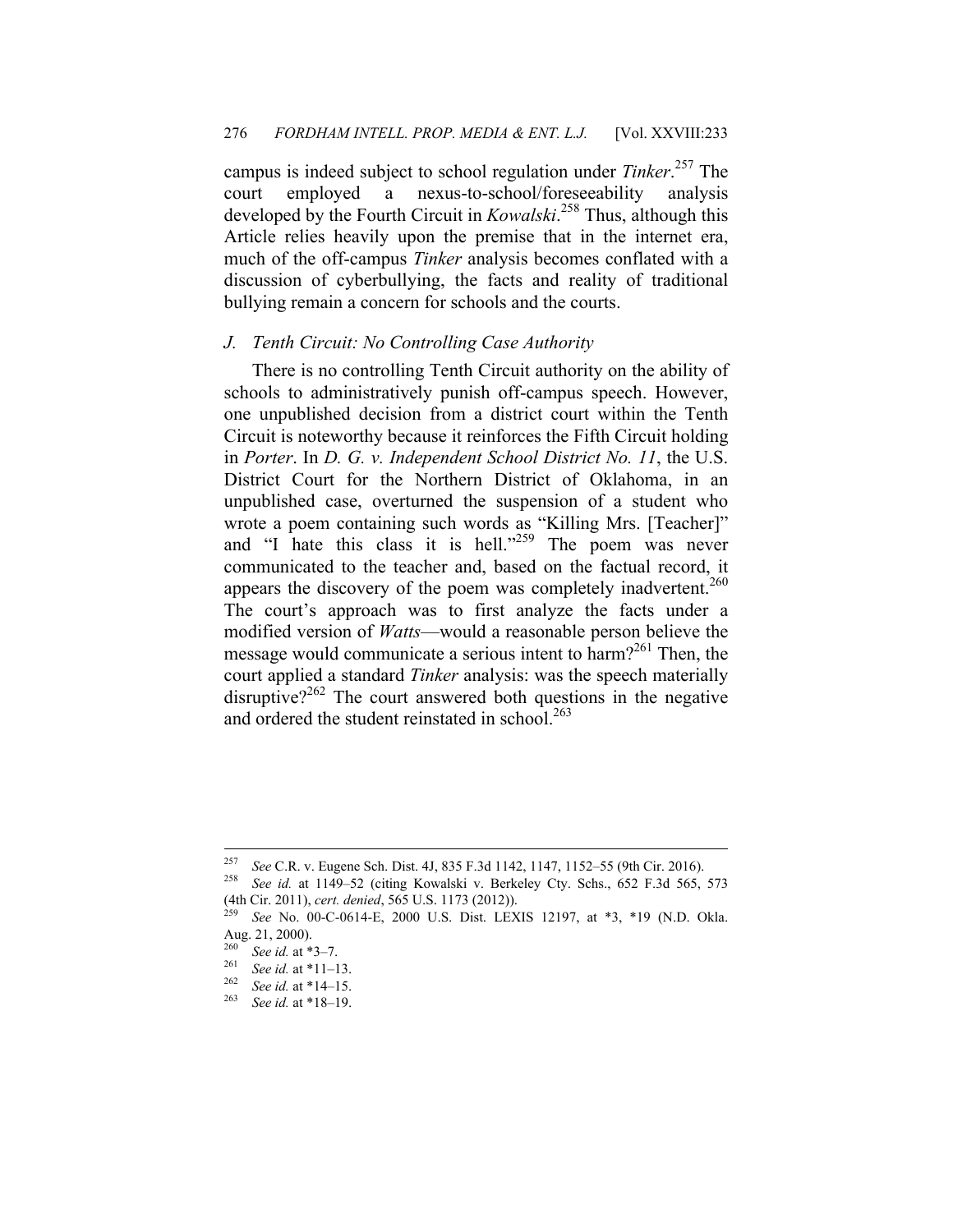## *K. Eleventh Circuit: District Court Protects Student-Critic of Teacher*

There is no controlling Eleventh Circuit authority on the issue of school jurisdiction over off-campus speech. The federal district court in the Southern District of Florida, however, wrestled comprehensively with the special issues raised in the modern internet era in *Evans v. Bayer*. 264 In *Evans*, a student created a group on Facebook, a social networking website, entitled, "Ms. Sarah Phelps is the worst teacher I've ever met" and was disciplined.<sup>265</sup> The *Evans* court discussed the Seventh Circuit's approach in *Boucher*, which construed off-campus speech as automatically converted to on-campus speech when it reaches campus and disrupts the campus environment.<sup>266</sup> Despite noting that this approach "is not as easily suited to intangible situations like the [I]nternet," the *Evans* court nonetheless predicted that "ultimately some guise of it will control."<sup>267</sup>

The *Evans* court found the speech was off-campus speech, but that "schools can discipline off-campus speech if it is unprotected speech."<sup>268</sup> The student's creation of the website was a nondisruptive, non-threatening opinion, and was not prohibited by any other free-speech exception—such as lewdness or advocacy of illegal action—and thus protectable under the First Amendment.<sup>269</sup>

#### *L. D.C. Circuit: No Controlling Appellate Authority*

There is no controlling D.C. Circuit authority on the ability of schools to administratively punish off-campus speech.

<sup>264</sup> 

<sup>264 684</sup> F. Supp. 2d 1365 (S.D. Fla. 2010).<br>
265 *Id.* at 1367.<br>
266 See id. at 1371 (citing Boucher v. Sch. Bd., 134 F.3d 821, 829 (7th Cir. 1998)).<br>
267 *Id.*  $268$  *I.*  $1 \times 1372$ .

<sup>&</sup>lt;sup>268</sup> *Id.* at 1372.<br><sup>269</sup> See id. at 1374 ("Evans's speech falls under the wide umbrella of protected speech. It was an opinion of a student about a teacher, that was published off-campus, did not cause any disruption on-campus, and was not lewd, vulgar, threatening, or advocating illegal or dangerous behavior. Therefore, the Court finds that Evans had a constitutional right.")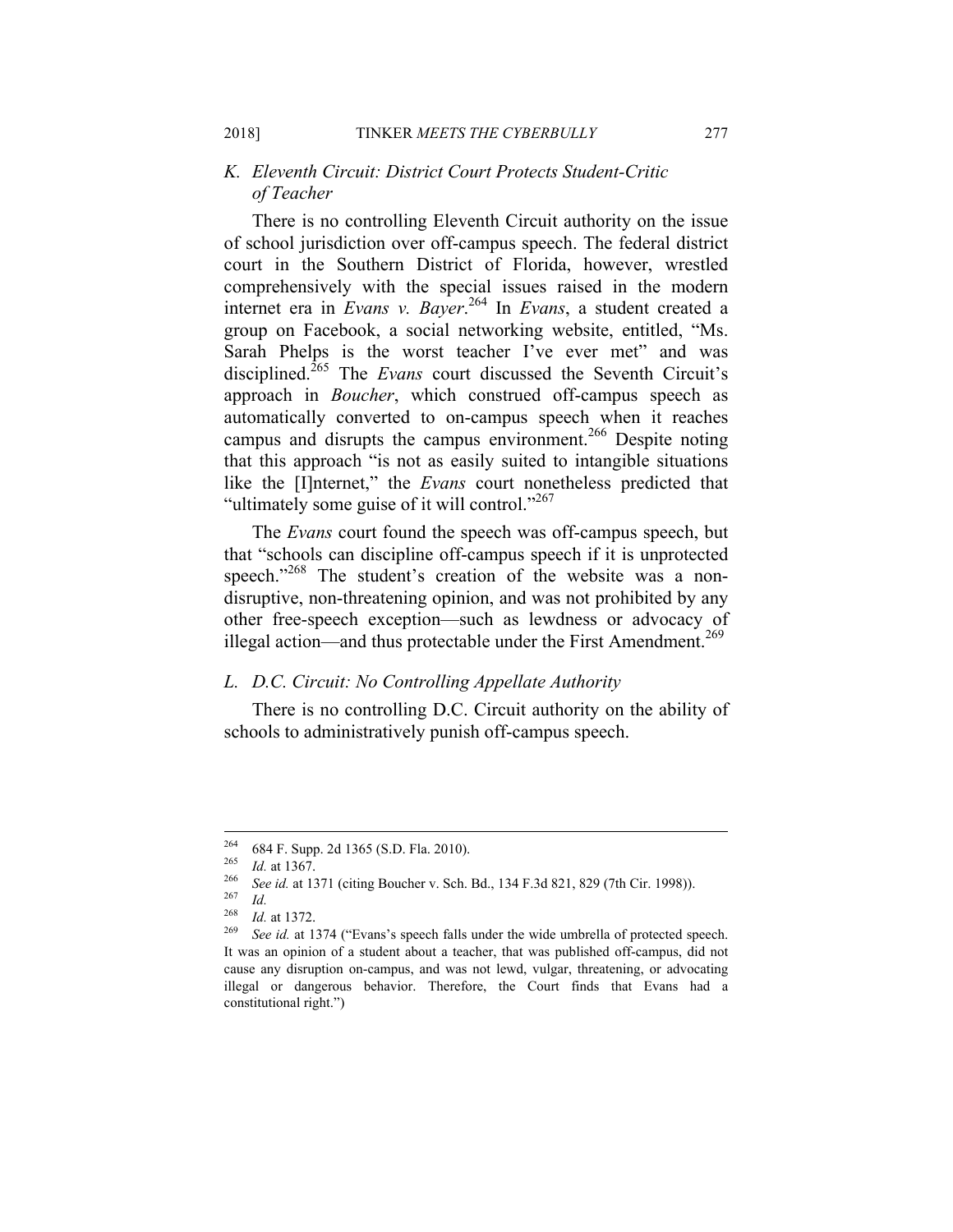#### *M. Summary of Federal Off-Campus Speech Cases*

In summary, there appears to be no controlling federal circuit court authority balancing the First Amendment against public school administrative discipline of off-campus cyberspeech in six of the twelve regional circuits: the First,<sup>270</sup> Sixth, Seventh, Tenth,<sup>271</sup> Eleventh, and the District of Columbia.<sup>272</sup> Lower courts in at least three of these six "silent" circuits—the Seventh, Tenth, and Eleventh—have heard cyberspeech cases in the absence of circuit guidance, and each of these district courts' analyses appears to presume *Tinker*'s applicability to off-campus cyberspeech.<sup>273</sup> The other six regional circuits—the Second, Third, Fourth, Fifth, Eighth, and Ninth—have rendered detailed First Amendmentbased appellate decisions on the question of public school jurisdiction over cyberbullies. Collectively, these circuits have produced at least ten opinions<sup>274</sup> which pit regulation of off-

[T]he [school's] policy imposes substantive constraints on official discretion that are constitutionally sufficient in the special context of a public school, where students enjoy free speech rights but not to the same extent as they would in the public square. Additionally, we note that our conclusion is consistent with the trend of decisions of our sibling circuits on this issue.

 $\overline{a}$ 

*Id.* at 43. 272 *See* circuit-by-circuit analysis from en banc opinion in *Bell v. Itawamba Cty. Sch. Bd.*, 799 F.3d 379, 394 (5th Cir. 2015) (en banc) ("The remainder of the circuits ([F]irst, [S]ixth, [S]eventh, [T]enth, [E]leventh, D.C.) do not appear to have addressed this issue."), *cert. denied*, 136 S. Ct. 1166 (2016). 273 *See generally* T.V. *ex rel.* B.V. v. Smith-Green Cmty. Sch. Corp., 807 F. Supp. 2d

767 (N.D. Ind. 2011) (exampling such a district court decision within the Seventh Circuit); *Evans*, 684 F. Supp. 2d 1365 (exampling such a district court decision within the Eleventh Circuit); D. G. v. Indep. Sch. Dist. No. 11, No. 00-C-0614-E, 2000 U.S. Dist. LEXIS 12197 (N.D. Okla. 2000) (exampling such a district court decision from the Tenth Circuit).

<sup>274</sup> *See generally Bell*, 799 F.3d 379; Wynar v. Douglas Cty. Sch. Dist., 728 F.3d 1062 (9th Cir. 2013); S.J.W. *ex rel.* Wilson v. Lee's Summit R-7 Sch. Dist., 696 F.3d 771 (8th Cir. 2012); D.J.M. *ex rel.* D.M. v. Hannibal Pub. Sch. Dist. # 60, 647 F.3d 754, 756 (8th

The First Circuit has authority for the proposition that public schools are limited in their ability to restrict information *leading* to potentially offensive cyberspeech, such as censoring a URL on an in-school club poster. *See* Bowler v. Town of Hudson, 514 F. Supp. 2d 168, 178 (D. Mass. 2007).

Although the Tenth Circuit Court of Appeals has yet to decide an off-campus cyberbully case on point, it heard and decided *Taylor v. Roswell Indep. Sch. Dist.*, 713 F.3d 25, 36–39 (10th Cir. 2013), in which a student's First Amendment challenge to a licensing scheme was turned away with language that implied strong deference to school district administrators. *See id.* at 36–39. The court ruled: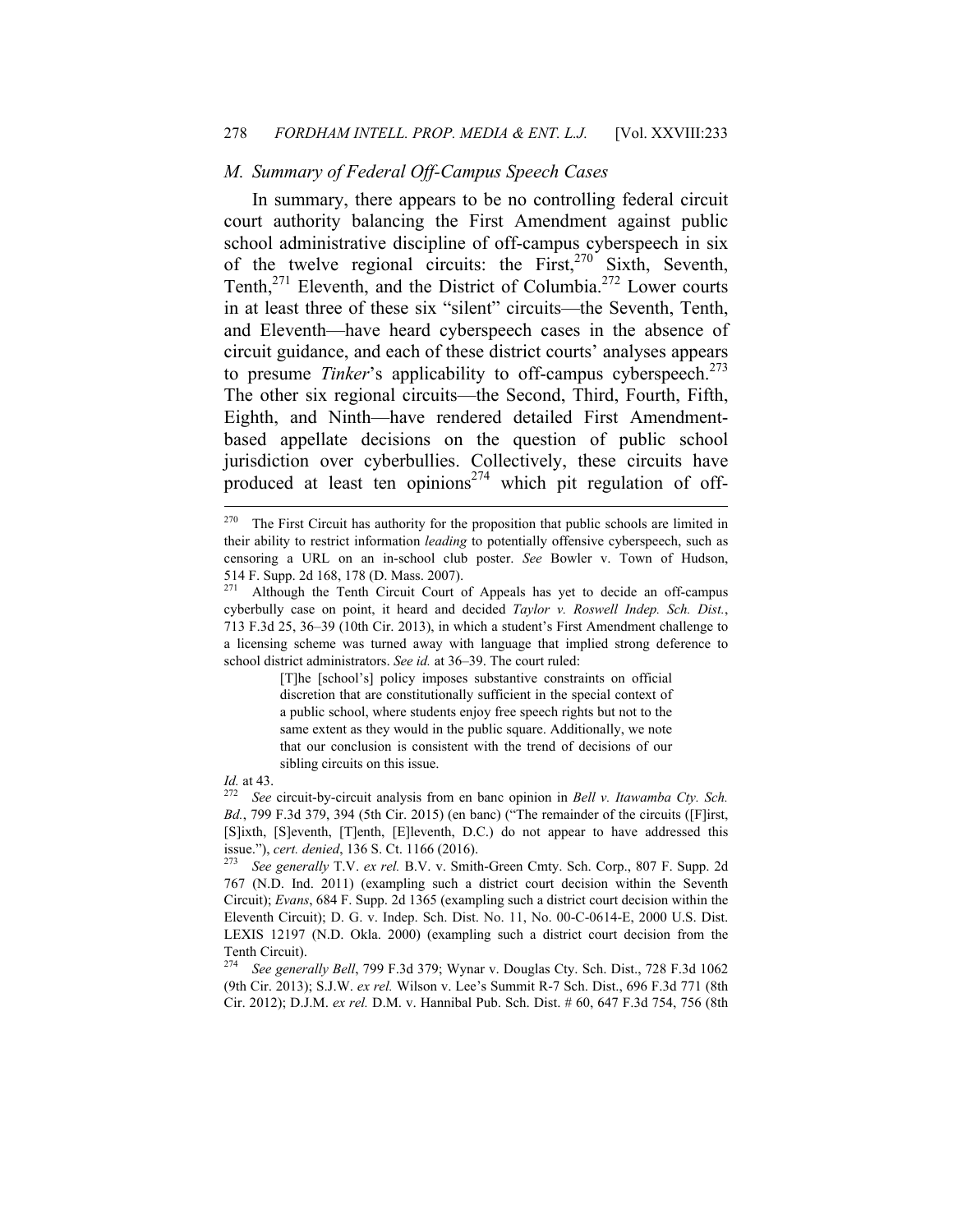campus cyberspeech against the First Amendment. This Article now distills from these cases, together with particularly compelling federal district court opinions, the most fair, durable, and broadly applicable policy guidance in an attempt to formulate a national rule.

## V. BEST-PRACTICE LEGAL CONCEPTS EMERGING FROM THE FEDERAL CASES

A half-dozen principles emerge as best-practice judicial concepts from the federal off-campus student speech cases.<sup>275</sup> Below, these factors are listed and discussed. Later, they are incorporated into the *Tinker*-Cyberbully Test.

COMEDY. First, parody, lampooning authority, and hyperbole will be protected if directed toward school administrators. *Snyder* and *Layshock* are the leading examples.<sup>276</sup> The rationale seems to be that adults are more mature and have more capacity to withstand caustic, comedic speech. Also, adult employees are present at school by choice, unlike students, whose attendance is compulsory. If the speech is merely narcissistic, harmless sexual exhibitionism, the student wins, not because the speech is approved by the school, but because such regulation is beyond the school's jurisdictional reach.<sup>277</sup>

<u>.</u>

Cir. 2011); Kowalski v. Berkeley Cty. Schs., 652 F.3d 565 (4th Cir. 2011); Snyder v. Blue Mountain Sch. Dist., 650 F.3d 915 (3d Cir. 2011), *cert. denied*, 565 U.S. 1156 (2012); Layshock *ex rel.* Layshock v. Hermitage Sch. Dist., 650 F.3d 205 (3d Cir. 2011); Doninger v. Niehoff, 642 F.3d 334 (2d Cir. 2011); Wisniewski v. Bd. of Educ., 494 F.3d  $34$  (2d Cir. 2007).

As noted earlier, this Article attempts to rely upon federal circuit authority. Deviation from this methodology is justified and noted where a circuit lacks off-campus speech cases, or where a district court has released an opinion with particularly compelling reasoning in a case with a relevant fact pattern.

<sup>276</sup> *See Snyder*, 650 F.3d at 929, 933 (upholding First Amendment rights for MySpace page parodying a teacher); *Layshock*, 650 F.3d at 207–08 (upholding First Amendment rights for MySpace page parodying a principal). *But see Doninger*, 642 F.3d at 340, 351 (upholding ban on a would-be student office candidate from running because she called school administrators "douchebags" in a blog after they delayed a concert she helped

plan), *cert. denied*, 565 U.S. 976 (2011). 277 *See, e.g*., *B.V.*, 807 F. Supp. 2d at 784 ("I can conclude as a matter of law that the substantial disruption required by the *Tinker* test was not reasonably forecast.").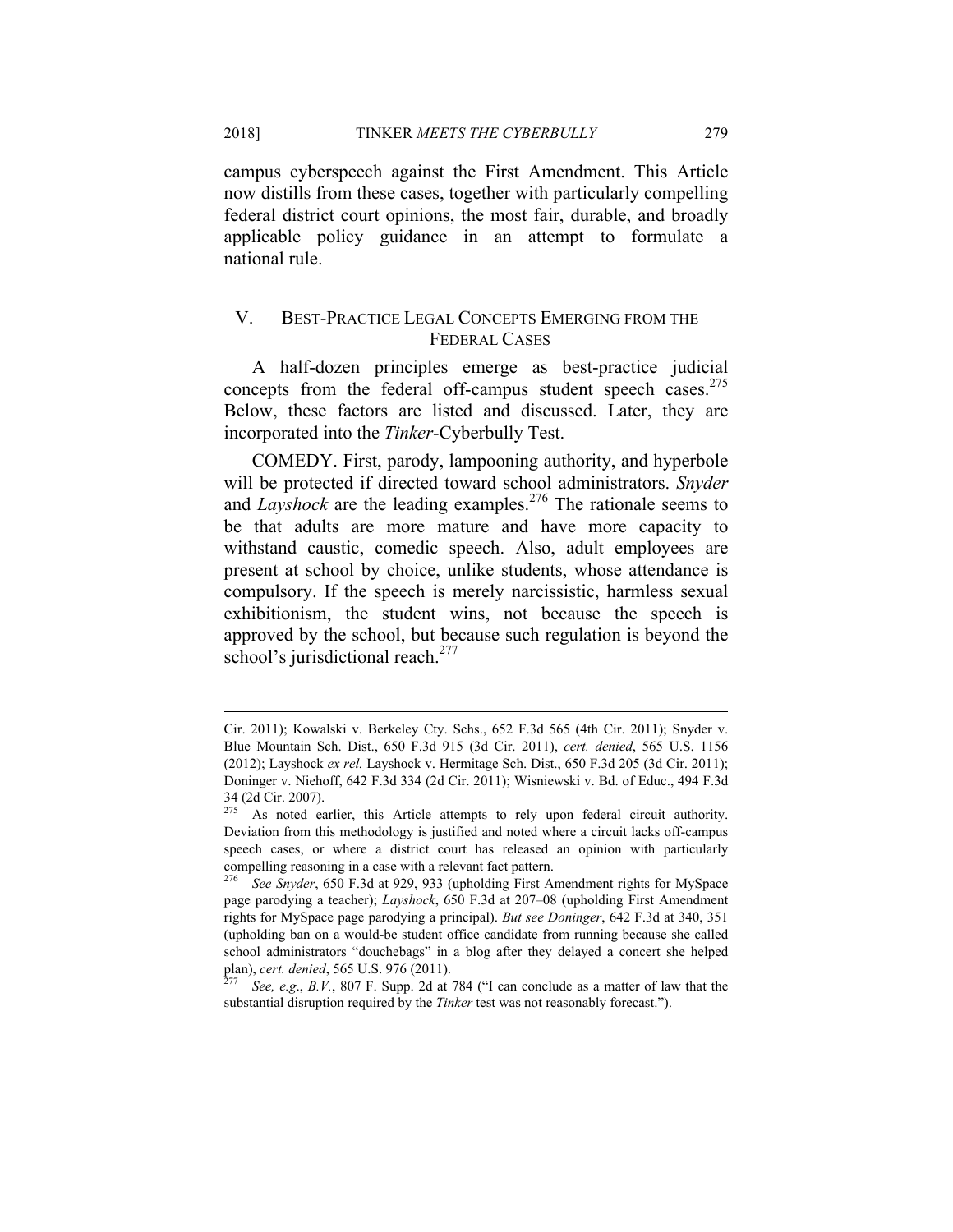DIRECT STUDENT BULLYING. Second, cruelty or vicious meanness aimed directly at a fellow student, or racist/sexist comments aimed at a target group, combined with affirmative transmission and disruption is typically unprotected speech. This is so even if the speech was transmitted from off-campus, and was only brought to the attention of students and campus officials via the Internet. *Wilson* and *Kowalski* are good examples.<sup>278</sup> If the speech is both comedic cruelty *and* directed at another student i.e., Student's Against Shay's Herpes—the speech is more likely to be unprotected, particularly where other students are invited to join in on the cruelty. $279$ 

OPINION. Third, there appears to be a developing "opinion" privilege under the First Amendment allowing students to critique their administrators and teachers, so long as the student speech does not run afoul of some other prohibition.<sup>280</sup> If "Ms. Sarah Phelps is the worst teacher I've ever met"281 is protected—and it should be—then it seems any legitimate critique of the performance of a teacher, administrator, school employee, school board member, or superintendent by a student also should be protected.282 This analysis, however, puts *Doninger* outside what appears to be the majority trend in these cases. $283$ 

VIOLENT SPEECH/TRUE THREATS. Fourth, violent speech drafted off-campus but communicated to campus via the Internet, without more facts, will be de facto unprotected.<sup>284</sup> There are many examples, but representative among them are *D.J.M.* and *Wynar*.<sup>285</sup>

<sup>278</sup> <sup>278</sup> *See generally Wilson*, 696 F.3d 771 (analyzing suspension of students for creation of a blog containing racist and sexist comments about other students); *Kowalski*, 652 F.3d 565 (analyzing suspension of student for creating a webpage ridiculing another student), cert. denied, 565 U.S. 1173 (2012).<br>
<sup>279</sup> See, e.g., Kowalski, 652 F.3d at 567–74.<br>
<sup>280</sup> See, e.g., Evans v. Bayer, 684 F. Supp. 2d 1365, 1374 (S.D. Fla. 2010).<br>
<sup>281</sup> Id. at 1367.<br>
<sup>282</sup> See id. at 1376–77.<br>
In *Doning* 

she criticized the school administration on her blog. *See* Doninger v. Niehoff, 642 F.3d 334, 351 (2d Cir. 2011) (noting, however, that her criticism instigated on-campus disruptive activities, such as protests).

<sup>284</sup> *See, e.g*., Wisniewski v. Bd. of Educ., 494 F.3d 34, 38–40 (2d Cir. 2007). 285 *See generally* Wynar v. Douglas Cty. Sch. Dist., 728 F.3d 1062 (9th Cir. 2013) (holding no protection of speech regarding plans for a school shooting); D.J.M. *ex rel.*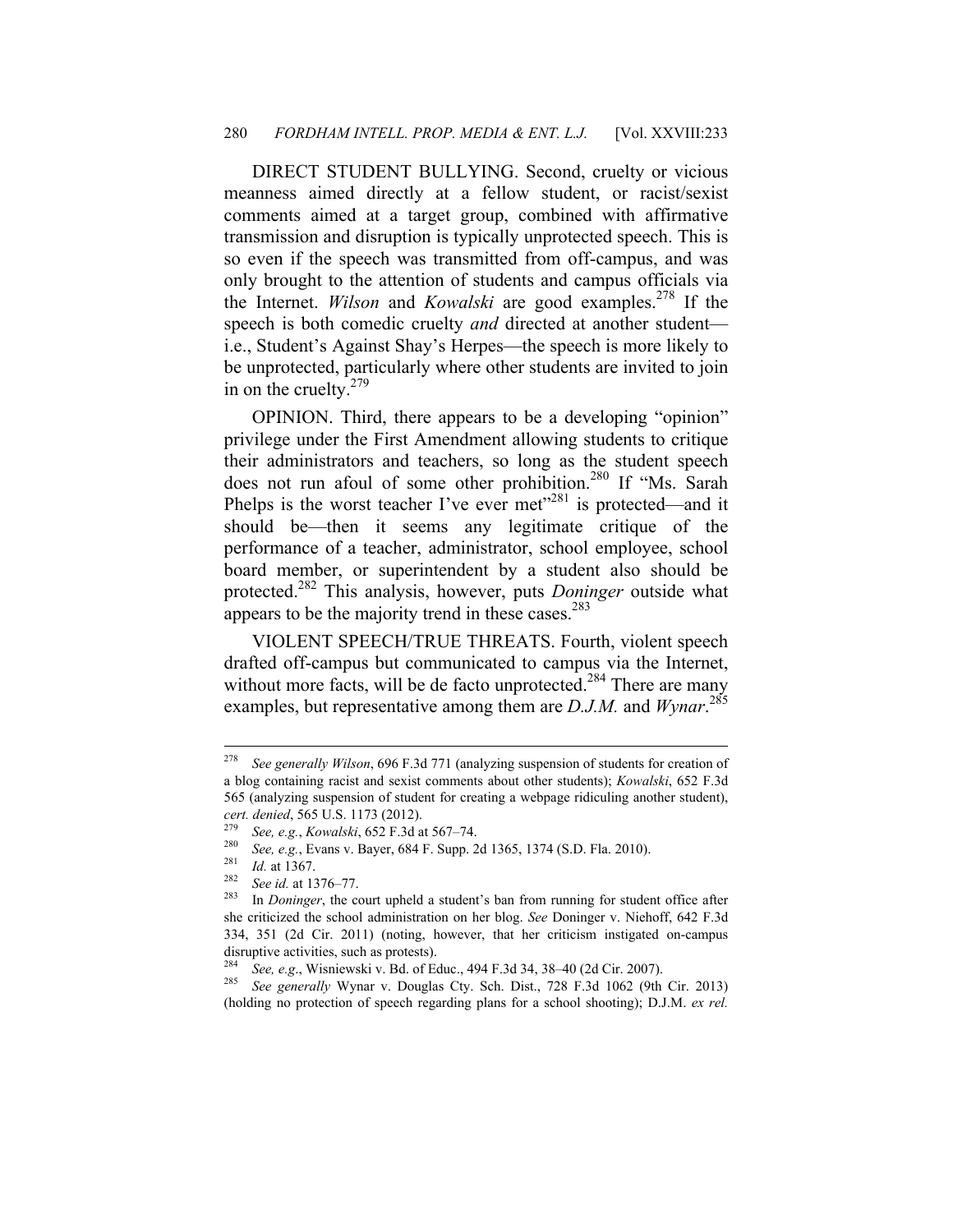These two cases include facts supporting not just administrative/school suspension, but also arrest and juvenile detention.286

The tougher student speech cases in the violent/threatening speech sub-arena are those with a mix of comedy and violence sometimes complicated by a student's legitimate First Amendment-protected opinion about the competence, skill, or allegedly improper behavior of a school employee. $287$  The representative federal appellate case from this category is *Wisniewski.*288 The U.S. Supreme Court has recently determined unequivocally that for a defendant to be convicted of the *crime* of communicating a true threat, the government must prove that the criminal defendant had some mens rea*,* or state of mind, bordering on or equal to intent to communicate the threat.289 In *Elonis v. United States*, the Court found that allegedly threatening statements should be reviewed by courts, not from the perspective of the alleged victim, but by the intent of the defendant who communicated the alleged threat.<sup>290</sup> The Court stated that for a defendant who makes an alleged threat, "wrongdoing must be conscious to be criminal."291 The Court left open the question whether recklessness (as opposed to affirmatively intentional conduct) was a sufficient state of culpability to support a criminal

D.M. v. Hannibal Pub. Sch. Dist. # 60, 647 F.3d 754 (8th Cir. 2011) (holding no protection of speech regarding threats for same).

<sup>&</sup>lt;sup>286</sup> See Wynar, 728 F.3d at 1066; *D.M.*, 647 F.3d at 759.<br><sup>287</sup> See Bell v. Itawamba Cty. Sch. Bd., 799 F.3d 379, 383–84, 391 (5th Cir. 2015) (en banc) (determining that there is no First Amendment protection for a violent online rap song with lyrics complaining about the sexual misconduct of a football coach), *cert. denied*, 136 S. Ct. 1166 (2016); Evans v. Bayer, 684 F. Supp. 2d 1365, 1367, 1374 (S.D. Fla. 2010) (finding "Ms. Sarah Phelps is the worst teacher I've ever met" online social media space was protected speech); D. G. v. Indep. Sch. Dist. No. 11, No. 00-C-0614-E, 2000 U.S. Dist. LEXIS 12197, at \*3–4, \*13–19 (N.D. Okla. Aug. 21, 2000) (protecting a student poem with the words "Killing Mrs. [Teacher]" because there was no intent to transmit).<br> $288 \tC = 404$ 

<sup>288</sup> *See* 494 F.3d at 38. 289 *See* Elonis v. United States, 135 S. Ct. 2001, 2012 (2015); *see also* Watts v. United States, 394 U.S. 705, 708 (1969) (per curiam) (articulating true threat standard allowing criminal punishment only where a reasonable recipient of the speech would find that speech to be a serious expression of an intent to harm).

<sup>&</sup>lt;sup>290</sup> *See Elonis*, 135 S. Ct. at 2012.

*Id.* (quoting Morisette v. United States, 342 U.S. 246, 252 (1952)).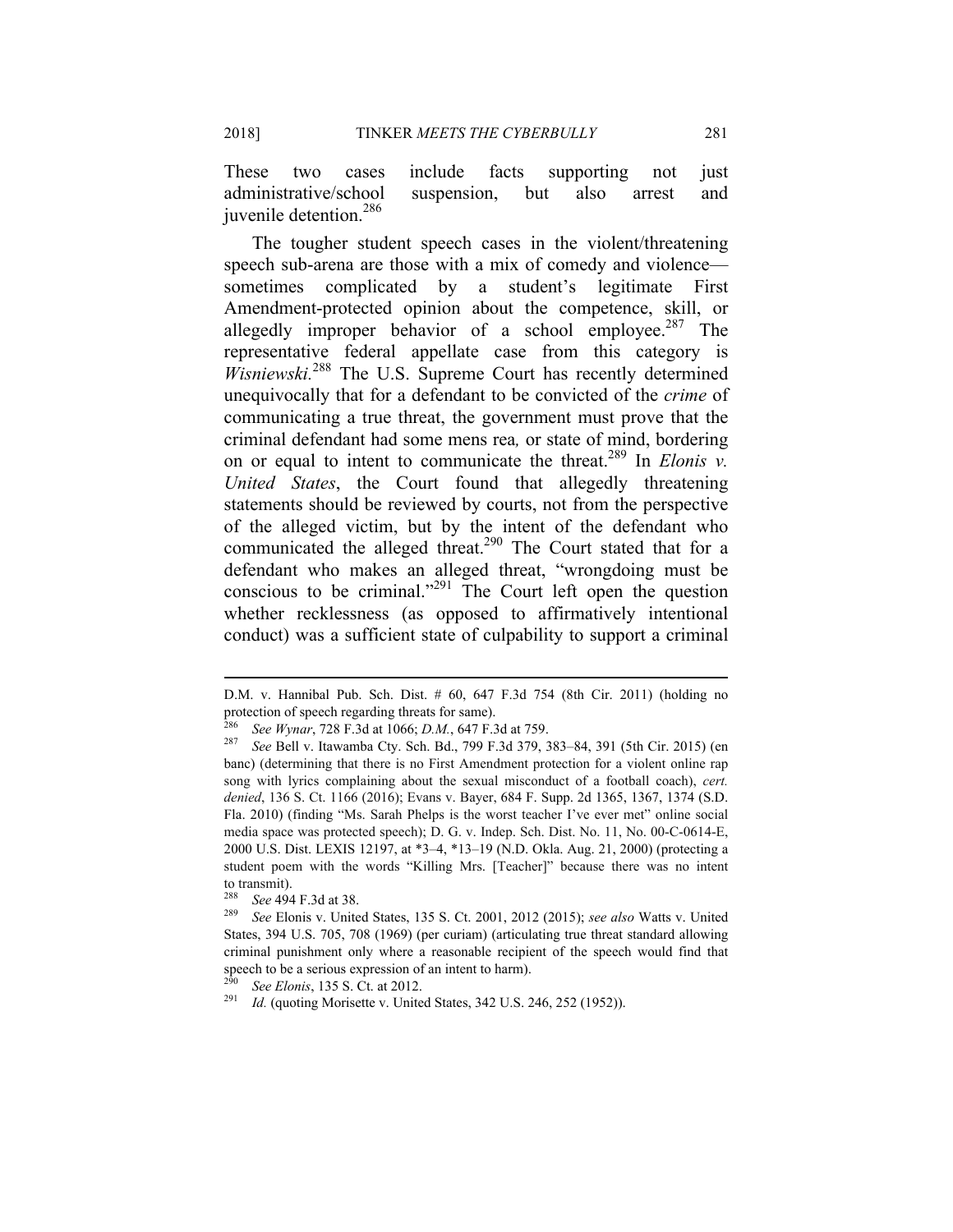conviction, but was clear that mere negligence or accident is not enough.<sup>292</sup> Further, there is no controlling Supreme Court guidance on what standard ought to apply to such civil actions as studentinitiated First Amendment lawsuits to fight an expulsion based on an alleged threat made via social media.<sup>293</sup>

SPORTS/COACHES. Fifth, if the student speech comes within the context of a team sport and substantially undermines the coach, the First Amendment will not protect such speech as advocacy to fire the coach while remaining on the team.<sup>294</sup> But the area of team sports as physical education may be unique, and should not be extended beyond this narrow body of law. The Sixth Circuit analysis in *Lowery* might lead to the flawed conclusion that a faculty newspaper advisor or debate club sponsor would also be allowed to dismiss a student from the club or newspaper for insubordination.295 It should not, since the rationale behind the holding in Lowery goes directly to the unique nature of team sports. $296$  Also, it is the Author's opinion that the facts and issue presented in *Bell v. Itawamba County School Board* underscore the point that where the student speech is directed at a coach in his *general capacity as a school employee*, rather than as a coach, the *Lowery* rule should not apply.<sup>297</sup> That is, coaches ought to be able to discipline players for disloyalty, including undermining the authority of the coach.298 But if a non-athlete makes a claim against a coach which has nothing to do with the team, as was the case in *Bell*, the First Amendment ought to protect the student

<sup>292</sup> 

<sup>&</sup>lt;sup>292</sup> See id. at 2012–13.<br>
<sup>293</sup> See Wynar v. Douglas Cty. Sch. Dist., 728 F.3d 1062, 1067 (9th Cir. 2013).<br>
<sup>294</sup> See generally Lowery v. Euverard, 497 F.3d at 584, 595–601 (6th Cir. 2007).<br> *See Lowery*, 497 F.3d at 596 team chemistry.").

<sup>297</sup> *See* Bell v. Itawamba Cty. Sch. Bd., 799 F.3d 379, 393, 399–400 (5th Cir. 2015) (en banc), *cert. denied*, 136 S. Ct. 1166 (2016). Note that *Bell* is closer to *Evans* than *Lowery*. *See id.* at 391, 393; *cf.* Evans v. Bayer, 684 F. Supp. 2d 1365, 1367, 1374 (S.D. Fla. 2010) (holding that student's social media post about her opinion on her teacher was protected speech). The student speaker in *Bell* was not a player who wanted the coach fired, but instead intended (with or without justification) to expose two adult school employees, who happened to be coaches, for allegedly acting sexually and improperly toward students. *See Bell*, 799 F.3d at 398. These facts are distinguishable from the player-initiated petition to fire the coach in *Lowery*. *See id.* at 391, 393. 298 *See Lowery*, 497 F.3d at 594–96.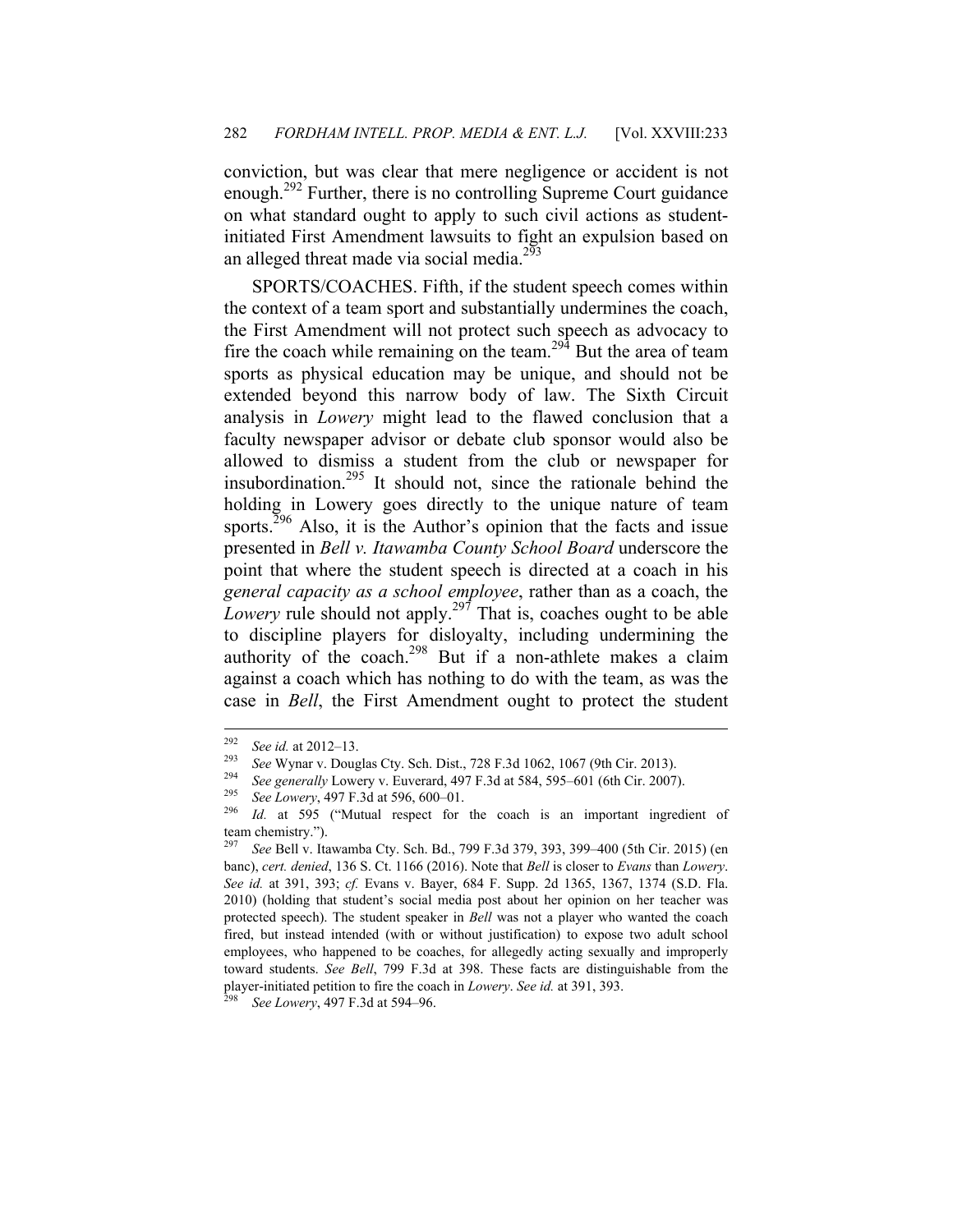speech in the absence of some other policy rationale—such as protecting school employees from threats.299 It should be inapplicable when the speech is a matter of public concern not related to the sport, such as student speech purporting to expose crime, fraud, or improper sexual acts of school employees.<sup>300</sup>

FORESEEABILITY/NEXUS TO SCHOOL. Sixth and finally, foreseeability—or the lack thereof—seems to be the most fundamental unifying concept among the off-campus speech cases. The First Amendment will protect speech characterized as a "wholly accidental" arrival onto school grounds.<sup>301</sup> There exists in the cases a continuum between foreseeability on the one hand, and inadvertent transmission of speech to campus on the other. That is, the closer the nexus between the speech and the school, the more likely the speech is unprotected—provided that it also falls within one of the school speech exceptions, such as *Tinker's* material disruption test. The Fifth Circuit held the student artist of the "siege" scene in *Porter* is protected by the First Amendment because his brother brought the work to the school by accident.<sup>302</sup>

<sup>299</sup> <sup>299</sup> *See Bell*, 799 F.3d at 398–407 (showing how majority, concurring, and dissenting opinions divide along the rationale of whether the student speech at issue is primarily a threat from which school employees should be protected, or whistleblower speech of a student that is due protection under the First Amendment).

See id. This argument was advanced on behalf of the student would-be whistleblower/rap artist in *Bell* but was rejected by the court. *See id.* at 400. The "*Tinker*-Cyberbully Test" advanced below at Section V.B. would protect the speech of the *known* student/rapper in *Bell*, because the speech is arguably a bona fide critique of the school's propensity to allow sexual harassment of students by school employees. *Cf. id.* at 433–43 (Prado, J., dissenting). *But see id.* at 402–03 (Costa, J., concurring). Had Bell's rap message been directed *anonymously* toward another *student*, it is the Author's view that Bell would, and should, lose his anonymity protection under the First Amendment. *See generally* Benjamin A. Holden, *Unmasking the Teen Cyberbully: A First Amendment-Compliant Approach to Protecting Child Victims of Anonymous, School-Related Internet Harassment*, 51 Akron L. Rev. 1 (2017) (building upon this Article and proposing a legal standard for judicial orders requiring internet service providers to supply the internet protocol address of computers sending anonymous school-related cyberbullying messages to student victims called the "Cyberbully Unmasking Test"); *see also* McIntyre v. Ohio Elections Comm'n, 514 U.S. 334, 341–42 (1995) (finding a constitutional right to anonymous speech implied in the First Amendment).

<sup>301</sup> Porter v. Ascension Par. Sch. Bd., 393 F.3d 608, 617 (5th Cir. 2004). 302 *See id.*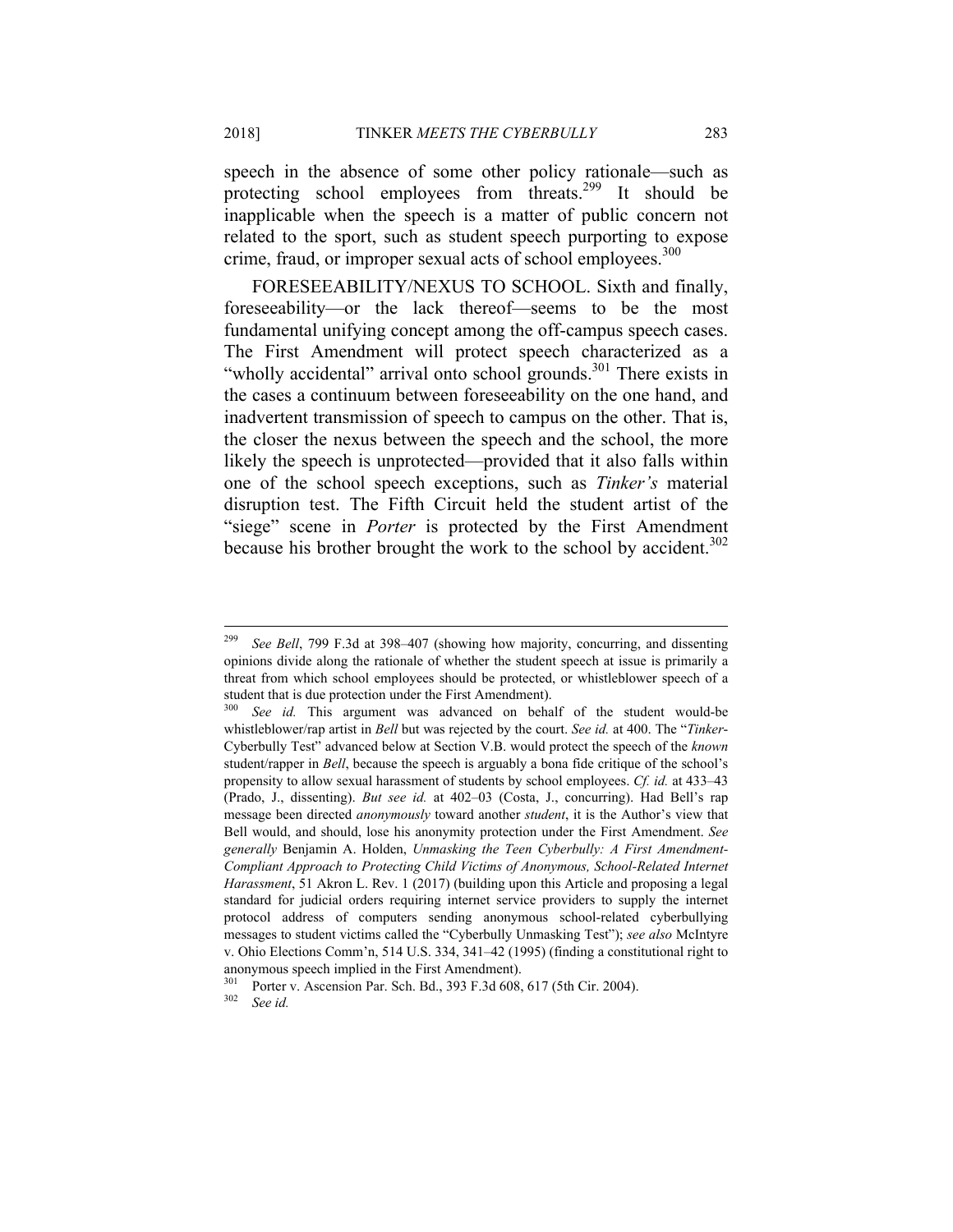Other cases seem to follow this approach. $303$  Indeed, one factor cited in *Snyder* was the student's efforts to keep the offending web page "private."304 Speech which is accidently or inadvertently transmitted to a campus seems to place such speech in a category analogous to a password protected online Facebook page. The notion of "intent to communicate" seems to be a distinguishing touchstone, separating those speech fact patterns which judges find protected by the First Amendment from those which are unprotected. The concept that most rationally and logically balances the interests of student victims, with the rights of student speakers, and the obligations and responsibilities of school administrators, is the "nexus" analysis the *Kowalski* court employed.<sup>305</sup> The *Kowalski* court probed the link between the offcampus internet-based bullying speech of one student directed specifically at another, where a large number of fellow students were affirmatively invited to join in the cyberbullying.<sup>306</sup> The court concluded that despite the off-campus character of the speech, the communication nonetheless had a sufficient "nexus" to the "[s]chool's pedagogical interests" in keeping good order and protecting student victims. $307$  This approach may be the best place to start in developing a flexible, widely applicable test to separate student speech which ought to be protected by the First Amendment from that which, as a matter of policy, the Supreme Court should allow schools to discipline. After all, neither the text of the First Amendment, $308$  nor any subsequent case rendered by the Court contemplates the school-punishment-of-cyberbully paradigm. In the absence of facts that square up with a post-*Tinker* cyberbully student speech decision, linking the speech to the

 $303\,$ <sup>303</sup> *See, e.g.*, Evans v. Bayer, 684 F. Supp. 2d 1365, 1376–77 (S.D. Fla. 2010) (noting that post expressing student's dislike for her teacher was never seen by the teacher and removed before students returned to school following an extended weekend).

<sup>304</sup> *See* J.S. *ex rel.* Snyder v. Blue Mountain Sch. Dist*.*, 650 F.3d 915, 930 (3d Cir. 2011), cert. denied, 565 U.S. 1156 (2012).<br>
<sup>305</sup> See 652 F.3d 565, 573 (4th Cir. 2011), cert. denied, 565 U.S. 1173 (2012).<br>
<sup>306</sup> See id. at 567.<br>
<sup>307</sup> Id. at 573.<br>
<sup>308</sup> See U.S. CONST. amend. I ("Congress shall make

of religion, or prohibiting the free exercise thereof; or abridging the freedom of speech, or of the press; of the right of the people peaceably to assemble, and to petition the Government for a redress of grievances.").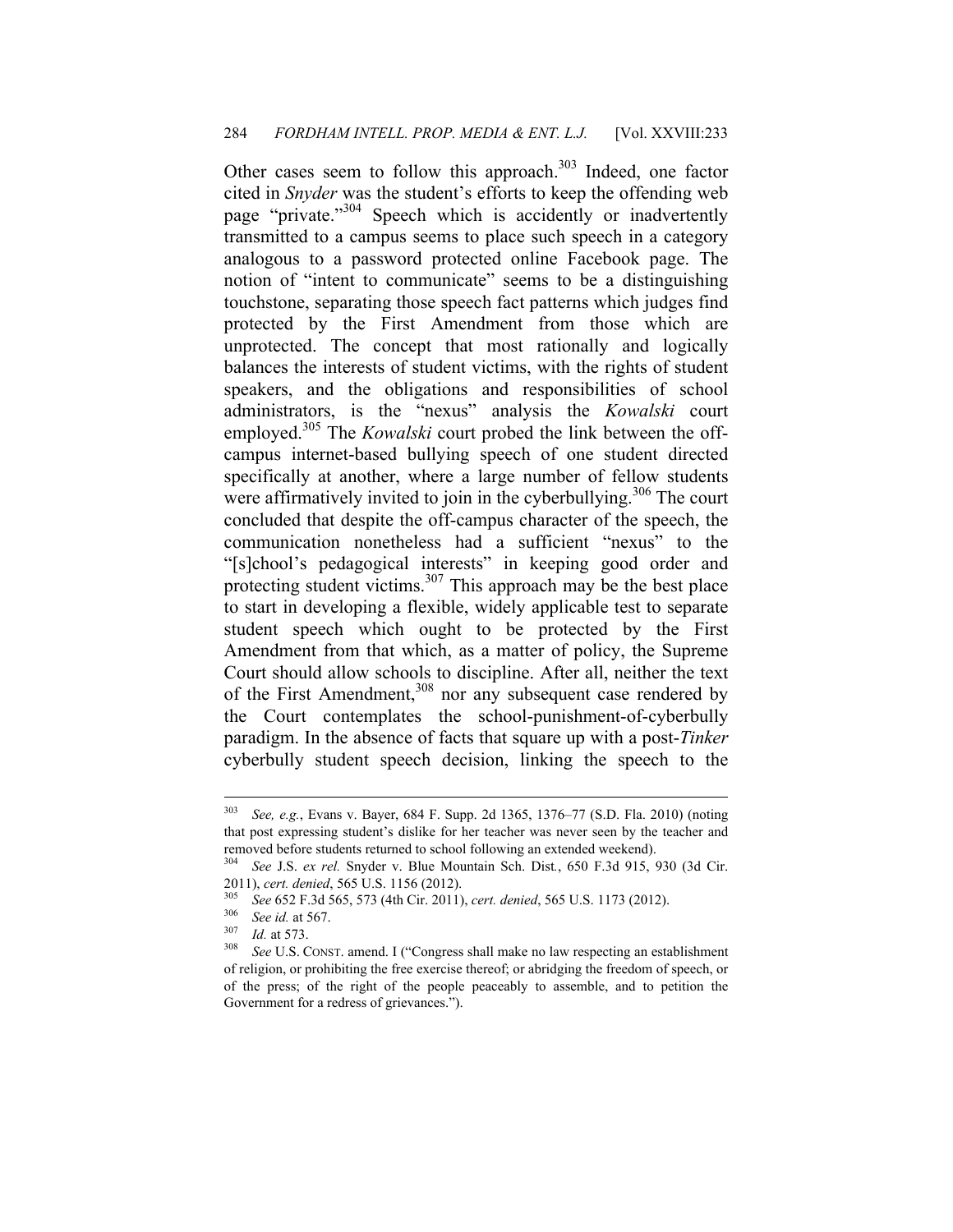2018] TINKER *MEETS THE CYBERBULLY* 285

school through a "nexus" test appears to be the most fair and logical point of departure articulated by any court decision researched for this Article.

## VI. TOWARD A NATIONAL STANDARD FOR OFF-CAMPUS CYBERBULLY SPEECH

Formulation of a fair and workable legal rule which might vie for consideration as a preferred approach in the adjudication of Cyberbully speech cases requires context. The majority of the underlying principles and assumptions of the student speech cases pre-date teens' widespread use of the Internet as a primary means of communication.309 Courts should begin with the premise that traditional boundaries of the "schoolhouse gate" are meaningless in 2016, and will become even more irrelevant in the future. $310$ 

## *A. The Need for a Constitutionally Valid Off-Campus Standard*

The U.S. Supreme Court has been silent on the question of whether schools have jurisdiction to regulate off-campus speech by students.<sup>311</sup> There are twelve regional federal circuits, each with its own court of appeals; however, there should not be twelve versions of the First Amendment. There have been repeated calls for

 $309\,$ Note that the most recent student speech case decided by the U.S. Supreme Court was *Morse v. Frederick* in 2007—two years before Facebook supplanted MySpace as America's dominant social media network. *See* 551 U.S. 393 (2007).<br><sup>310</sup> This is not to suggest that the Supreme Court's "basic principles" guiding analysis

for application of the First Amendment to new media should be imperiled or even amended. *See* Brown v. Entm't Merchs. Ass'n, 131 S. Ct. 2729, 2733 (2011). The *Tinker*-Cyberbully Test extends, rather than creates, a new basic principle. "And whatever the challenges of applying the Constitution to ever-advancing technology, 'the basic principles of freedom of speech and the press, like the First Amendment's command, do not vary' when a new and different medium for communication appears." *Id.* (quoting Joseph Burstyn, Inc. v. Wilson, 343 U.S. 495, 503 (1952)). It is the Author's opinion that virtual teaching and virtual classrooms, already common at the college level, will make their way more frequently to the doorstep of home schooled and other public school children who are nonetheless under the jurisdiction of local school districts.

<sup>311</sup> *See, e.g.*, *Kowalski*, 652 F.3d 565; J.S. *ex rel.* Snyder v. Blue Mountain Sch. Dist*.*, 650 F.3d 915 (3d Cir. 2011), *cert. denied*, 565 U.S. 1156 (2012) (consolidated with Layshock *ex rel.* Layshock v. Hermitage Sch. Dist., 650 F.3d 205 (3d Cir. 2011)); Doninger v. Niehoff, 642 F.3d 334 (2d Cir. 2011), *cert*. *denied*, 565 U.S. 976 (2011); *see also* HAYES,*supra* note 3, at 49.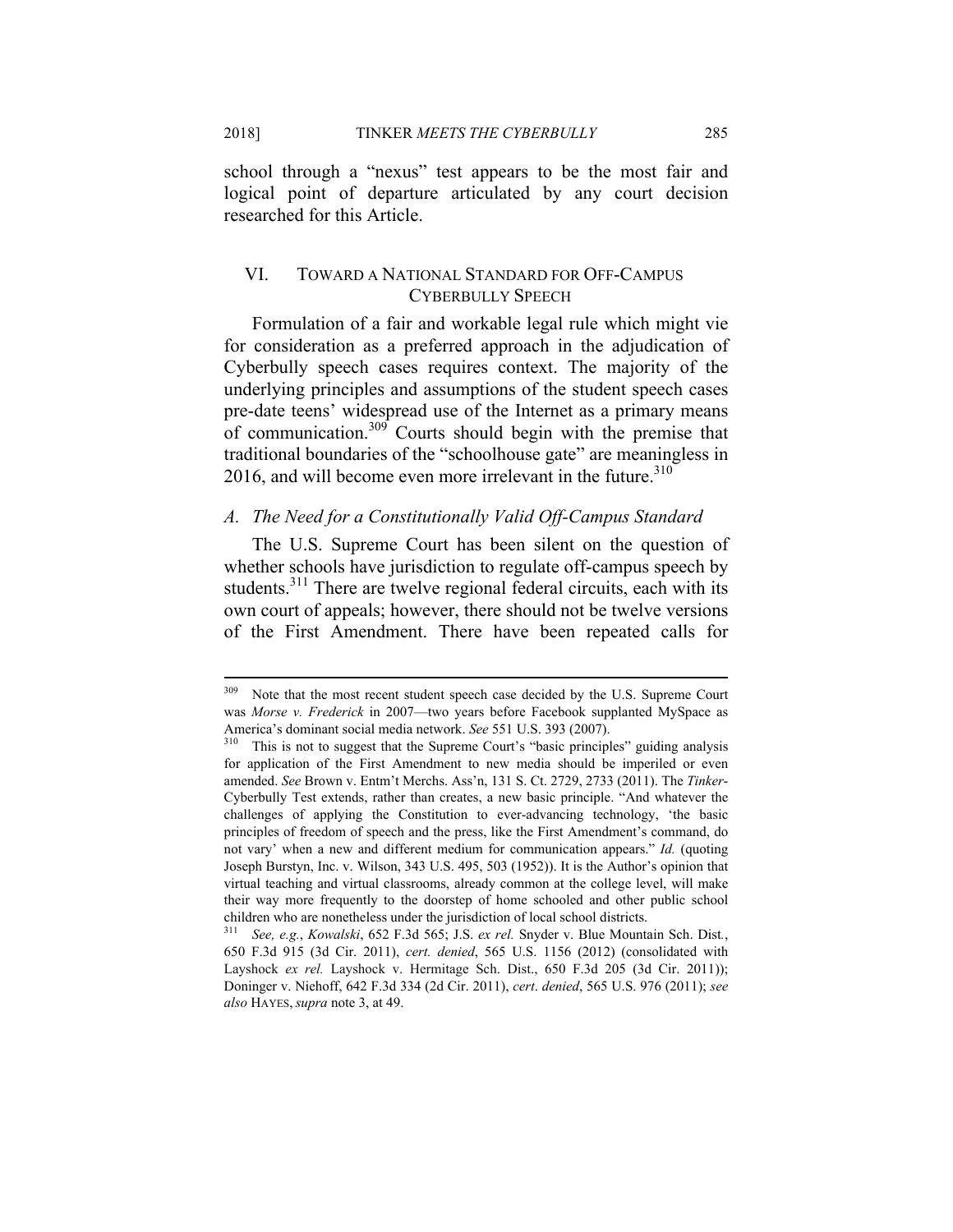Supreme Court guidance,  $312$  but to no avail.  $313$  In this void, half of the federal circuits—the Second, Third, Fourth, Fifth, Eighth, and Ninth—have implicitly or explicitly concluded that off-campus speech *can* be regulated and/or banned by schools;<sup>314</sup> although the only consistent conclusion among the courts seems to be that student speech, which implies eventual violence by the speaker, is not protectable.<sup>315</sup> Research revealed no controlling appellate

<sup>312</sup> <sup>312</sup> *See generally* Waldman, *supra* note 7, at 617–18; S. Kate Fletcher, Note, *Constitutional Law—First Amendment—Social Media Rams the* Tinker *Schoolhouse Gate: A New Approach for Online Student Speech*, 35 U. ARK. LITTLE ROCK L. REV. 1113 (2013); Katherine Hokenson, Comment, *My Teacher Sux! [Censored]: Protecting Students' Right to Free Speech on the Internet*, 28 J. MARSHALL J. COMPUTER & INFO. L. 385, 407–08 (2011) (analyzing controversies over students' online criticism of school officials).<br> $\frac{313}{200}$  Erederi

<sup>313</sup> *See* Frederick Schauer, *Abandoning the Guidance Function:* Morse v. Frederick, 2007 SUP. CT. REV. 205, 208 (2007) ("[C]ases involving speech in the schools are overwhelmingly more common in the state and federal inferior courts than are cases dealing with . . . any of a host of other First Amendment subjects . . . ."); *see also* HAYES, *supra* note 3, at 49; David L. Hudson Jr., *Time for the Supreme Court to Address Off-Campus, Online Student Speech*, 91 OR. L. REV. 621, 621 (2012); Aaron J. Hersh, Note, *Rehabilitating* Tinker*: A Modest Proposal to Protect Public-School Students' First Amendment Free Expression Rights in the Digital Age*, 98 IOWA L. REV. 1309 (2013). *See generally* Martha McCarthy, *Cyberbullying Laws and First Amendment Rulings: Can They Be Reconciled?*, 83 MISS. L.J. 805, 805–06 (2014) (criticizing the Supreme Court for its failure to act on the growing cyberbully discord in the wake of *Tinker*). 314 However, the Ninth Circuit in *Wynar v. Douglas County School District* sought

guidance from the Third Circuit en banc opinion in *Snyder*, and concluded that "[t]he Third and Fifth Circuits have left open the question whether *Tinker* applies to off-campus speech." 728 F.3d 1062, 1069 (9th Cir. 2013). This Article respectfully disagrees with this narrow reading of the cases in those two circuits, in light of the analyses of the Third Circuit's *Snyder* opinion and the Fifth Circuit's *Porter* opinion. The federal district court in *T.V. ex rel. B.V. v. Smith-Green Community School Corp.* took the same view as the Author on the Third Circuit's assumption of *Tinker*'s applicability to cyberspeech. *See*  807 F. Supp. 2d 767, 781 (N.D. Ind. 2011). The *Snyder* dissent, signed by six Third Circuit appellate judges, also notes the *Snyder* majority's "apparent adoption of the rule that off-campus student speech can rise to the level of a substantial disruption." *Snyder*, 650 F.3d at 941 (Fisher, J., dissenting).<br><sup>315</sup> See Wynar, 728 F.3d at 1074–

<sup>315</sup> *See Wynar*, 728 F.3d at 1074–75 (finding school discipline based on multiple threatening messages yielded no First Amendment violation); D.J.M. *ex rel.* D.M. v. Hannibal Pub. Sch. Dist. # 60, 647 F.3d 754, 765 (8th Cir. 2011); *see also B.V.*, 807 F. Supp. 2d at 771–72, 790 (determining that sexually raunchy humor and photos are protected by First Amendment and that the school district violated students' First Amendment rights by suspending them). *Compare Snyder*, 650 F.3d at 920 (ruling that the school violated a student's First Amendment rights by suspending her for making a cruel parody of the school's principal on a fake MySpace page), *with Kowalski*, 652 F.3d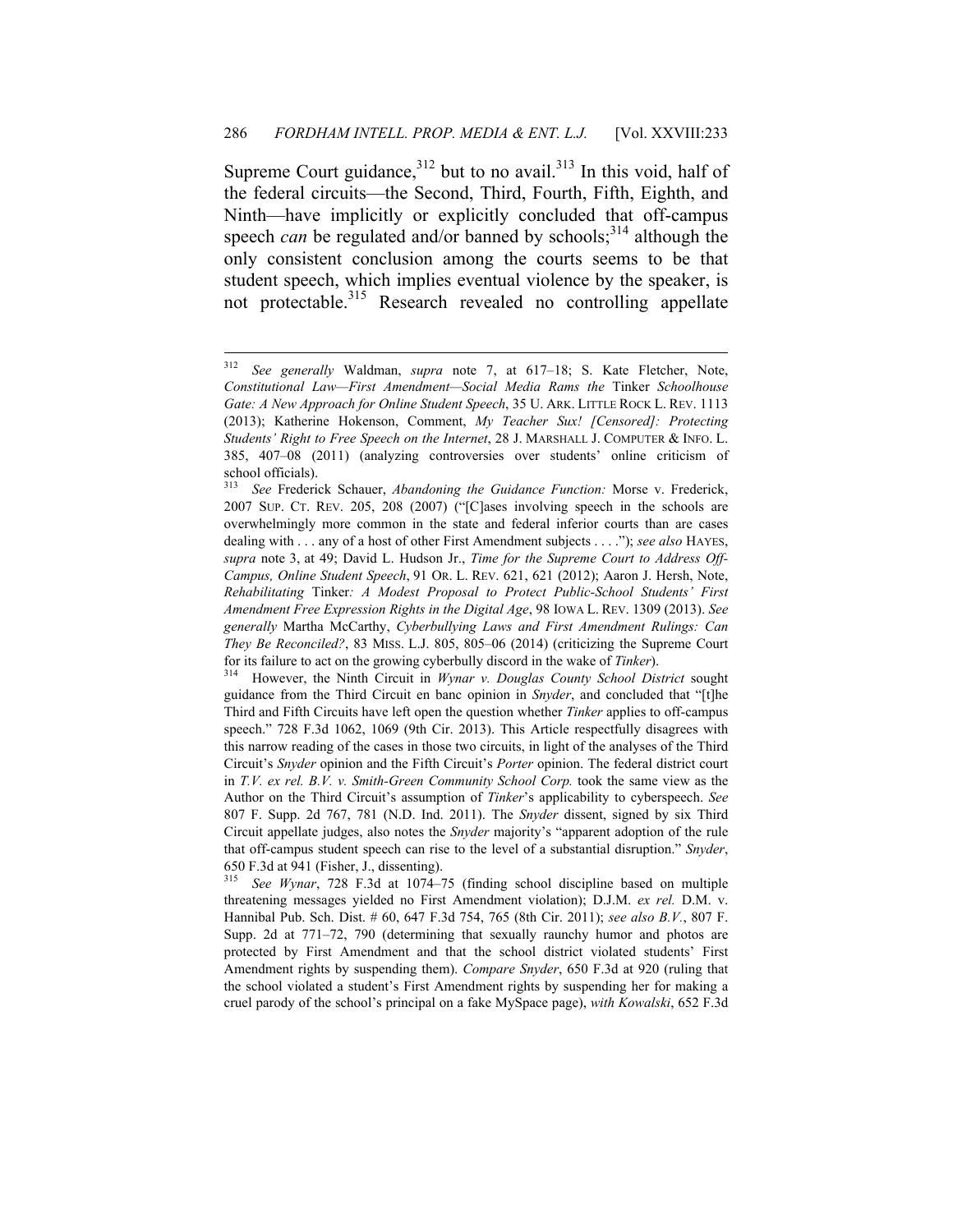authority from any circuit for the proposition that *Tinker* puts offcampus speech beyond the school's reach *as a matter of law*. 316 Some courts weighing the issue do not directly address the jurisdiction question, but instead presume it. $317$  However, these inconsistent and conflicting results for the individual students involved stem from similar fact patterns in different courts. These courts appear to leap directly from *Tinker*, decided the year America first landed a man on the Moon, to this Brave New World in which student speech is instantaneously uttered, beamed into outer space, and returned to the eyes and ears of hundreds or even thousands of fellow students in the blink of an eye.

What is needed is a predictable, underlying legal test, based on the collective learning of the off-campus cyberspeech cases, but divorced from the peculiar facts of each case. Many of these cases have harsh, even disgusting language, sometimes interspersed with legitimate literary parody, social criticism, or critiques of the public school or its employees. If the government, as manifest in school authority, misbehaves, students deserve the right to speak and expose wrongdoing. Failing to acknowledge this concern would invite the evil of sedition, or punishment *by* government for criticism *of* government, into the schoolhouse gate. But the way the cases now arise from speech, to discipline, to courthouse, to resolution is arbitrary and inconsistent. Some cases appear to be exercises in gut instincts followed by random judicial conclusions.318 The offensive language is tweeted, posted to

at 567, 574–77 (ruling that the suspension a high schooler for creating MySpace page mocking a classmate for allegedly having herpes did not violate the constitution).<br><sup>316</sup> However, as discussed above, the five-judge concurring opinion in *Snyder* takes the

view that *Tinker* forbids school jurisdiction over off-campus speech as a matter of law, while joining with the eight judges who signed the majority opinion, which presumed that *Tinker* allowed school jurisdiction. *See Snyder*, 650 F.3d at 936 (Smith, J., concurring).<br><sup>317</sup> *See B.V.*, 807 F. Supp. 2d at 781 (exampling such a district court decision within the

Seventh Circuit); Evans v. Bayer, 684 F. Supp. 2d 1365, 1370–71, 1376–77 (S.D. Fla. 2010) (exampling such a district court decision within the Eleventh Circuit); D. G. v. Indep. Sch. Dist. No. 11, No. 00-C-0614-E, 2000 U.S. Dist. LEXIS 12197, at \*10–15 (N.D. Okla. Aug. 21, 2000) (exampling such a district court decision within the Tenth Circuit).

See, e.g., *Kowalski*, 652 F.3d at 576–77 (ruling that cruel fake web pages are not protected by First Amendment); *Snyder*, 650 F.3d at 920 (ruling that cruel fake web pages are protected by First Amendment); Doninger v. Niehoff, 642 F.3d 334, 340–41, 351 (2d Cir. 2011) (ruling that mean blog posts are not protected by First Amendment),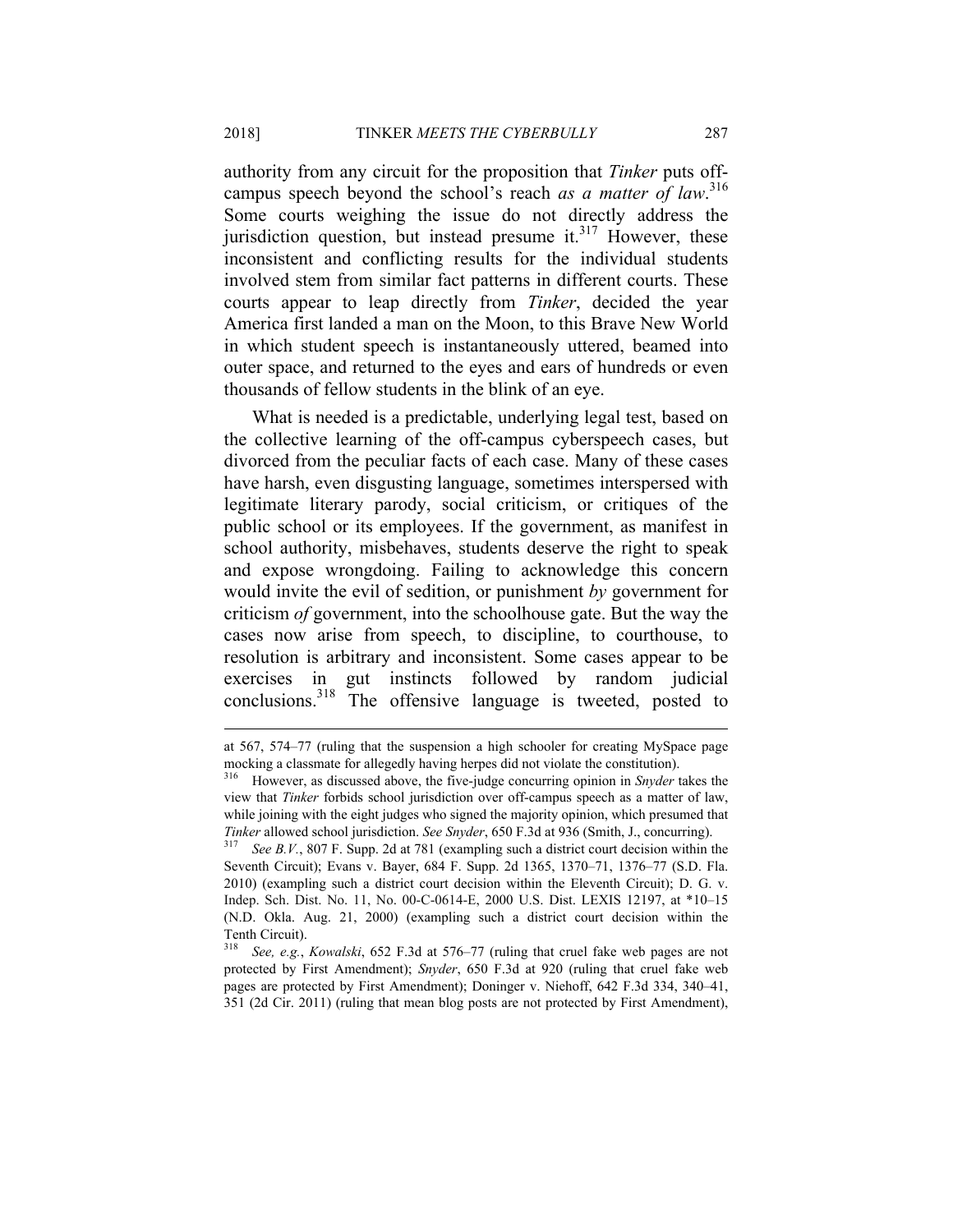Facebook, texted, or blogged to classmates, the language becomes a "thing" with other students, the principal finds out, the student is suspended, the parents sue, and the courts cite to *Tinker* and flip a coin. Violence or true threats always seem to trump First Amendment concerns, and this is as it should be. But what about everything else?

# *B. The Tinker-Cyberbully Test*<sup>319</sup>

 $\overline{a}$ 

Employing *Tinker* with no eye toward the realities of modern internet speech and communications has led to inconsistent results among the federal circuits and the attendant lack of clear guidance for lower courts. Instead, courts should interpret the seminal school speech case in light of the best approaches by courts that have wrestled with the issues, until the Supreme Court settles the matter. What follows is the *Tinker*-Cyberbully Test, a proposed multi-part standard for courts to apply to off-campus speech, which in the social media era, is frequently cyberspeech:  $320$ 

*cert. denied*, 565 U.S. 976 (2011); *B.V.*, 807 F. Supp. 2d at 772, 790 (ruling that parody sex photos are protected by First Amendment).

As discussed previously, all disruptive off-campus speech in the internet era is not cyberspeech. However, the fact patterns in the case law are strongly trending toward internet-based communications. Thus, the solution contemplated in this Article presumes off-campus speech problems are based in cyberspeech. It is obvious that on-campus cyberspeech—say, a mean text from a student in the cafeteria to a student in a classroom—is already clearly covered under *Tinker* and is not in need of a new, consistent legal solution.<br> $320 \text{ Such}$  speech is ass

Such speech is assumed to be a product of the "social media" era. This Article places the start of the "social media era" around the year 2000, although an exact date is not a premise of this analysis. For background and context only, it is noteworthy that early social media sites were niche sites targeted to racial minorities: AsianAvenue.com, founded in 1997, BlackPlanet.com in 1999, and Hispanic-oriented MiGente.com in 2000. *See* Digital Trends Staff, *The History of Social Networking*, DIGITAL TRENDS (May 16, 2016), http://www.digitaltrends.com/features/the-history-of-social-networking/ [https://perma.cc/6N3T-MB2N]. These niche sites were followed soon after by the nowubiquitous general audience social media networks such as Friendster in 2002, LinkedIn and MySpace in 2003, and Facebook, which was launched in 2004, but finally opened to the general public in 2006. *See id.*; *see also* Jeff Burt, *Facebook at [Ten]: Highlights in the Social Networking Pioneer's History*, *EWEEK* (Feb. 6, 2014), http://www.eweek.com/cloud/slideshows/facebook-at-10-highlights-in-the-socialnetworking-pioneers-history.html [https://perma.cc/2M36-M8LM] (discussing the evolution of Facebook).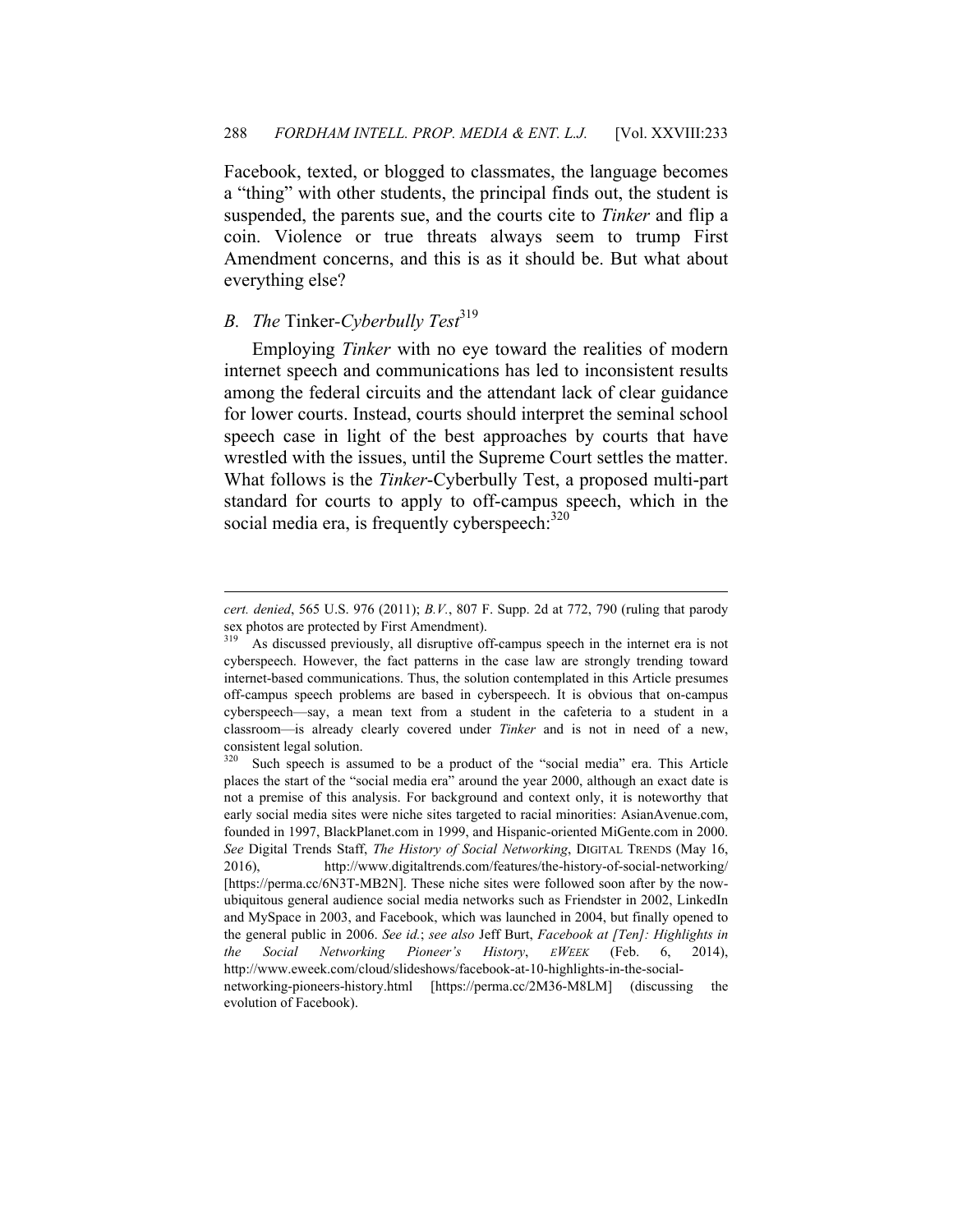(a) Was it *reasonably foreseeable* from the perspective of an objective adult that the student speech would reach<sup>321</sup> the campus environment? If no, stop. The speech is protected by the First Amendment;<sup>322</sup>

(b) Was the message contained in the student speech arguably a *bona fide* critique of the job performance or decisions of school employees,<sup>323</sup> the school itself, or an obvious *parody*?<sup>324</sup> If yes to any of these, stop. The speech is protected by the First Amendment; $325$  and

The Supreme Court has repeatedly held that a main purpose of a public school system is reinforcing the values of free thought, Democracy, and self-governance. *See*,

<sup>321</sup> 321 The Fifth Circuit in *Porter*, and perhaps the Sixth in *Lowery*, analyzed speech created off-campus and physically transported back to campus. *See* discussion *supra*  Sections IV.E–F. For purposes of this Article, the jurisdictional question of regulating off-campus speech which was physically transported to a campus is deemed legally indistinguishable from the question of jurisdiction over internet-originated cyberbullying. The school lacks "jurisdiction" because the speech is not school-related and beyond the reach of *Tinker*. *See generally* Thomas v. Bd. of Educ., 607 F.2d 1043, 1045 (2d Cir.

<sup>1979);</sup> *see also* Porter v. Ascension Par. Sch. Bd., 393 F.3d 608, 618–19 (5th Cir. 2004). 323 Commentators and courts both tend to distinguish between disparaging student speech which targets students, versus that which targets school employees, particularly if employee fitness is part of the disparagement. *See Snyder*, 650 F.3d at 920, 931 n.9; *cf. Kowalski*, 652 F.3d at 567. The rationales differ, but a consistent theme in the literature as well as the cases is that disruption is more likely when the victim is a child, who likely has less personal maturity and ability to withstand cruel jokes and teasing. *See, e.g.*, Watt Lesley Black, Jr., *Omnipresent Student Speech and the Schoolhouse Gate: Interpreting*  Tinker *in the Digital Age*, 59 ST. LOUIS U. L.J. 531, 554 (2015). 324 *See* Hustler Magazine v. Falwell, 485 U.S. 46, 47–48, 57 (1988) (finding First

Amendment protection for the parody of a public figure preacher claiming he had sex with his mother in an outhouse). However, when dealing with schoolchildren and meanspirited speech, particularly over the Internet, the vexing "parody problem" becomes more complicated. That is, where is the line between the *Layshock* and *Snyder* fake web pages claiming principals used steroids or "hit on" students, which the Third Circuit said nobody took seriously, versus the one in *Kowalski* which claimed a young woman had herpes? *Compare Snyder*, 650 F.3d at 920–21, *with* Layshock *ex rel.* Layshock v. Hermitage Sch. Dist., 650 F.3d 205, 207–09 (3d Cir. 2011); *see also* W. Wat Hopkins, Snyder v. Phelps*, Private Persons and Intentional Infliction of Emotional Distress: A Chance for the Supreme Court to Set Things Right*, 9 FIRST AMEND. L. REV. 149, 178–79 (2010) ("The [Court's *Hustler*] opinion tells us almost nothing about whether the Constitution protects outrageous communications that are privately disseminated rather than displayed in the pages of a nationally distributed magazine . . . or whether it protects outrageous communications that are designed to hurt or embarrass private figures . . . ." (quoting Robert C. Post, *The Constitutional Concept of Public Discourse: Outrageous Opinion, Democratic Deliberation, and* Hustler Magazine v. Falwell, 103 HARV. L. REV. 601, 615 (1990))).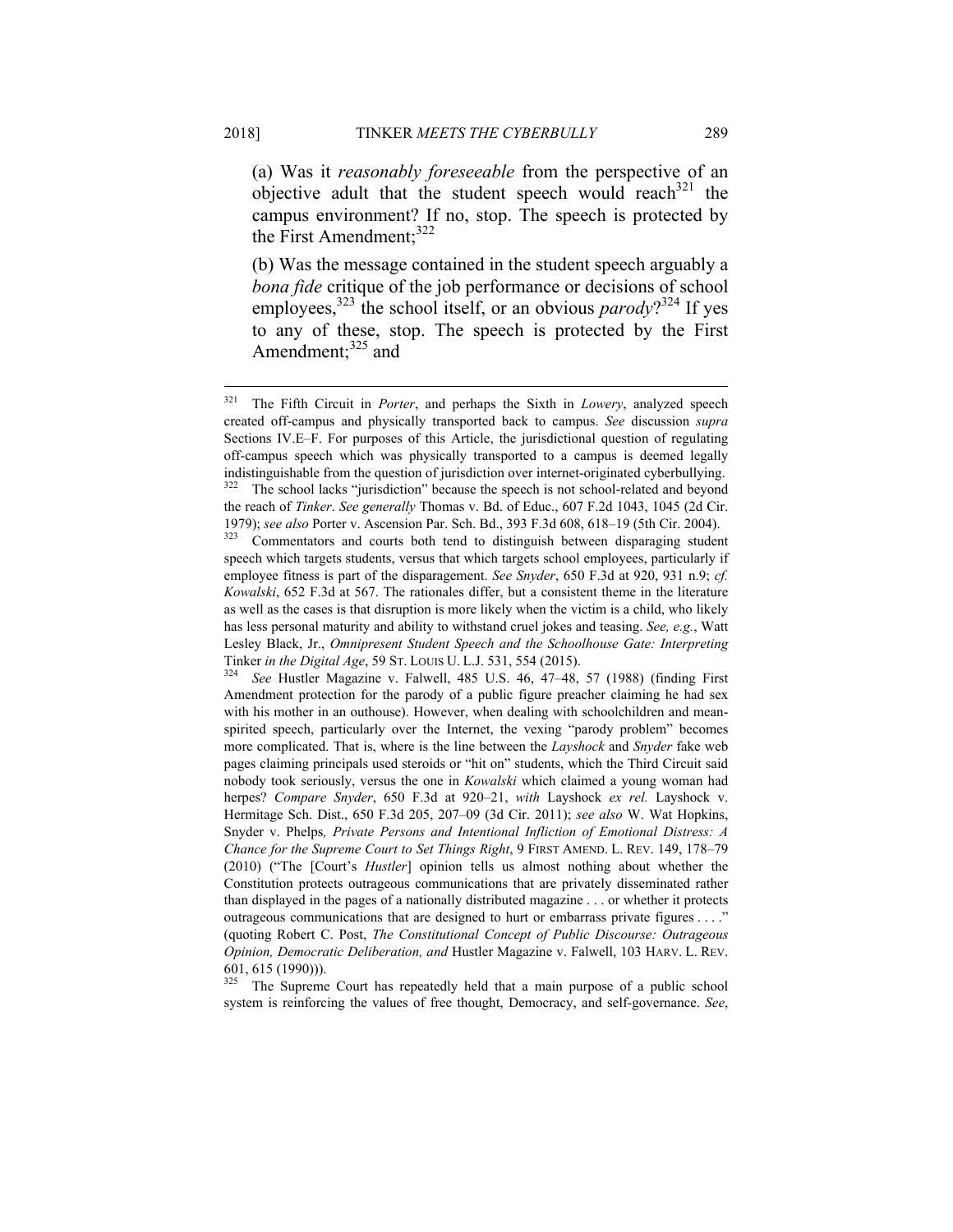(c) Was the speech reasonably likely to (i) *substantially disrupt the student learning environment*<sup>326</sup> or (ii) *materially interfere with the ability of any other student to learn*? 327 If no to both, the speech is protected by the First Amendment. If yes to

<u>.</u>

Further refinement of this test to directly address the issue of true threats versus childish jokes might include an affirmative defense for student speakers who have been "cleared" by police. Such an affirmative defense might reverse the decision in *Wisniewski*. *See* 494 F.3d at 36 (noting police investigator concluded that allegedly threatening speech was a "joke" and closed the criminal case against the student).

*e.g.*, Keyishian v. Bd. of Regents, 385 U.S. 589, 603 (1967) ("Our Nation is deeply committed to safeguarding academic freedom, which is of transcendent value to all of us and not merely to the teachers concerned. That freedom is therefore a special concern of the First Amendment, which does not tolerate laws that cast a pall of orthodoxy over the classroom. 'The vigilant protection of constitutional freedoms is nowhere more vital than in the community of American schools.' The classroom is peculiarly the 'marketplace of ideas.' The Nation's future depends upon leaders trained through wide exposure to that robust exchange of ideas which discovers truth 'out of a multitude of tongues, [rather] than through any kind of authoritative selection.'" (alteration in original) (citations omitted) (first quoting Shelton v. Tucker, 364 U.S. 479, 487 (1960); then quoting United States v. Associated Press, 52 F. Supp. 362, 372 (1943))). The Third Circuit favorably cited *Keyishian* in a well-reasoned dissent by Judge D. Michael Fisher in a 2011 cyberbullying case, quoting this exact language and adding: "Schools should foster an environment of learning that is vital to the functioning of a democratic system and the

maturation of a civic body." *Snyder*, 650 F.3d at 944 (Fisher, J., dissenting).<br><sup>326</sup> The issue of true threats is implied in the "disturbance" prong of the *Tinker*-Cyberbully Test. A factual finding by a school that a student's expression can be "*reasonably understood as urging violent conduct*" is adequate to support a school suspension, expulsion, or other discipline. Wisniewski v. Bd. of Educ., 494 F.3d 34, 38 (2d Cir. 2007) (emphasis added). The Author urges courts to follow the reasoning of the Third Circuit in *Wisniewski* rather than that of the Eighth and Ninth Circuits, which would protect student speech employing such words as "kill" in messages if the school could not prove that: (1) the student subjectively either intended to make a threat or, perhaps, (2) that the student was reckless in communicating his message. *See* discussion *supra* Sections IV.H–I. This is bad policy; it strips away from school administrators any latitude in disciplining speech that is completely inappropriate in a school environment, but does not meet the constitutional criminal law requirements of *Watts* and *Elonis*. *See*  United States v. Elonis, 135 S. Ct. 2001, 2012 (2015); Watts v. United States, 394 U.S. 705, 708 (1969) (per curiam). That criminal due process standard now constitutionally required for adult criminal defendants goes too far to be applied to the review of school administrative discipline, and ought to yield to the overriding public interest in protecting the school environment. It should be noted, however, that adoption of the contrary approach—essentially giving students an affirmative defense if the school cannot prove adequate subjective intent—would leave the remaining parts of the "Cyberbully Unmasking Test" undisturbed and still of potential use to courts. *See supra* notes 299– 300 and accompanying text.<br> $327$  Eurther refinement of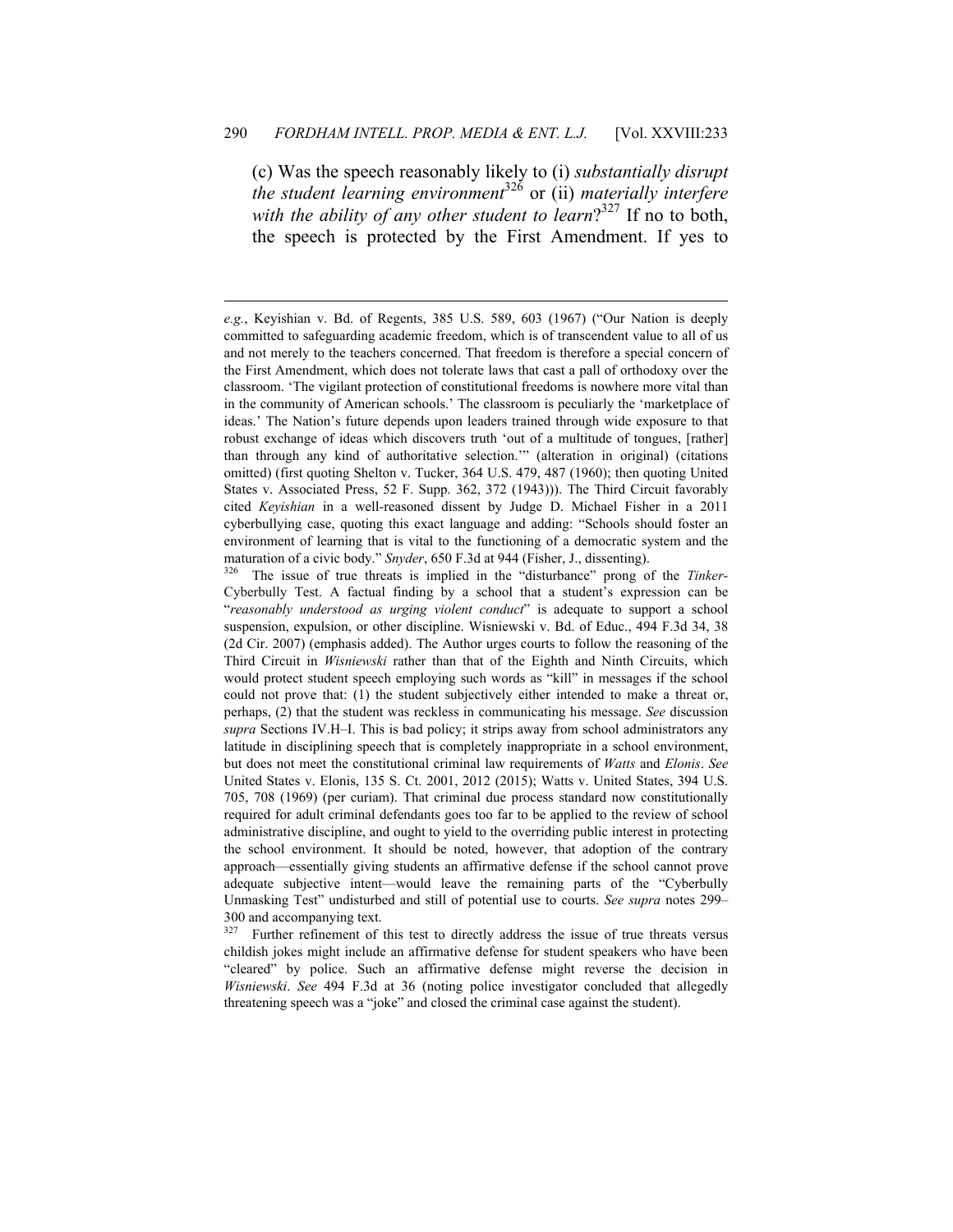either, the speech is unprotected by the First Amendment and the school may discipline the student.

## VII. APPLYING THE *TINKER*-CYBERBULLY TEST TO SIX REPRESENTATIVE CASES

A newly proposed legal standard to a developing problem is of no use if it has no practical application. It is of even less use if it thwarts expectations and leads to unexpected and inconsistent results. The section below applies the *Tinker*-Cyberbully Test to  $\sin^{328}$  cases,  $329$  all of which were previously discussed in this Article. These cases were chosen for two reasons. First, they raise the broad array of issues confronted by modern schools, and eventually appellate courts. Second, their original (actual) judicial results highlight the random results delivered by federal courts, underscoring the conflict among the circuits and the need for a national standard for school discipline of off-campus cyberbully speech.

The Supreme Court, in any cyberbullying case granted certiorari to decide the off-campus speech issue, would do well to assist lower courts by sharpening the meaning of "disruption."<sup>330</sup> That is, disruption of *whom* within the learning environment? This analysis takes the view that the initial rationale to protect students is best advanced by limiting *Tinker*'s disruption exception to disruption of student learning.<sup>331</sup> If the teachers are made uncomfortable in the faculty lounge by a blog suggesting that they do a poor job of teaching, they should have no ability to go on a witch hunt to find their detractors. Thus, part "(c)" of the *Tinker*-Cyberbully Test is written to intentionally insert the adjective "student" prior to "learning environment," slightly modifying the *Tinker* standard as applied to the punishment or protection of off-

<sup>328</sup> Two "violence" cases are combined and treated as a single case because their facts are legally indistinguishable for purposes of this analysis.

<sup>329</sup> *See infra* Sections VII.A–F. Other than the first three cases, which need no alteration, the facts may be altered slightly to allow application of the

*Tinker*-Cyberbully Test. 330 *See generally* Tinker v. Des Moines Indep. Cmty. Sch. Dist., 393 U.S. 503, 513–15 (1969) (formulating the disruption test).

<sup>331</sup> *See, e.g.*, *id.* at 512–14.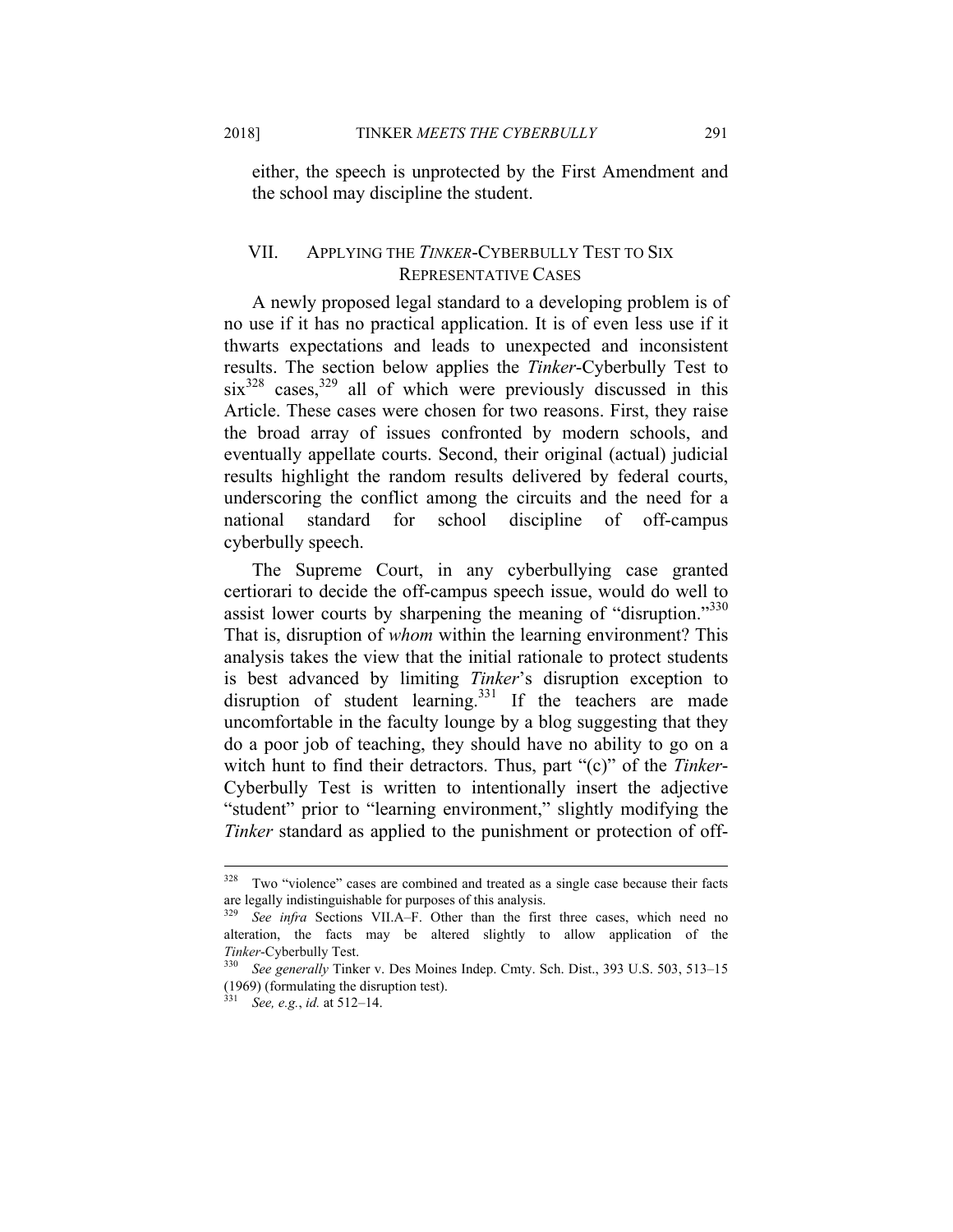campus speech. This gives greater protection to student speakers, who would not be subject to expulsion or suspension from thinskinned adults. But of course, student speech aimed at an adult could do so much damage that it actually *does* affect the students' learning environment. On such facts, the speaker would not be protected.

# *A. Case 1:* Doninger v. Niehoff<sup>332</sup>*: Insulting Critique of School Authority*

Under the *Tinker*-Cyberbully Test, *Doninger* was incorrectly decided.333 In *Doninger*, a student, Avery Doninger, wrote several entries in her publicly accessible blog detailing her ongoing negotiations with school administrators about the scheduling of a high school-sponsored concert called "Jamfest."<sup>334</sup> She called school officials "douchebags" and ignored repeated requests to stop criticizing school officials, ultimately leading a protest that consisted of having students wear shirts in support of Avery and/or free speech rights.<sup>335</sup> The Second Circuit concluded that the school was justified in disciplining Doninger and that her speech was unprotected by the First Amendment.<sup>336</sup>

Under the *Tinker*-Cyberbully Test, courts should reach the opposite result. First, though insulting, no reasonable person could have believed that school administrators were actual "douchebags."337 And second, the insults hurled at her school authority figures were all cloaked in her unfavorable critique of their job performance.<sup>338</sup> Other scholarly commentaries have suggested that the *Doninger* case was incorrectly decided and/or

<sup>332</sup> 

<sup>332 642</sup> F.3d 334 (2d Cir. 2011), *cert. denied*, 565 U.S. 976 (2011). 333 *See id.* at 358 (upholding school discipline of student for harsh critique of school officials' policy decision communicated via social media).

<sup>334</sup> *See id.* at 339–41. 335 *See id.* at 340–44. 336 *See id.* at 351, 358. 337 *See id.* at 349 (discussing the possible disruptiveness of, inter alia, the term "douchebags" and the blog posts).

<sup>338</sup> *See id.* at 340–41. The clearest example of this critique defense reviewed for this Article is the district court case from the Southern District of Florida in which a student created a blog claiming her teacher was the "worst teacher I've ever met." *See* Evans v. Bayer, 684 F. Supp. 2d 1365, 1367, 1374 (S.D. Fla. 2010) (determining that the statement was protected under the First Amendment, just as the *Tinker*-Cyberbully Test would).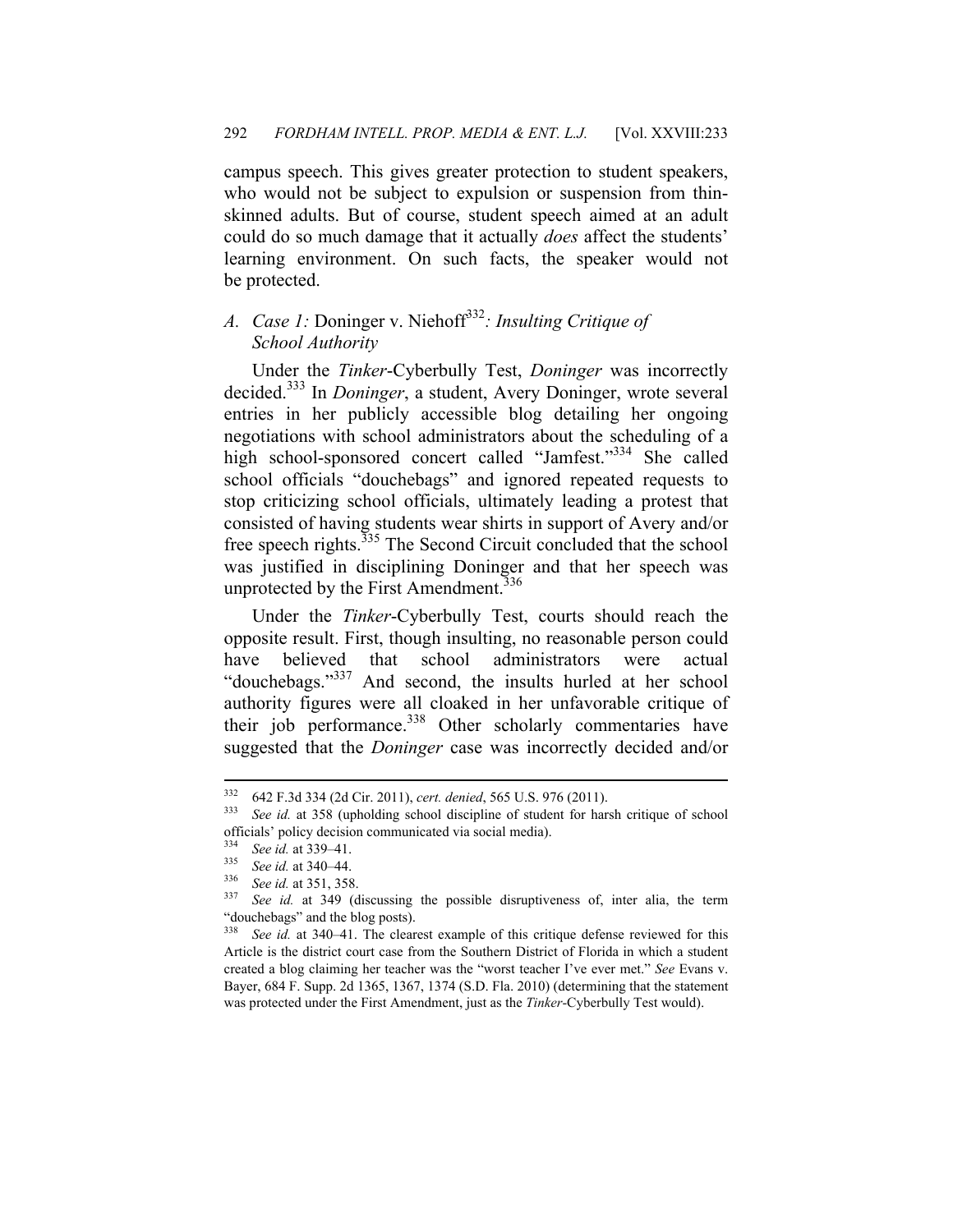criticized its reasoning.339 Applying the *Tinker*-Cyberbully Test, the student wins, reversing the result<sup>340</sup> in the actual case.<sup>341</sup>

## *B. Case 2:* Snyder v. Blue Mountain School District<sup>342</sup>: Cruel *Parody of School Authority*

The Third Circuit found that J.S., the eighth-grade honor student who created a phony MySpace page to ridicule her principal in jest, engaged in First Amendment protected activity.<sup>343</sup> Although the phony web page—when viewed as a *bona fide* critique of government, or school administration—contained scant legitimate criticism of the principal, it did "complain" that the principal's hobby is "detention."<sup>344</sup> Her parody of her principal was vulgar, juvenile, and nonsensical according to the majority opinion from the Third Circuit<sup>345</sup> and "mean-spirited" as well as "insulting" according to the concurrence.<sup>346</sup> But because it was directed at an adult, the *Tinker*-Cyberbully Test—certainly not the exclusive remedy of an adult wronged by a child—would offer no remedy to her principal. The conclusion, both in the actual Third Circuit en banc case and under this new hypothetical standard, is

<sup>339</sup> <sup>339</sup> *See, e.g.*, Allison E. Hayes, Note, *From Armbands to Douchebags: How* Doninger v. Niehoff *Shows the Supreme Court Needs to Address Student Speech in the Cyber Age*, 43 AKRON L. REV. 247, 271–84 (2010); *see also* Travis Miller, Note, Doninger v. Niehoff*: Taking* Tinker *Too Far*, 5 LIBERTY U. L. REV. 303, 321–29 (2011).<br><sup>340</sup> See Doninger, 642 F.3d at 358.<br><sup>341</sup> It should be well noted that courts tend to be much more forgiving of student-to-

adult cyberbullying than taunts directed to students. *See* J.S. *ex rel.* Snyder v. Blue Mountain Sch. Dist*.*, 650 F.3d 915, 920–21 (3d Cir. 2011) (discussing student cyberinsults directed at an adult), *cert. denied*, 132 S. Ct. 1097 (2012); *cf.* Kowalski v. Berkeley Cty. Schs., 652 F.3d 565, 567 (4th Cir. 2011) (discussing student cyber-insults directed at another student), *cert. denied*, 132 S. Ct. 1095 (2012). The initial portion of Part "(c)" of the *Tinker*-Cyberbully Test should be read literally: Was the speech reasonably likely to substantially disrupt the *student* learning environment? Thus, a harsh or even profane critique of teachers, principals, and administrators, so frequently the subject of such disputes, would be presumptively disfavored as justification for discipline unless some student was impacted. The principal and teachers can avail themselves of the courts and seek other remedies if they are libeled or criminally harassed. Adults have greater access to the courts and the initial policy rationale of the exception left for *Tinker* was to protect students, not school employees.<br> $342 \div 650 \text{ F}$  at  $0.121 \text{ F}$ .

<sup>342 650</sup> F.3d 915. 343 *See id.* at 933. 344 *See id.* at 920–21. 345 *See id.* at 929. 346 *Id.* at 939 (Smith, J., concurring).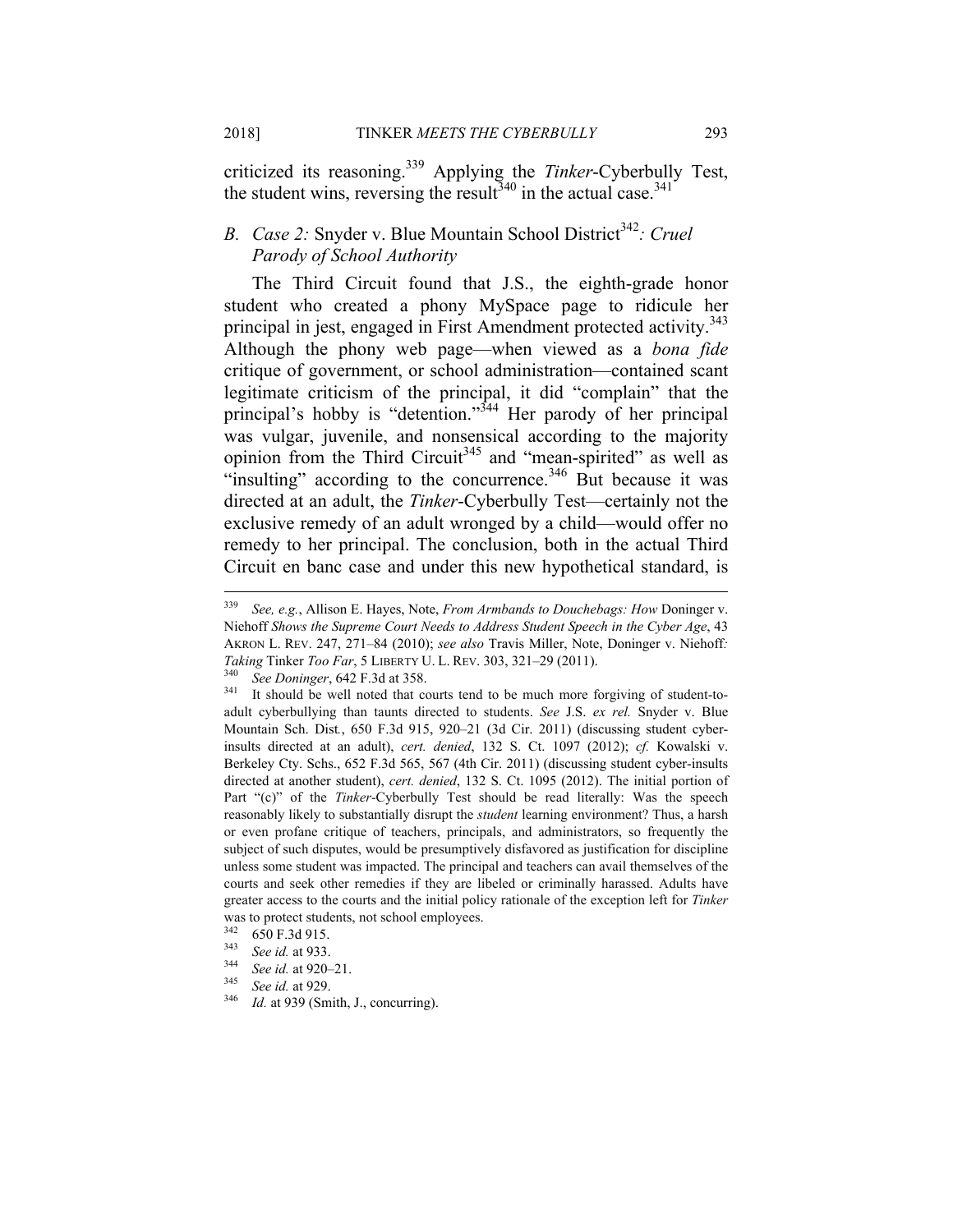that the school lacks authority to punish this student speech, which is protected by the First Amendment.<sup>347</sup>

The student speaker in *Snyder* should win for three reasons, although none of them clear-cut. First, she has the parody defense, upon which the Third Circuit relied to dispose of the actual case.<sup>348</sup> Next, she has the disruption defense—that is, student learning was not *actually* impacted.<sup>349</sup> It appears that the parody only distracted administrators and even they, according to the court record, did not invest much time in the matter.<sup>350</sup> And third, she has the foreseeability defense, since she took steps to keep the offending web page private.351 Applying the *Tinker*-Cyberbully Test, the student wins—the same result<sup>352</sup> as in the actual case.<sup>353</sup>

## *C. Case 3:* Kowalski v. Berkeley County Schools<sup>354</sup>: *Gratuitous Student Cyberbullying*

Kowalski was judged by the Fourth Circuit to be subject to discipline because it was reasonably foreseeable that the student's online speech would have such a close nexus to the school environment that it should be deemed virtual student speech.<sup>355</sup> Kara Kowalski, who tormented Shay N. with the false charge that

<sup>355</sup> *See Kowalski*, 652 F.3d at 573; *see also supra* notes 305–08 and accompanying text.

<sup>347</sup> 347 Note that the analysis under *Layshock* would be identical to that of *Snyder* due to the similarity of the facts. *Compare id.* at 920–23 (discussing student's creation of a fake social media profile of student's principal), *with* Layshock *ex rel.* Layshock v. Hermitage Sch. Dist., 650 F.3d 205, 207–10 (3d Cir. 2011) (discussing same).

See Snyder, 650 F.3d at 929 ("Moreover, the profile, though indisputably vulgar, was so juvenile and nonsensical that no reasonable person could take its content seriously, and the record clearly demonstrates that no one did.").

<sup>349</sup> *See id.* at 928 ("There is no dispute that J.S.'s speech did not cause a substantial disruption in the school.").<br> $\frac{350}{22}$  and  $\frac{1}{20}$  and  $\frac{22}{20}$ .

<sup>350</sup> *See id.* at 922–23. 351 *See id.* at 928–29 ("The facts in this case do not support the conclusion that a forecast of substantial disruption was reasonable."); *see also id.* at 930.<br><sup>352</sup> See id. at 933.<br><sup>353</sup> Note that without steps to keep the web page private and with slightly more

disruption as a matter of fact, the result could be reversed under the *Tinker*-Cyberbully Test.

<sup>354 652</sup> F.3d 565 (4th Cir 2011), *cert. denied*, 565 U.S. 1173 (2012). The *Kowalski* court expressly addressed the "child protection" notion and derived the "Nexus to School's Pedagogical Interests" test, which appears to be a web-era play upon *Hazelwood*'s "legitimate pedagogical interest" standard. *See id.* at 573; *see also*  Hazelwood Sch. Dist. v. Kuhlmeier, 484 U.S. 260, 273 (1988).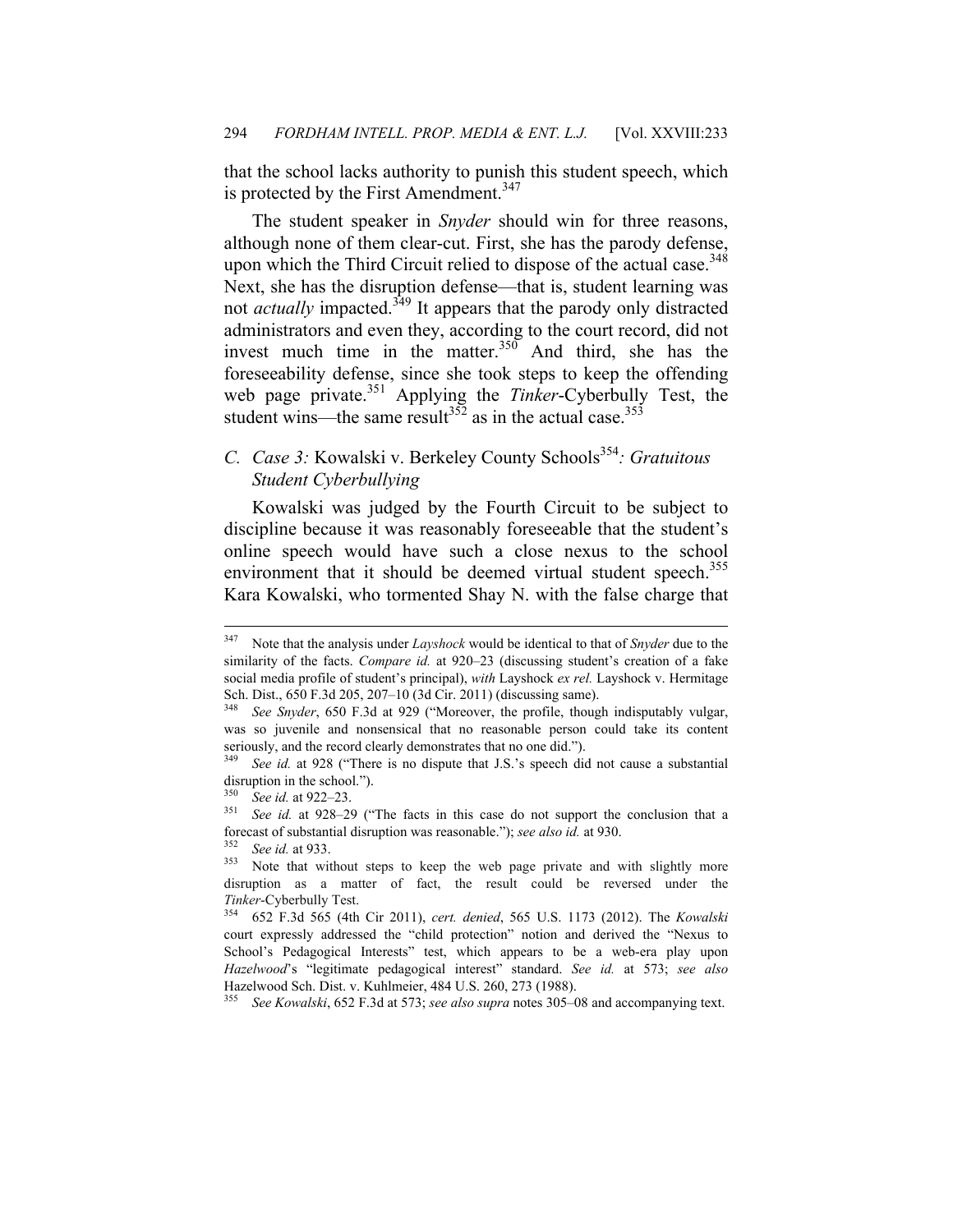the girl had herpes,  $356$  would also get no First Amendment protection under the *Tinker*-Cyberbully Test. The school prevailed in the actual case,  $357$  consistent with the result here. The school can easily make its concrete showing, demonstrating foreseeability in Kara Kowalski's decision to invite classmates to comment on the site.<sup>358</sup> Further, there was nothing redeeming or related to a critique of the school or administration in the subject speech.<sup>359</sup> The speech caused great harm to its victim, Shay N., which was clearly Ms. Kowalski's intent.360 This case, like *Wilson*, 361 is an example of gratuitous student-to-student cyberbullying which is unworthy of the First Amendment's protection as a matter of policy. Applying the *Tinker*-Cyberbully Test, the school wins—the same result<sup>362</sup> as in the actual case.

## *D. Case 4:* Lowery v. Euverard*: Written Anti-Coach Mutiny by Players Is Unprotected*

A fair and sensible cyberspeech test must allow coaches to avoid on-the-field mutiny, but protect political and socially important student speech. A coach's job in part is to teach, and one of the things a high school coach teaches is teamwork. Part "(b)" of the *Tinker*-Cyberbully Test—while requiring some unavoidable judicial discretion—takes care to modify the noun "criticism" with the adjective "*bona fide.*" 363 A court moving toward the conclusion that there has been no bona fide critique in a specific case of student speech criticizing an employee-coach could take shelter under *Hazelwood*'s "imprimatur of the school"<sup>364</sup> umbrella. Thus, a finding that the criticism was illegitimate would support a finding that the school needs to teach teamwork and cohesion in team

<sup>356</sup> 

<sup>&</sup>lt;sup>356</sup> See Kowalski, 652 F.3d at 567–68.<br><sup>357</sup> See id. at 577.<br><sup>358</sup> See id. at 567, 574.<br><sup>359</sup> See generally id. at 567–69.<br><sup>360</sup> See id. at 576 ("Kowalski's role . . . was particularly mean-spirited and hateful. The webpage called on classmates, in a pack, to target Shay N., knowing that it would be hurtful  $\dots$ ").

<sup>361 696</sup> F.3d 771, 773 (8th Cir. 2012) (discussing twin brothers who created sexually explicit and racist blog that targeted other school children to review the content).

<sup>362</sup> *See Kowalski*, 652 F.3d at 577. 363 See *supra* Section VI.B. 364 Hazelwood Sch. Dist. v. Kuhlmeier, 484 U.S. 260, 271 (1988).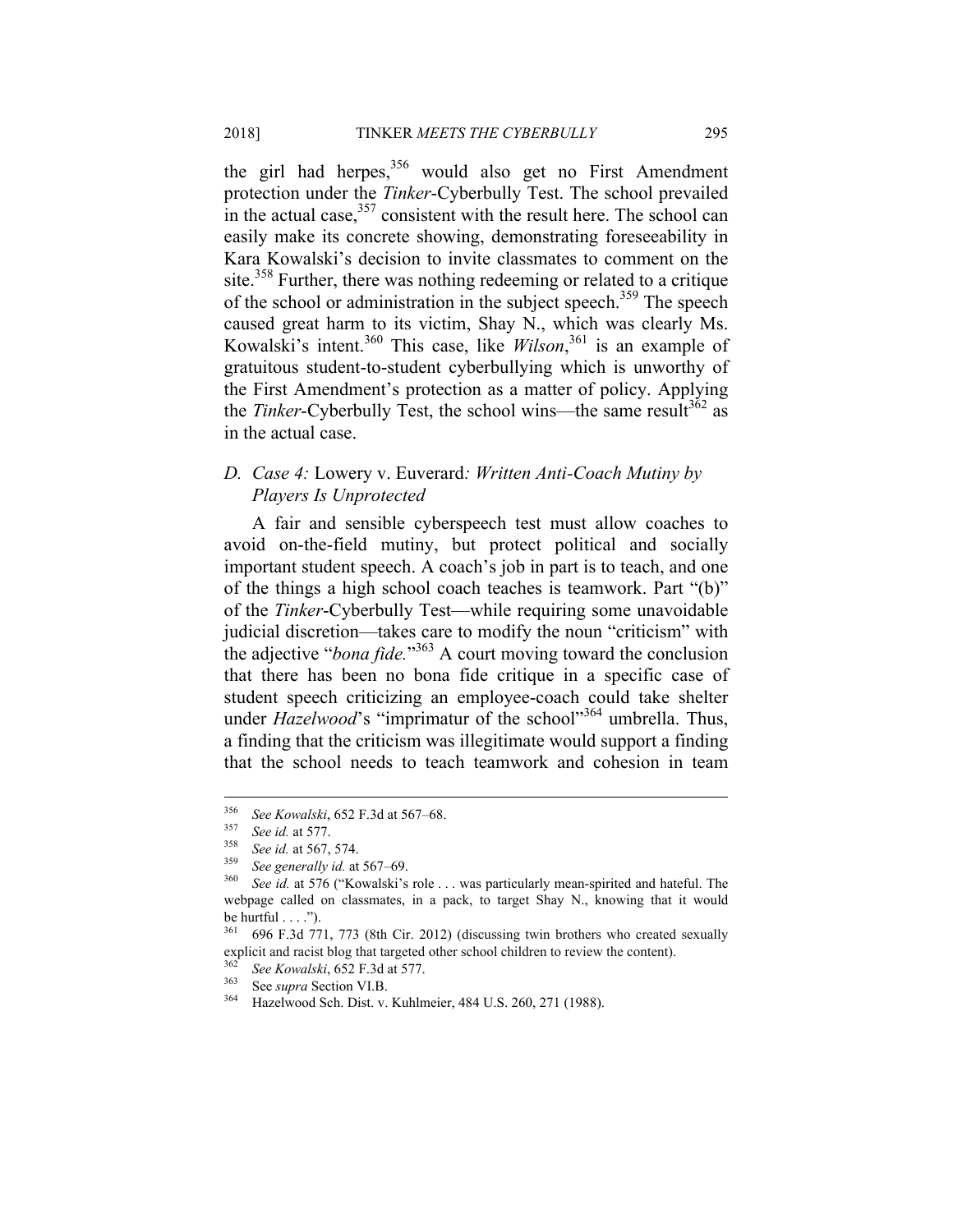sports, a legitimate pedagogical concern for student-athletes to be sure. If the coach is endangering the health or safety of players but doing so only at private practices—a petition to fire that coach ought to be protected speech. This is a matter of evidentiary proof.365 If, as was the case in *Lowery*, 366 the players simply do not "like" the coach due to personnel or tactical differences of opinion, such speech is materially disruptive to the learning environment on the sports field. Coaches have been kicking players off high school football teams for as long as there have been high school football teams. The *Tinker*-Cyberbully Test would not and should not disturb legitimate dismissals of insubordinate players. Thus, the school wins; the same result $367$  occurs as in actual case.

## *E. Case 5:* D.M./Wynar*: Two Cases of Violent Student Speech*<sup>368</sup>

These two cases are treated as one because they are legally indistinguishable. School administrators in both could find it reasonably foreseeable that specific threats of violence by a student could cause substantial disruption.<sup>369</sup> The speech in both cases would easily be removed from the realm of First Amendment protection—whether employing the Eighth and Ninth Circuit's requirement that the school comply with the criminal law "true threat" intent-of-the-speaker<sup>370</sup> requirements of *Watts*—or the more school-deferential approach advocated by the Second Circuit in *Wisniewski*. 371 Either way, on extreme facts calling for specific acts of violence against specific fellow students, the *Tinker*-Cyberbully Test would allow administrative/school punishment of off-campus cyberbullying. The School wins; achieving the same result as in the actual cases.<sup>372</sup>

<sup>&</sup>lt;sup>365</sup> See Lowery v. Euverard, 497 F.3d 584, 594 (6th Cir. 2007).<br><sup>366</sup> See generally id. at 585–86.<br><sup>367</sup> See id. at 600–01.<br><sup>368</sup> Wynar v. Douglas Cty. Sch. Dist., 728 F.3d 1062 (9th Cir. 2013); D.J.M. *ex rel.* D.M. v. Hannibal Pub. Sch. Dist. # 60, 647 F.3d 754 (8th Cir. 2011).

<sup>369</sup> *See Wynar*, 728 F.3d at 1065–66; *D.M.*, 647 F.3d at 765. 370 *See* Doe v. Pulaski Cty. Special Sch. Dist., 306 F.3d 616, 621–27 (8th Cir. 2002) (en banc); Lovell *ex rel.* Lovell v. Poway Unified Sch. Dist., 90 F.3d 367, 371–73 (9th Cir. 1996).

<sup>371</sup> *See* Wisniewski v. Bd. of Educ., 494 F.3d 34, 38 (2d Cir. 2007). 372 *Wynar*, 728 F.3d at 1075; *D.M.*, 647 F.3d at 767.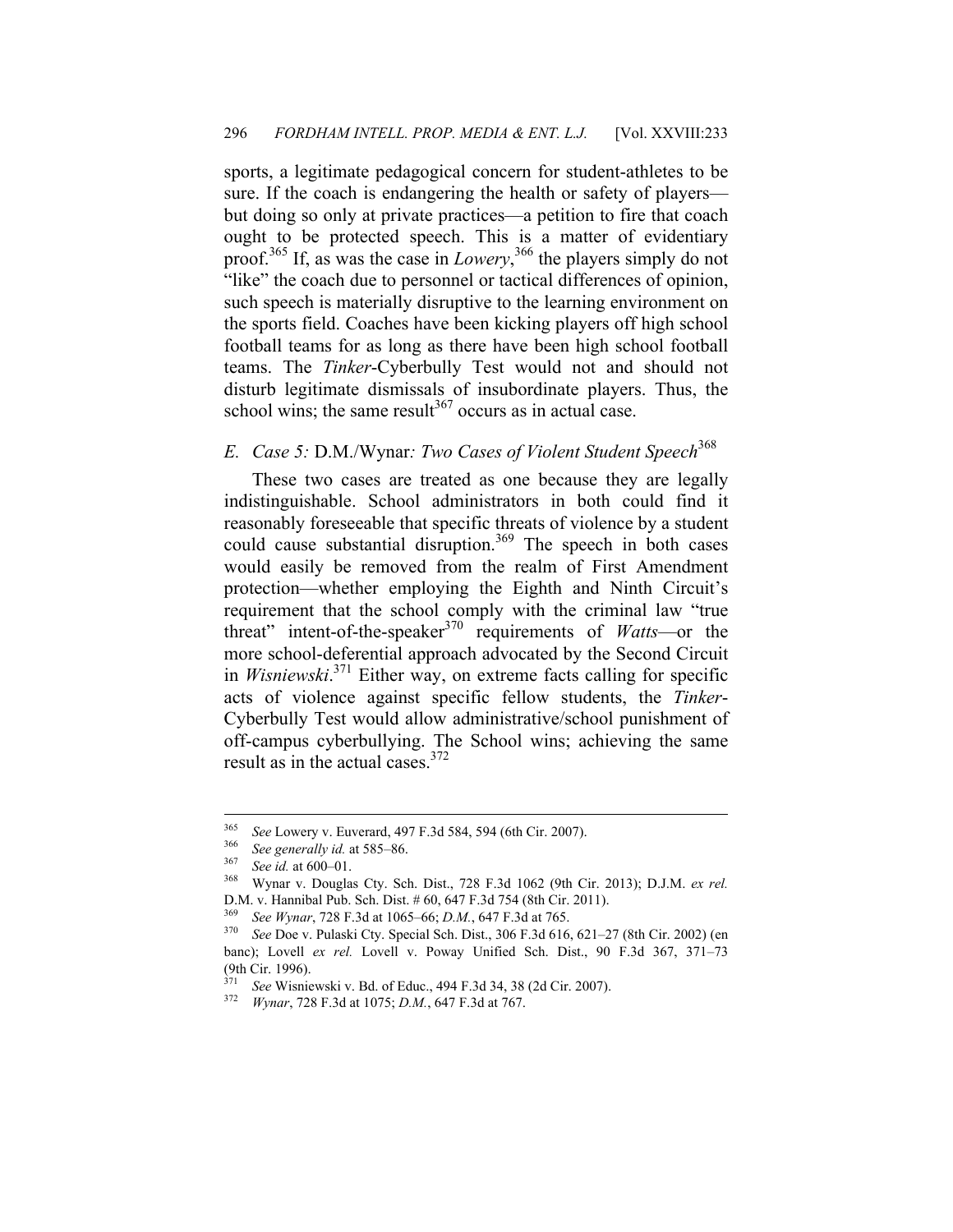#### *F. Case 6: The* Wisniewski *Problem: Comic-Violent Speech*

Student speech comprised of both comedy and potential threats poses a particularly troublesome problem for courts. Given the toxic mix of immature bravado, anti-establishment machismo, and plain juvenile silliness found in the cases, it is often difficult to separate potentially dangerous student cyberspeech from that which is merely tasteless.<sup>373</sup> Beyond the larger question of *Tinker's* reach to off-campus speech—the central question presented in this Article—is the related issue of whether administrative school discipline based on a student threat requires subjective intent to harm beyond mere negligence.<sup>374</sup> The *Tinker*-Cyberbully Test adopts what this Article will call the *Wisniewski* Rule, most clearly articulated by the Second Circuit.375 The *Wisniewski* Rule rejects the criminal due process protections of *Watts.*<sup>376</sup> This result allows schools greater discretion despite law enforcement's independent determination that, for example, a student was only joking when making alleged threats, therefore giving school officials greater flexibility to impose administrative discipline, such as suspensions, in the interests of the practical realities of maintaining school order.377 Applying the *Tinker*-Cyberbully Test to the *Wisniewski* facts results in the school discipline being upheld, which is the same result $378$  as in the actual case.

See, e.g., *Wisniewski*, 494 F.3d at 36–37 (noting that police investigator concluded allegedly threatening speech was a "joke" although school took the threat seriously and suspended student).

<sup>374</sup> *See supra* Section IV.B. 375 *See Wisniewski*, 494 F.3d at 38 ("[W]e think that school officials have significantly broader authority to sanction student speech than the Watts standard allows."). Note that the Supreme Court offered greater specificity to the requirements of *Watts* in *Elonis*. *See* Elonis v. United States, 135 S. Ct. 2001, 2012–14 (2015) (holding that threatening statements are analyzed not from the perspective of the alleged victim, but by the intent of the maker of the alleged threat, and that to support a criminal conviction, the mindset of the speaker must be proven to evince a "true threat" requiring a level of mens rea or intent greater than negligence).

<sup>376</sup> *See* Watts v. United States, 394 U.S. 705, 708 (1969) (per curiam) (articulating true threat standard allowing criminal punishment only where a reasonable recipient of the speech would find that speech to be a serious expression of an intent to harm).

<sup>377</sup> *Wisniewski*, 494 F.3d at 38. 378 *See id.* at 39–40.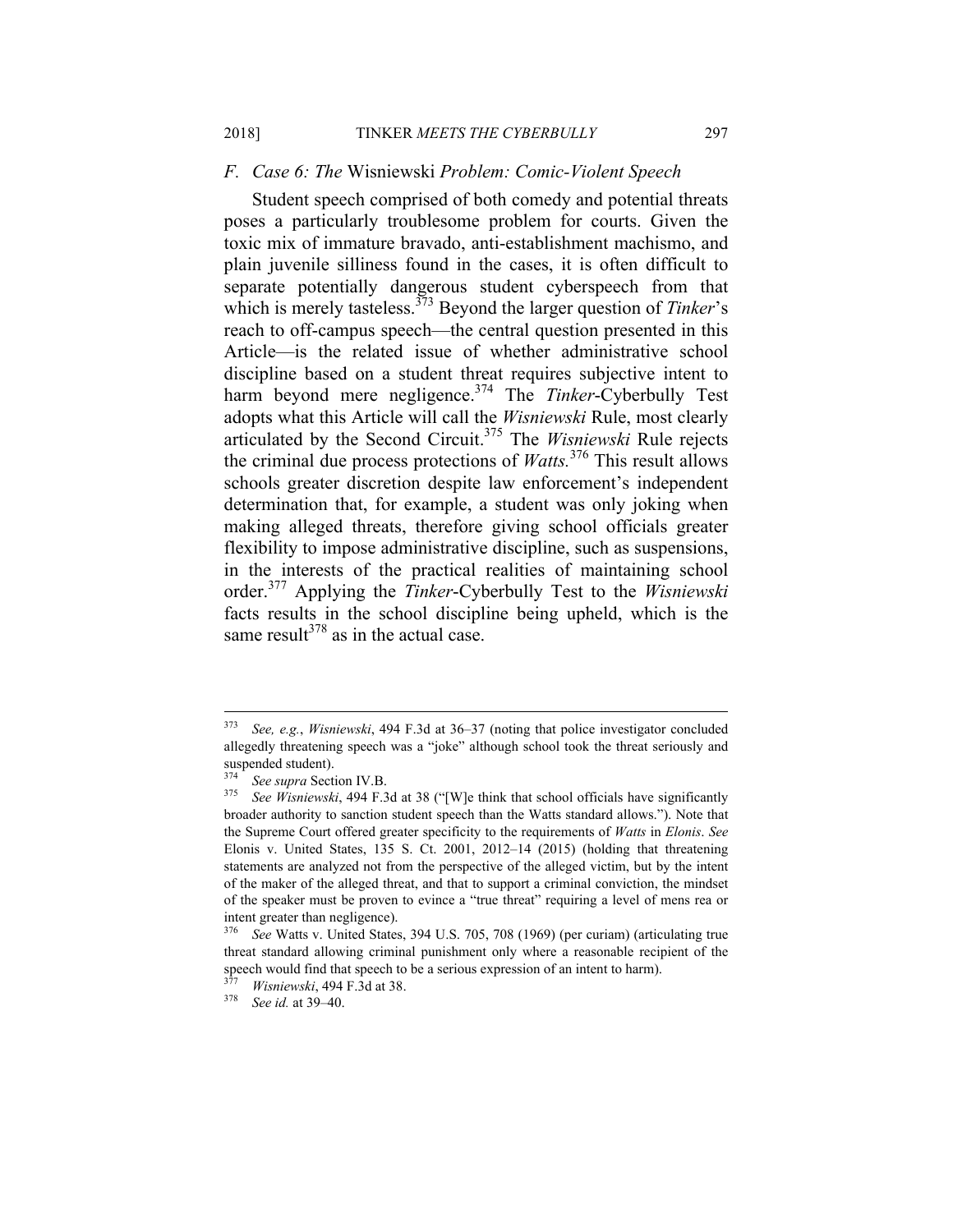#### 298 *FORDHAM INTELL. PROP. MEDIA & ENT. L.J.* [Vol. XXVIII:233

#### *G. Test Would Change One of Six Results, But Offer Predictability*

In summary, the *Tinker*-Cyberbully Test would likely allow a public school to punish the cyberbully in two-of-the-six cases analyzed immediately above. $379$  Off-campus student speech would generally be protected if it harshly critiques adult employees or parodies authority. Student speech is unprotected if it is disruptive *and* aimed at another student, *or* if it is a "true threat" under the applicable local administrative standard, which may be lower than the constitutional criminal law standard.380 The *Tinker*-Cyberbully Test would change the result in just one of the six cases above,  $381$ but offer greater predictability of result. The fundamental shift between the actual cases and their likely adjudication under this hypothetical new rule is that student speakers would virtually always win when their speech focused on a critique of the school or its employees, or when its arrival on campus was unforeseeable by a reasonable adult. The student would nearly always lose when the speech was an affirmative cruel bullying of a fellow student, particularly where classmates are invited to "publically" join in.

#### **CONCLUSION**

The question presented in this Article was whether primary and secondary schools can exert disciplinary authority consistent with the First Amendment over student cyberspeech that originates offcampus, makes its way "onto" campus, and at the time it was communicated, raised a reasonably foreseeable risk of material school disruption. A growing circuit conflict, and the lack of Supreme Court guidance in an age of widespread student use of social media, makes the question more urgent than ever. The Article first reviewed and analyzed the conflicting federal circuit court cases in the area, concluding that schools can, consistent with the First Amendment, discipline student off-campus speech including cyberbullying, if based on appropriate facts. Then a new

<sup>379</sup> 

<sup>&</sup>lt;sup>379</sup> See supra Sections VII.A–F.<br><sup>380</sup> See supra Section VII.F (noting and discussing the *Wisniewski* Rule).<br><sup>381</sup> See supra Section VII.A (applying the *Tinker*-Cyberbully Test to *Doninger* facts, and reaching a different result than in the actual case of *Doninger v. Niehoff*, 642 F.3d 334, 358 (2d Cir. 2011)).